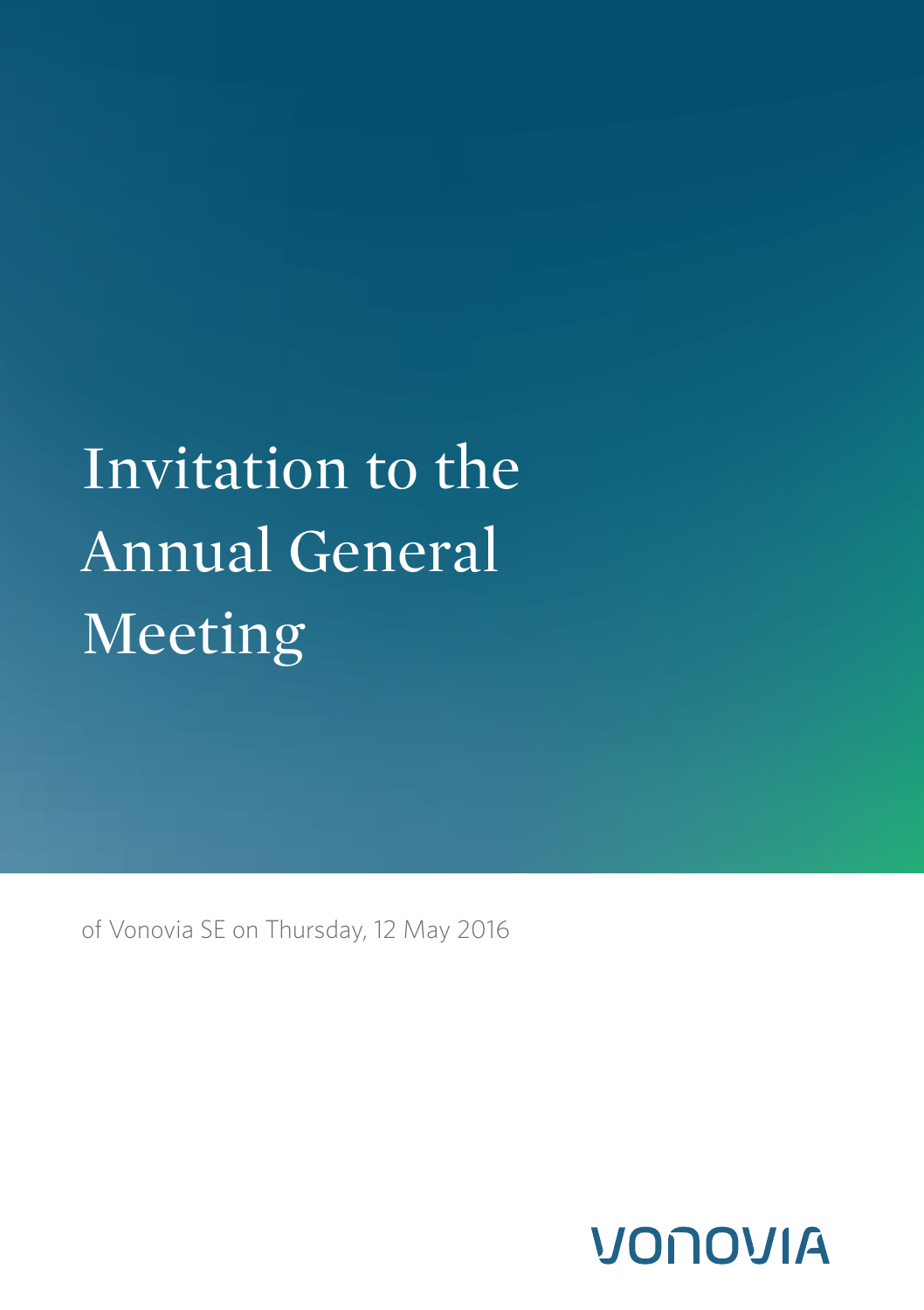## *Convenience Translation*

*This is a convenience translation of the German invitation to the Annual General Meeting of Vonovia SE on 12 May 2016, including its annex, which is provided to the shareholders for informational purposes only. Vonovia SE assumes no responsibility for misunderstandings or misinterpretations that may arise from this translation or any mistakes or inaccuracies contained herein. In case of doubt, only the German version shall form the basis for interpretation.*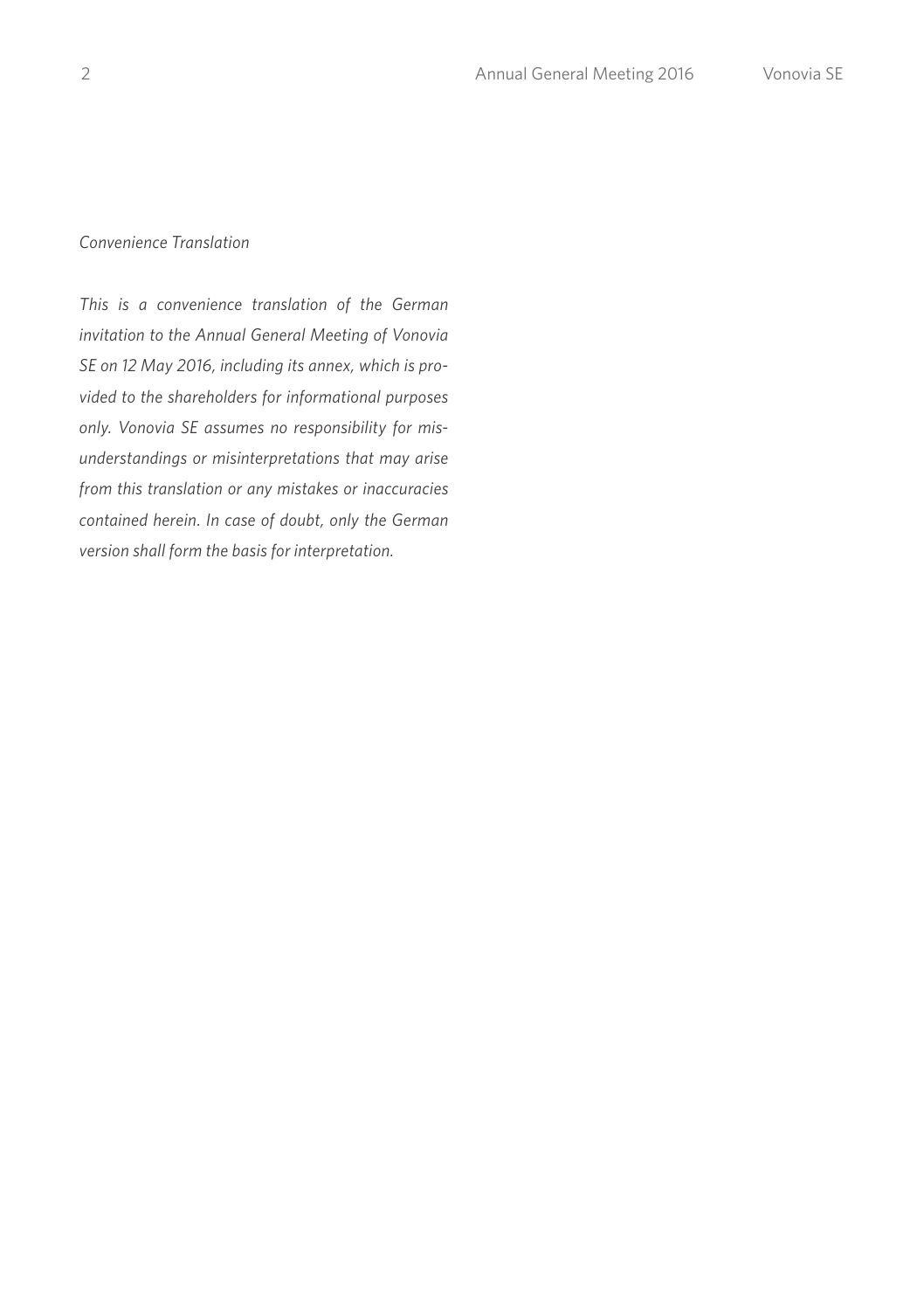Vonovia SE Düsseldorf ISIN DE000A1ML7J1 WKN A1ML7J

## **Invitation to the 2016 Annual General Meeting**

The shareholders in our company are cordially invited to the**Annual General Meeting** taking place at 10am (CEST) on **Thursday, 12 May 2016** at the

Congress Center Düsseldorf Entrance Stadthalle Rotterdamer Str. 141 40474 Düsseldorf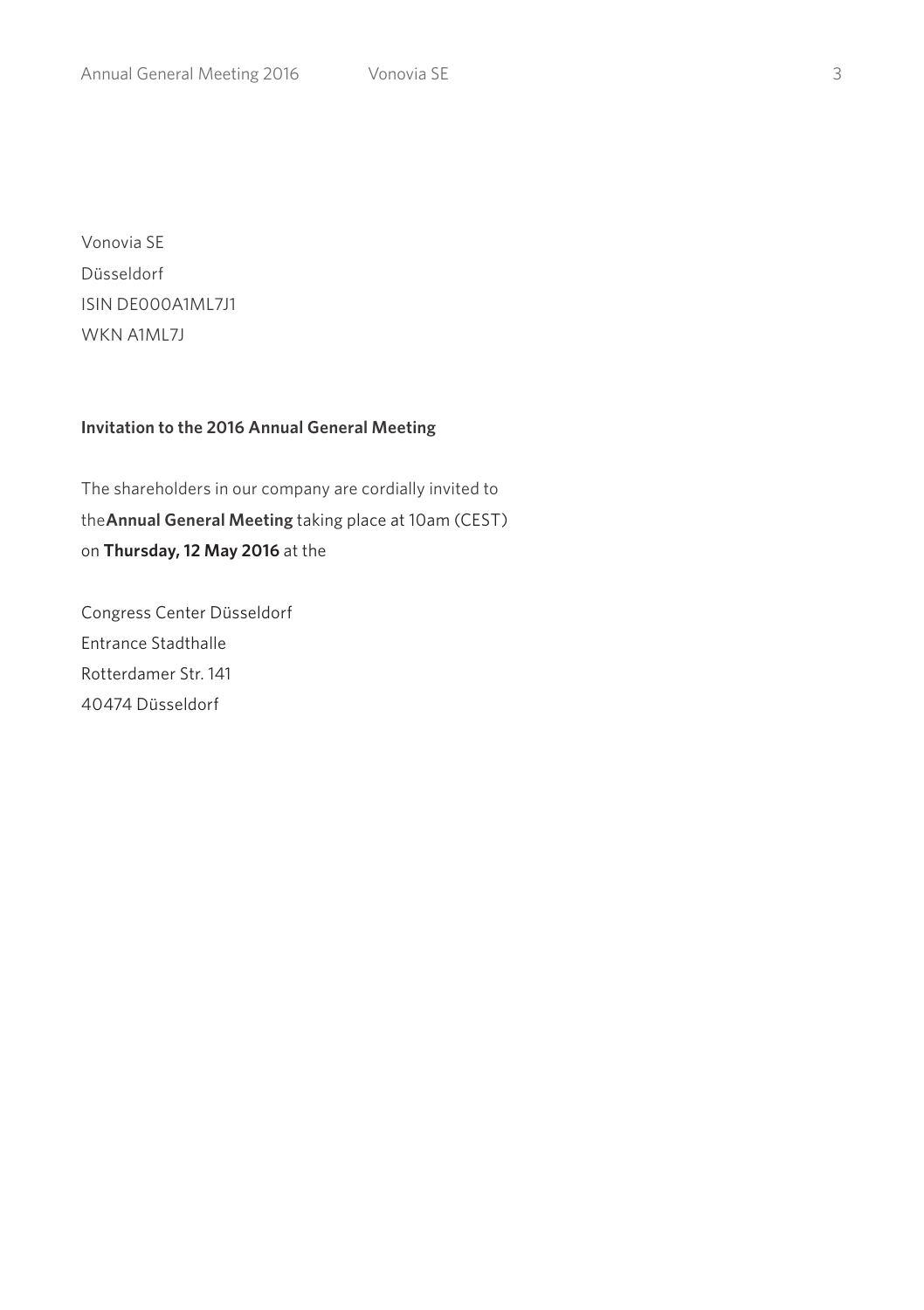## **I. Agenda**

**1. Presentation of the Adopted Annual Financial Statements of Vonovia SE and the Approved Consolidated Financial Statements as at 31 December 2015, of the Combined Management Report for Vonovia SE and the Group, including the Explanatory Report on Disclosures pursuant to Section 289 para. 4 and Section 315 para. 4 of the German Commercial Code (HGB), and of the Report of the Supervisory Board for the 2015 Financial Year**

 The Supervisory Board has approved the annual financial statements and the consolidated financial statements prepared by the Management Board; the annual financial statements are thus adopted. A resolution of the Annual General Meeting regarding this, item 1 of the agenda, is therefore neither envisaged nor necessary.

 The specified documents are available from the time the general meeting is called via the Vonovia SE website at http://investoren. vonovia.de/agm and at the Annual General Meeting and will be explained by the Management Board or – in the case of the Supervisory Board report – by the chairman of the Supervisory Board during the Annual General Meeting. The shareholders will have the opportunity to ask questions regarding the information presented, in accordance with their right to information.

## **2. Resolution on the Allocation of Distributable Profit of Vonovia SE for the 2015 Financial Year**

 The Management Board and Supervisory Board propose that the net profit of EUR 746,467,287.47 as presented in the adopted annual financial statements as at 31 December 2015, be appropriated as follows:

| A dividend of EUR 0.94       |     |                    |
|------------------------------|-----|--------------------|
| shall be paid per share      |     |                    |
| with the securities          |     |                    |
| identification code          |     |                    |
| ISIN DE000A1ML7J1 /          |     |                    |
| WKN A1ML7J, which            |     |                    |
| is entitled to a dividend    |     |                    |
| for the 2015 financial year; |     |                    |
| with 466,000,624 shares      |     |                    |
| entitled to dividend,        |     |                    |
| this amounts to              |     | EUR 438,040,586.56 |
| Retained earnings            |     |                    |
| brought forward              |     | EUR 308,426,700.91 |
| Distributable profit         | EUR | 746,467,287.47     |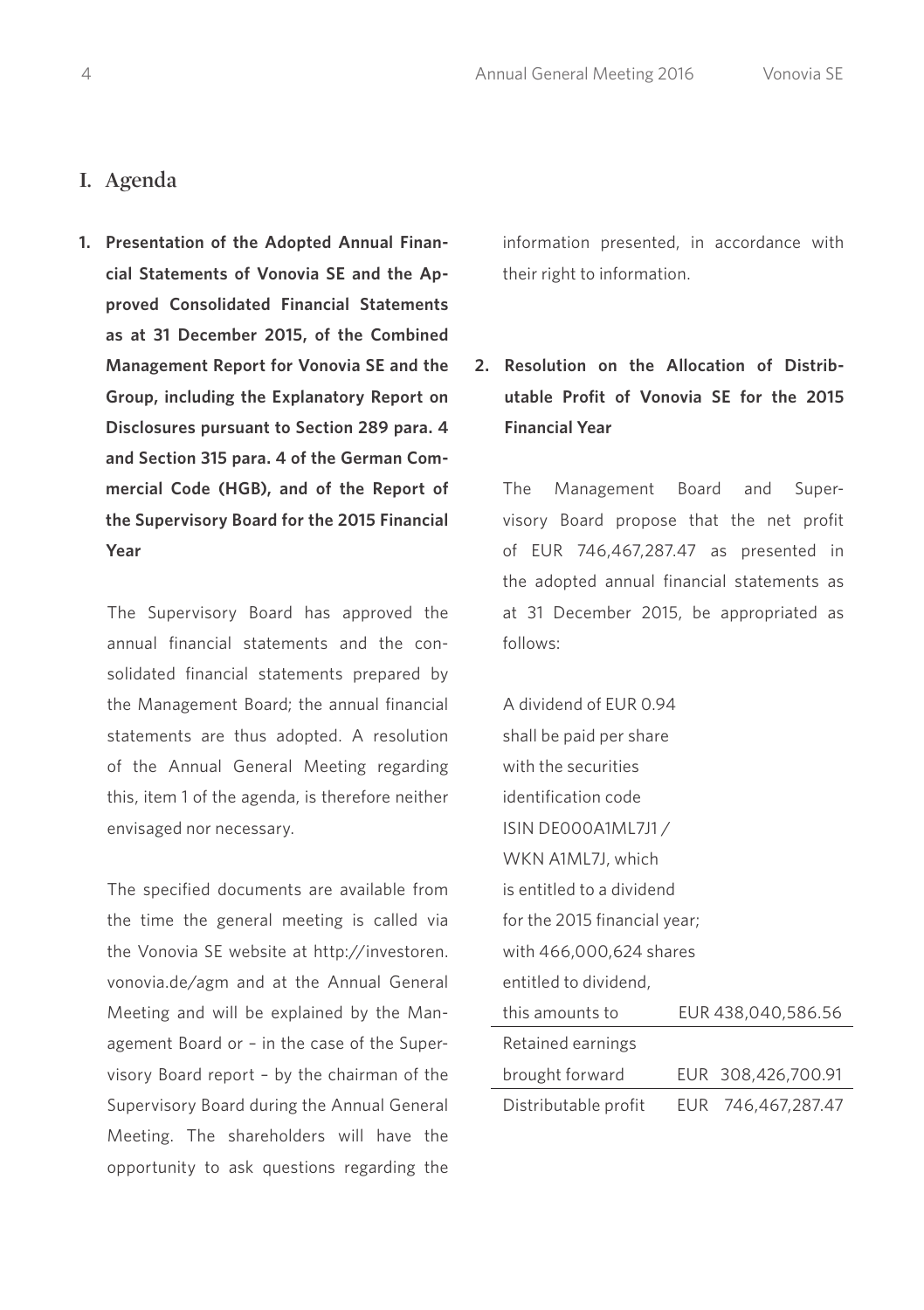The proposal for the appropriation of earnings is based on the number of shares entitled to dividend payment for the 2015 financial year of which the company was aware on the day on which the annual financial statements were prepared by the Management Board. Should this number of shares entitled to dividend payment change up to the Annual General Meeting, a resolution proposal that has been modified accordingly to comprise an unchanged dividend of EUR 0.94 per share entitled to dividend payment for the 2015 financial year will be put to the vote at the Annual General Meeting. The sum not relating to shares entitled to dividend payment shall be carried forward.

**3. Resolution regarding formal Approval of the Actions of the Members of the Management Board in the 2015 Financial Year**

 The Management Board and Supervisory Board propose that the actions of the incumbent members of the Management Board in the 2015 financial year be approved.

**4. Resolution regarding formal Approval of the Actions of the Members of the Supervisory Board in the 2015 Financial Year**

 The Management Board and Supervisory Board propose that the actions of the incumbent members of the Supervisory Board in the 2015 financial year be approved.

- **5. Election of the Auditors of the Annual Financial Statements and the Consolidated Financial Statements for the 2016 Financial Year and of the Review of the Interim Financial Reports for the 2016 Financial Year and the Interim Financial Report for the First Quarter of the 2017 Financial Year**
	- a) Based on the recommendations of its Audit Committee, the Supervisory Board recommends that the Essen branch of KPMG AG Wirtschaftsprüfungsgesellschaft, Berlin, be appointed as auditors for the audit of the year-end financial statements for the Company and the Group for the 2016 financial year and in order to review the interim financial statements for the 2016 financial year.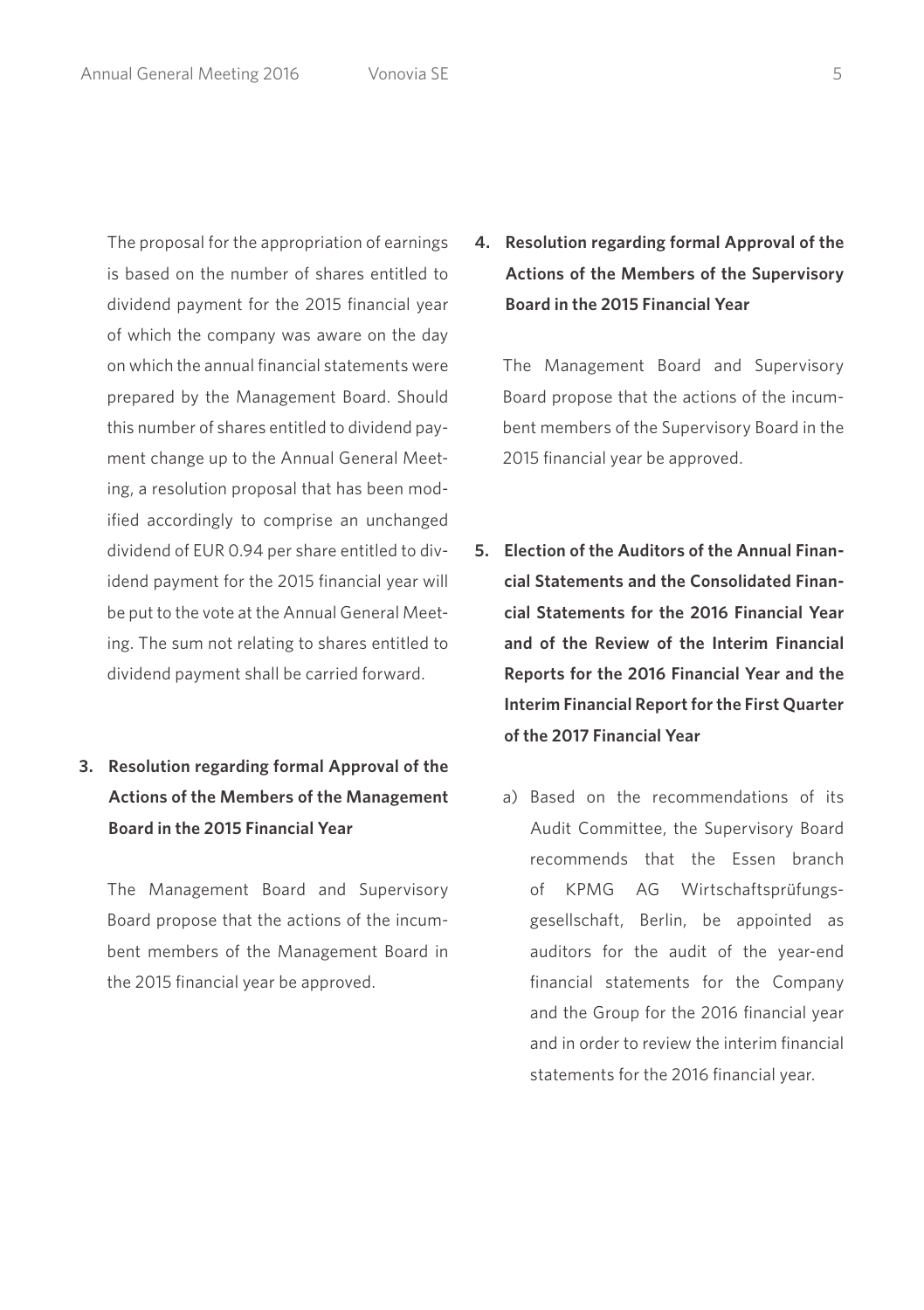- b) Based on the recommendations of its Audit Committee, the Supervisory Board recommends that the Essen branch of KPMG AG Wirtschaftsprüfungsgesellschaft, Berlin, be appointed in order to review the interim financial statements for the first quarter of the 2017 financial year.
- **6. Resolution on the Election of a New Member of the Supervisory Board and the Confirmation of the Supervisory Board Member appointed by the Local Court (Amtsgericht) of Düsseldorf in the 2015 Financial Year**
	- a) Election of Dr Ariane Reinhart as a Member of the Supervisory Board

 Mr Gerhard Zeiler stepped down from the Supervisory Board as of 12 May 2016.

 At the recommendation of its Nomination Committee, the Supervisory Board proposes that the following resolution be adopted:

 Dr Ariane Reinhart, Member of the Management Board of Continental AG, Human Relations, Director of Labor Relations, residing in Damp, is appointed as a member of the company Supervisory Board

for a period of office until the end of the Annual General Meeting that resolves on the approval of actions for the company's 2017 financial year.

 Dr Ariane Reinhart is not currently a member of additional statutory supervisory boards or of any comparable control committees of commercial enterprises either domestically and abroad within the meaning of Section 125 para. 1 sent. 5 AktG.

 She has no significant personal or business ties with the company, its governing bodies or any shareholder with a significant stake in the company in accordance with number 5.4.1 para. 5 to 7 of the German Corporate Governance Code (DCGK).

 b) Confirmation of Dr Ute Geipel-Faber as a Member of the Supervisory Board

 Former Supervisory Board member Ms Manuela Better stepped down from the Supervisory Board as of 31 May 2015. Upon application by the company, the Local Court (Amtsgericht) of Düsseldorf judicially appointed Dr Ute Geipel-Faber as of 1 November 2015 as a member of the Supervisory Board.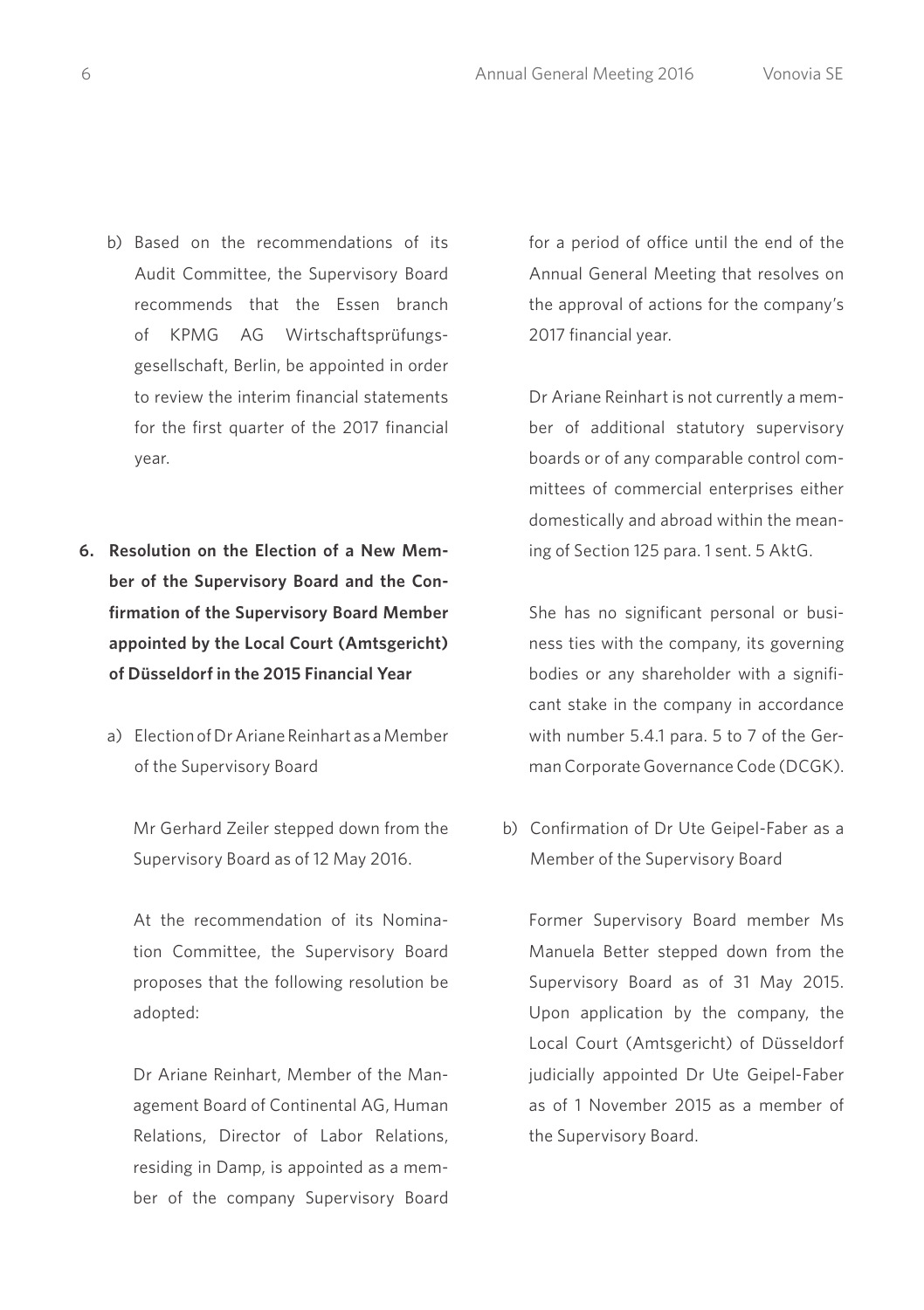Such appointments by court order expire upon the appointment of Supervisory Board members by the Annual General Meeting in accordance with the number of members stipulated in the Articles of Association.

 At the recommendation of its Nomination Committee, the Supervisory Board proposes that the following resolution be adopted:

 Dr Ute Geipel-Faber, independent business consultant, residing in Grünwald, is appointed to the company Supervisory Board for a period of office until the end of the Annual General Meeting that resolves on the approval of actions for the company's 2017 financial year.

 Dr Ute Geipel-Faber is currently a member of the following additional statutory supervisory boards within the meaning of Section 125 para. 1 sent 5 of the German Stock Corporation Act (AktG):

 • Member of the supervisory board of Bayerische Landesbank

 She is not currently a member of any comparable control committees of commercial enterprises either domestically and abroad within the meaning of Section 125 para. 1 sent. 5 AktG.

 She has no significant personal or business ties with the company, its governing bodies or any shareholder with a significant stake in the company in accordance with number 5.4.1 para. 5 to 7 of the German Corporate Governance Code (DCGK).

**7. Resolution regarding the Cancellation of the Authorised Capital 2015/II and the existing Article 5b of the Articles of Association and the Creation of an Authorised Capital 2016 with the Possibility of Excluding Shareholders' Subscription Rights and correspondingly Including a new Article 5b in the Articles of Association**

 With the approval of the Supervisory Board, the Management Board made partial use of the authorisation granted by the Extraordinary General Meeting on 30 June 2013 to increase the company's share capital by up to EUR 111,111,111.00 in the period up to 29 June 2018 by issuing up to 111,111,111 new no-par-value registered shares against cash and/or in kind contributions on one or several occasions (Authorised Capital 2013), increasing the share capital by a total of EUR 109,210,321.00 by means of the capital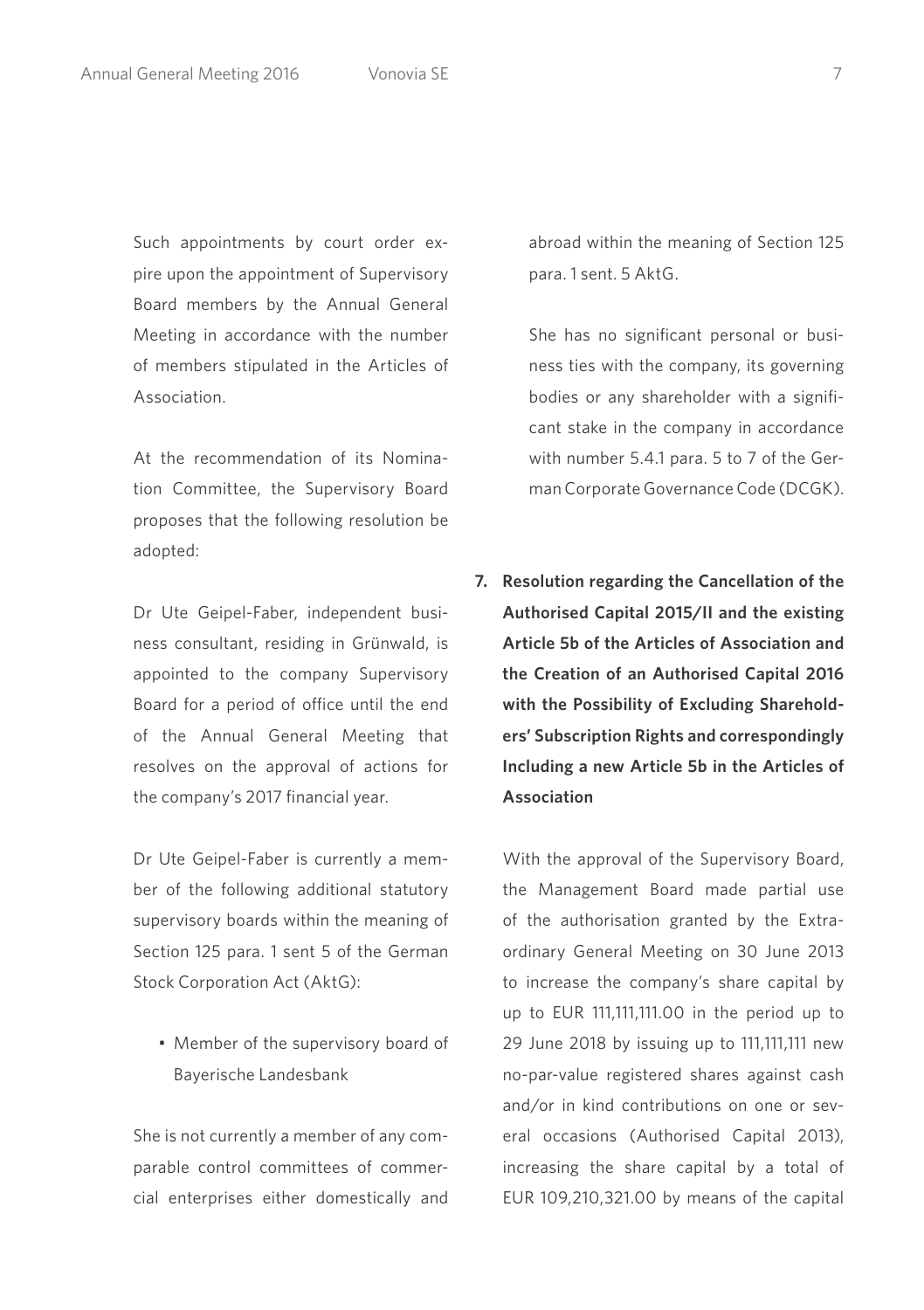increases carried out in March and October 2014 as well as in March and May 2015.

 Furthermore, with the approval of the Supervisory Board, the Management Board made partial use of the authorisation granted by the Annual General Meeting on 30 April 2015 to increase the company's share capital by up to EUR 170,796,534.00 in the period up to 29 April 2020 by issuing up to 170,796,534 new no-par-value registered shares against cash and/or in kind contributions on one or several occasions (Authorised Capital 2015), increasing the share capital by a total of EUR 107,538,606.00 by means of the cash capital increase with indirect subscription rights for the shareholders carried out in July 2015.

 Article 5.1 of the Articles of Association therefore currently contains Authorised Capital 2013 that permits the Management Board, with the approval of the Supervisory Board, to increase the company's share capital by up to EUR 1,900,790.00 by issuing up to 1,900,790 new no-par-value registered shares against cash and/or in kind contributions on one or several occasions. Article 5a.1 of the Articles of Association therefore currently contains Authorised Capital 2015 that permits the Management Board, with the approval of the Supervisory Board, to increase the company's

share capital by up to EUR 63,257,928.00 by issuing up to 63,257,928 new no-par-value registered shares against cash and/or in kind contributions on one or several occasions.

 To date, the Management Board has not used the authorisation granted to it by the Extraordinary General Meeting (Article 5b of the Articles of Association) on 30 November 2015, for reason of the takeover being considered of Deutsche Wohnen AG, to increase the company's share capital by up to EUR 12,266,064.00 in the period up to 30 November 2016 with the consent of the Supervisory Board by issuing up to 12,266,064 new no-par-value registered shares against cash and/or in kind contributions on one or several occasions (Authorised Capital 2015/II).

 To maintain the company's ability to comprehensively strengthen its capital resources as and when necessary, further authorised capital in addition to the remaining Authorised Capital 2013 and the remaining Authorised Capital 2015 is to be approved and the Articles of Association shall be amended accordingly. Authorised Capital 2015/II is to be cancelled.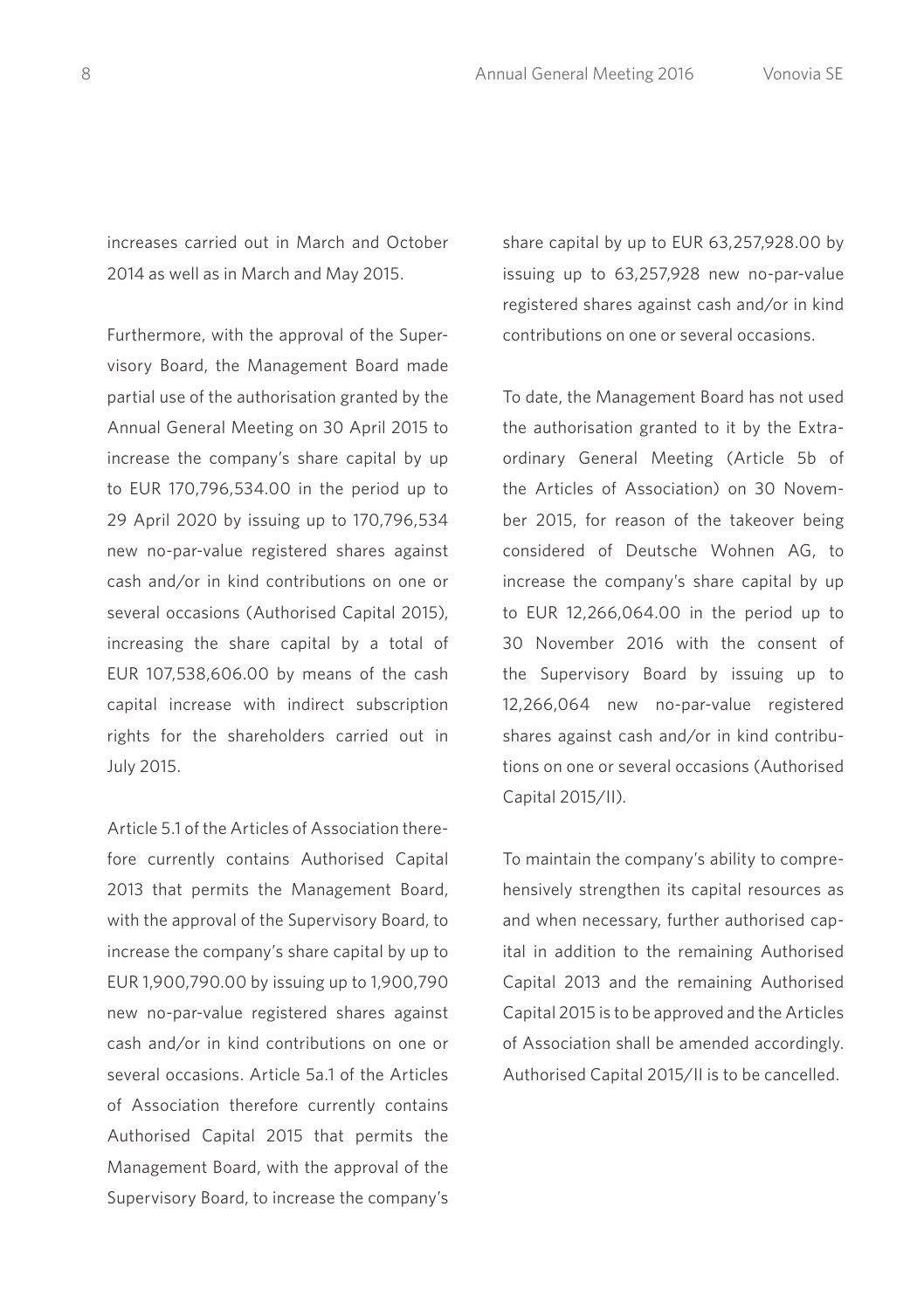The Management Board and Supervisory Board therefore propose that the following be approved:

 a) Cancellation of the existing Authorised Capital 2015/II

> The current authorisation granted by the Extraordinary General Meeting on 30 November 2015 and valid until 30 November 2016 to increase the share capital pursuant to Article 5b of the Articles of Association (Authorised Capital 2015/II) is cancelled from when the new Authorised Capital 2016 becomes effective.

 b) Creation of an Authorised Capital 2016 with the Possibility of Excluding Shareholders' Subscription Rights and correspondingly Including a new Article 5b in the Articles of Association

> There will be EUR 167,841,594.00 of new authorised capital created (Authorised Capital 2016). For this purpose, Article 5b of the company Articles of Association shall be revised as follows:

"Article 5b Authorised Capital

- 5b.1 The Management Board is authorised to increase the company's share capital by up to EUR 167,841,594.00 in the period up to 11 May 2021 with the consent of the Supervisory Board by issuing up to 167,841,594 new nopar-value registered shares against cash and/or in kind contributions on one or several occasions (Authorised Capital 2016). The shareholders must in principle be granted subscription rights.
- 5b.2 As part of this, the shares pursuant to Section 186 para. 5 AktG may also be assumed by one or several credit institution(s) or one or several enterprise(s) operating pursuant to Section 53 para. 1 sent. 1 or Section 53b para. 1 sent. 1 or para. 7 of the German Banking Act (Kreditwesengesetz) with the obligation to offer them to the shareholders of the company for subscription (known as an indirect subscription right).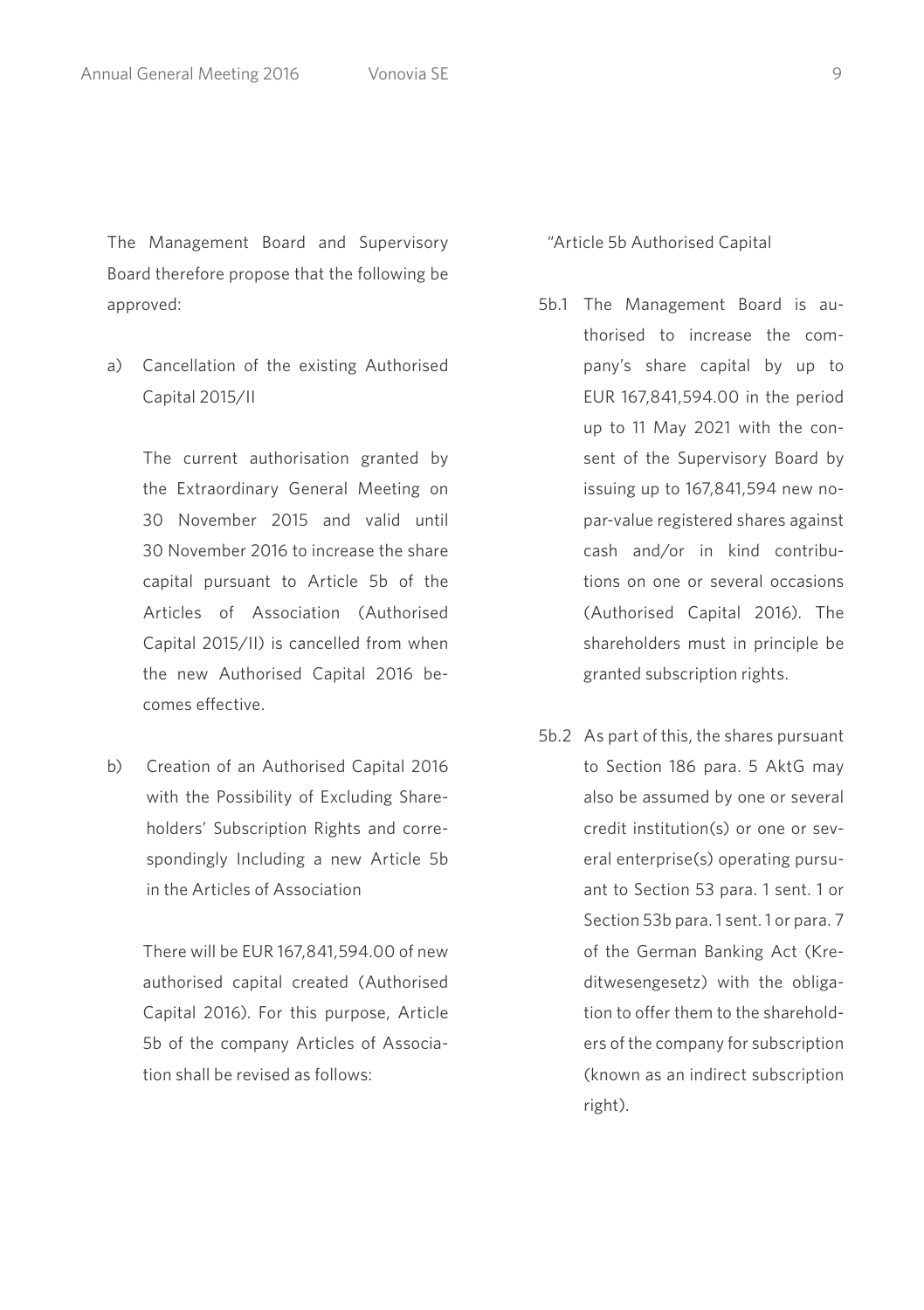- 5b.3 The Management Board is, however, authorised, with the approval of the Supervisory Board, to exclude shareholders' subscription rights for one or more capital increases relating to the authorised capital:
	- (i) to exclude fractional amounts from the subscription right;
	- (ii) insofar as is necessary, to grant the holders/creditors of convertible bonds, warrant bonds, profit participation rights and/or participating bonds (or combinations thereof) (hereinafter collectively "**Bonds**") that come with conversion or option rights or obligations, and that were or shall be issued by the company or companies dependent on or in the direct or indirect majority ownership of the company, a subscription right for new no-par-value registered shares in the company in the same volume as said holders/creditors would be entitled to upon exercising their option or conversion rights or fulfilling their conver-

sion or option obligations as shareholders;

 (iii) to issue shares against cash contributions insofar as the issue price of the new shares does not significantly undercut the stock market price of the shares of the same class and with equal rights already listed on the stock exchange within the meaning of Section 203 para. 1 and 2 and Section 186 para. 3 sent. 4 AktG and the proportion of the share capital attributable to the new shares issued subject to the exclusion of subscription rights pursuant to Section 186 para. 3 sent. 4 AktG is in total no more than 10 % of the share capital, either at the time at which this authorisation becomes effective or at the time at which it is exercised. The company's treasury shares that are sold during the term of this authorisation subject to the exclusion of shareholders' subscription rights pursuant to Section 71 para. 1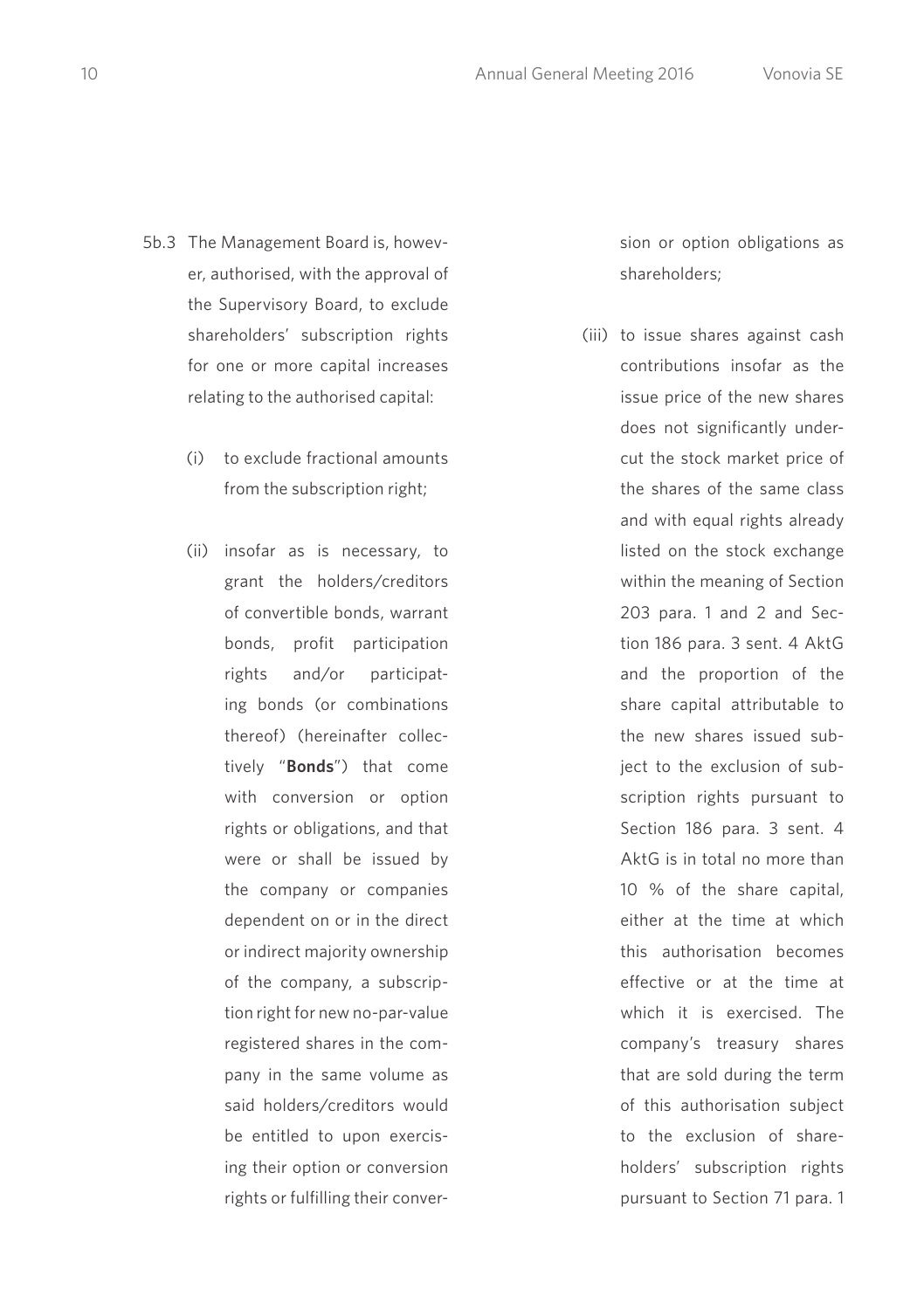no. 8 sent. 5 halfsentence 2 in conjunction with Section 186 para. 3 sent. 4 AktG are to be included in this 10 % cap on the share capital. Any shares already issued or to be issued to satisfy bonds with conversion or option rights or obligations are also to be included in this 10 % cap on the share capital, insofar as these bonds were issued during the term of this authorisation subject to the exclusion of subscription rights pursuant to Section 186 para. 3 sent. 4 AktG. Shares issued during the term of this authorisation pursuant to Section 186 para. 3 sent. 4 AktG on the basis of other corporate action and subject to the exclusion of shareholders' subscription rights, particularly those under Authorised Capital 2013 and Authorised Capital 2015, are likewise to be included in this 10 % cap on the share capital. The upper limit, decreased under the preceding sentences 2 to 4 of this paragraph, shall

be increased again pursuant to or in line with Section 186 para. 3 sent. 4 AktG when the Annual General Meeting resolution on new authorisation to exclude shareholder subscription rights becomes effective after the decrease, to the extent of the reach of the new authorisation, but up to a maximum of 10 % of the share capital in accordance with the stipulations of sentence 1 of this paragraph;

 (iv) to issue shares against contributions in kind in particular – but not solely – for the purpose of the acquisition (including indirectly) of companies, parts of companies, shareholdings in companies and other assets (including receivables), properties and property portfolios relating to an intended acquisition, or to satisfy convertible bonds and/or warrant bonds or combinations thereof issued against contributions in kind; and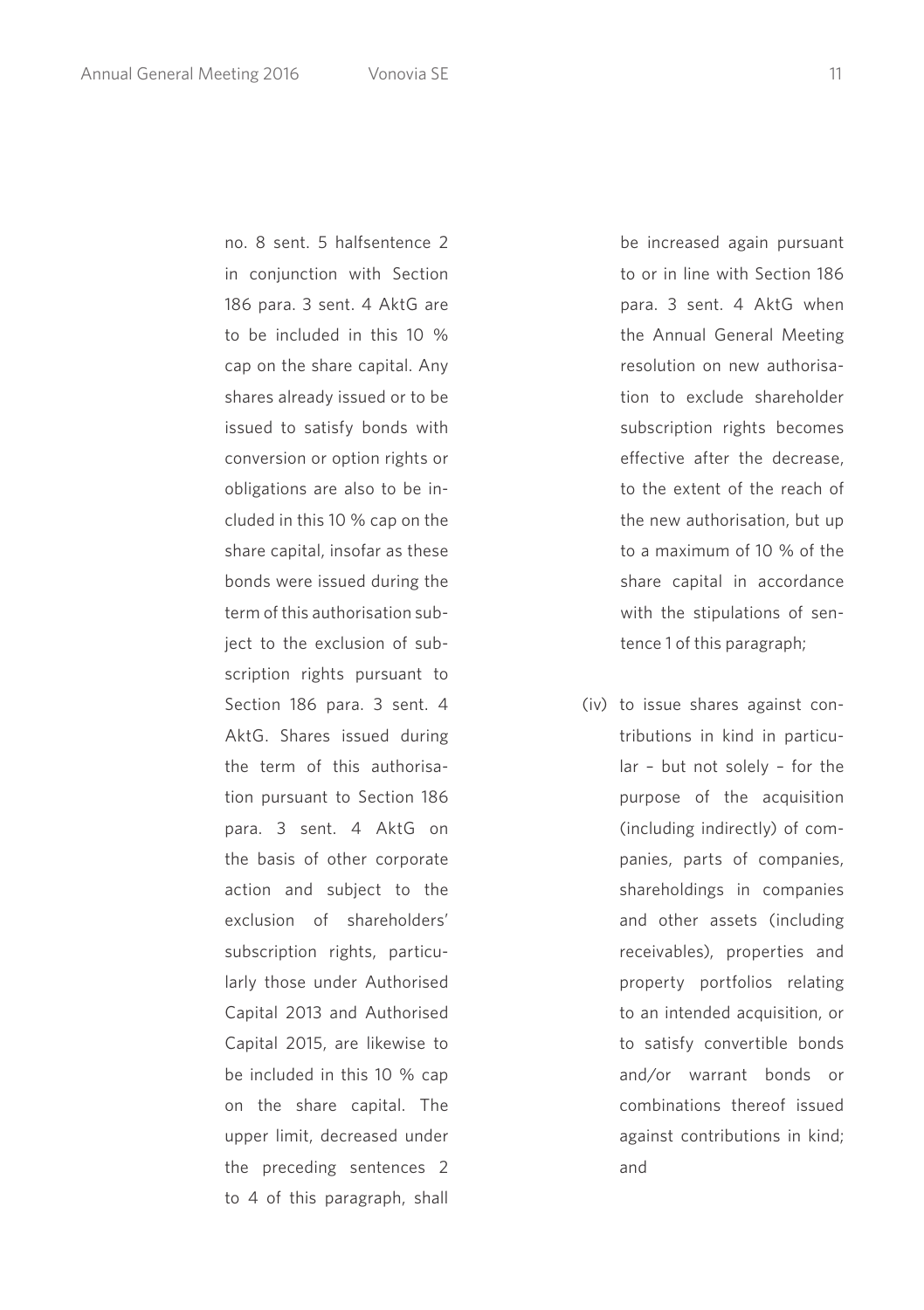(v) restricted to the issue of 2,500,000 new no-par-value registered shares to issue shares to the employees of the company or of affiliated companies within the meaning of Section 15 AktG to the exclusion of the members of the company's Management Board and Supervisory Board and the members of the management boards, supervisory boards and other bodies of affiliated companies.

> Insofar as is legally permissible, the employee shares may also be issued such that the corresponding contributions are covered by the portion of the net profit that the Management Board and Supervisory Board are authorised to transfer to retained earnings pursuant to Section 58 para. 2 AktG.

 The new shares may additionally be subscribed by a bank against cash contributions, such that the company is able to buy back the subscribed shares in order to issue them to the employees of the company or of affiliated companies within the meaning of Section 15 AktG to the exclusion of the members of the company's Management Board and Supervisory Board and the members of the management boards, supervisory boards and other bodies of affiliated companies.

 5b.4 The above authorisations to exclude subscription rights in the event of capital increases against cash and/ or in kind contributions are limited to an amount not exceeding 20 % of the share capital, either at the time at which this authorisation becomes effective or at the time at which it is exercised. The above 20 % cap is also to include treasury shares sold during the term of this authorisation subject to the exclusion of subscription rights and any shares issued to satisfy bonds, insofar as the bonds were issued subject to the exclusion of shareholders' subscription rights during the term of this authorisation due to the authorisation stip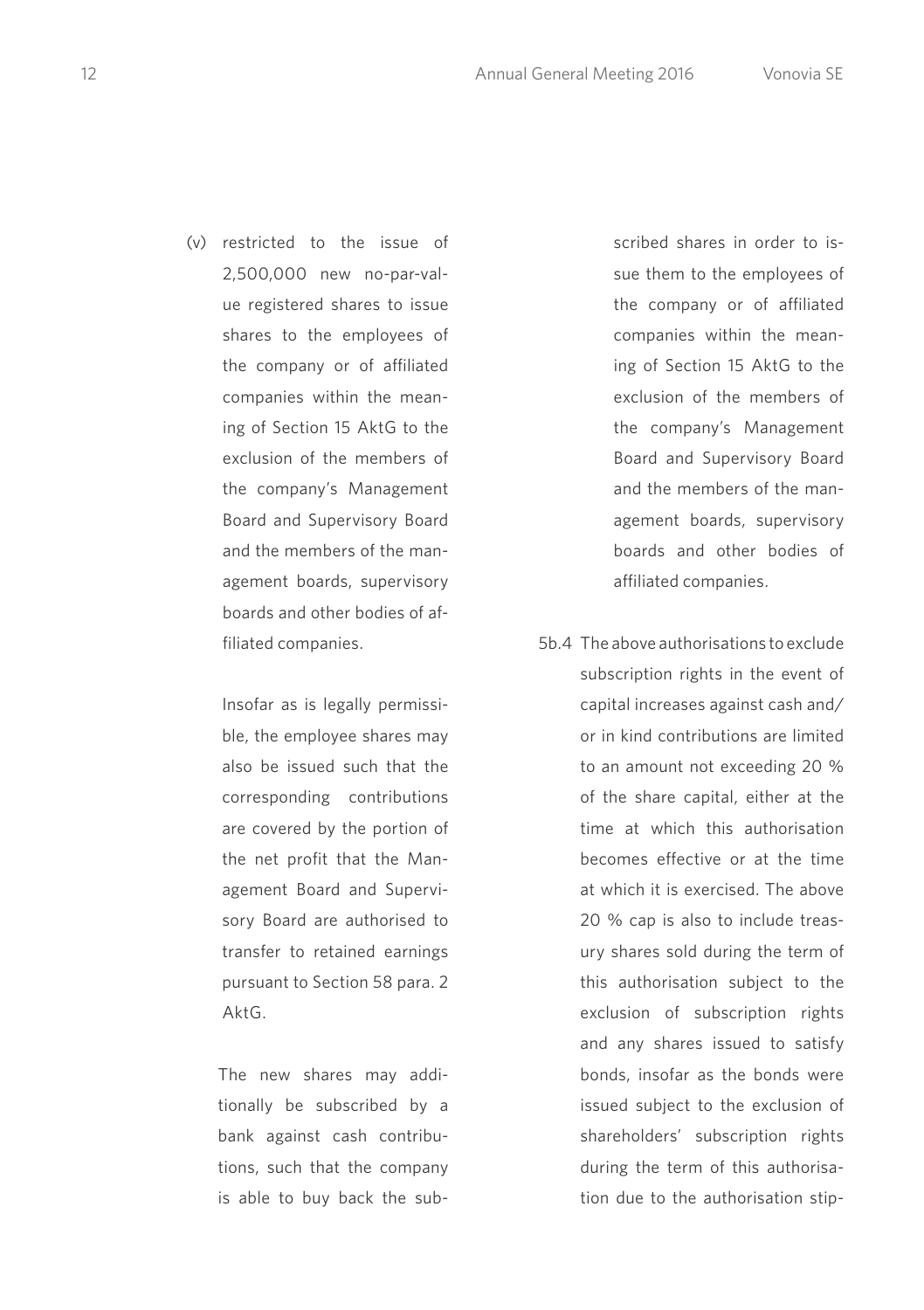ulated in item 10 of the agenda of the Annual General Meeting of 30 April 2015 or subject to the exclusion of shareholders' subscription rights during the term of this authorisation due to the authorisation stipulated in item 8 of the agenda of the Annual General Meeting of 12 May 2016. Shares issued during the term of this authorisation on the basis of other corporate action and subject to the exclusion of shareholders' subscription rights, particularly those under Authorised Capital 2013 and Authorised Capital 2015, are likewise to be included in this aforementioned 20 % cap on the share capital. The upper limit, decreased under the preceding sentences 2 and 3 of this paragraph, shall be increased again when the Annual General Meeting resolution on new authorisation to exclude shareholder subscription rights becomes effective after the decrease, to the extent of the reach of the new authorisation, but up to a maximum of 20 % of the share capital in accordance with the stipulations of sentence 1 of this paragraph;

- 5b.5 With the approval of the Supervisory Board, the Management Board is additionally authorised to stipulate the further details of the share rights and the conditions of share issuance.
- 5b.6 The Supervisory Board is authorised to amend Articles 4.1 and 5b of the Articles of Association to reflect the utilisation of the Authorised Capital 2016 and once the authorisation period has expired."
- c) Application for Registration in the Commercial Register

 The Management Board is instructed to apply for the registration of the cancellation of the authorised capital contained in Article 5b of the Articles of Association (Authorised Capital 2015/II) as resolved in lit. a) and the new authorised capital (Authorised Capital 2016) resolved as per lit. b) in the commercial register, provided that cancellation of the Authorised Capital 2015/II is effected first, albeit only if the new Authorised Capital 2016 is registered immediately after.

 Subject to the preceding paragraph, the Management Board is authorised to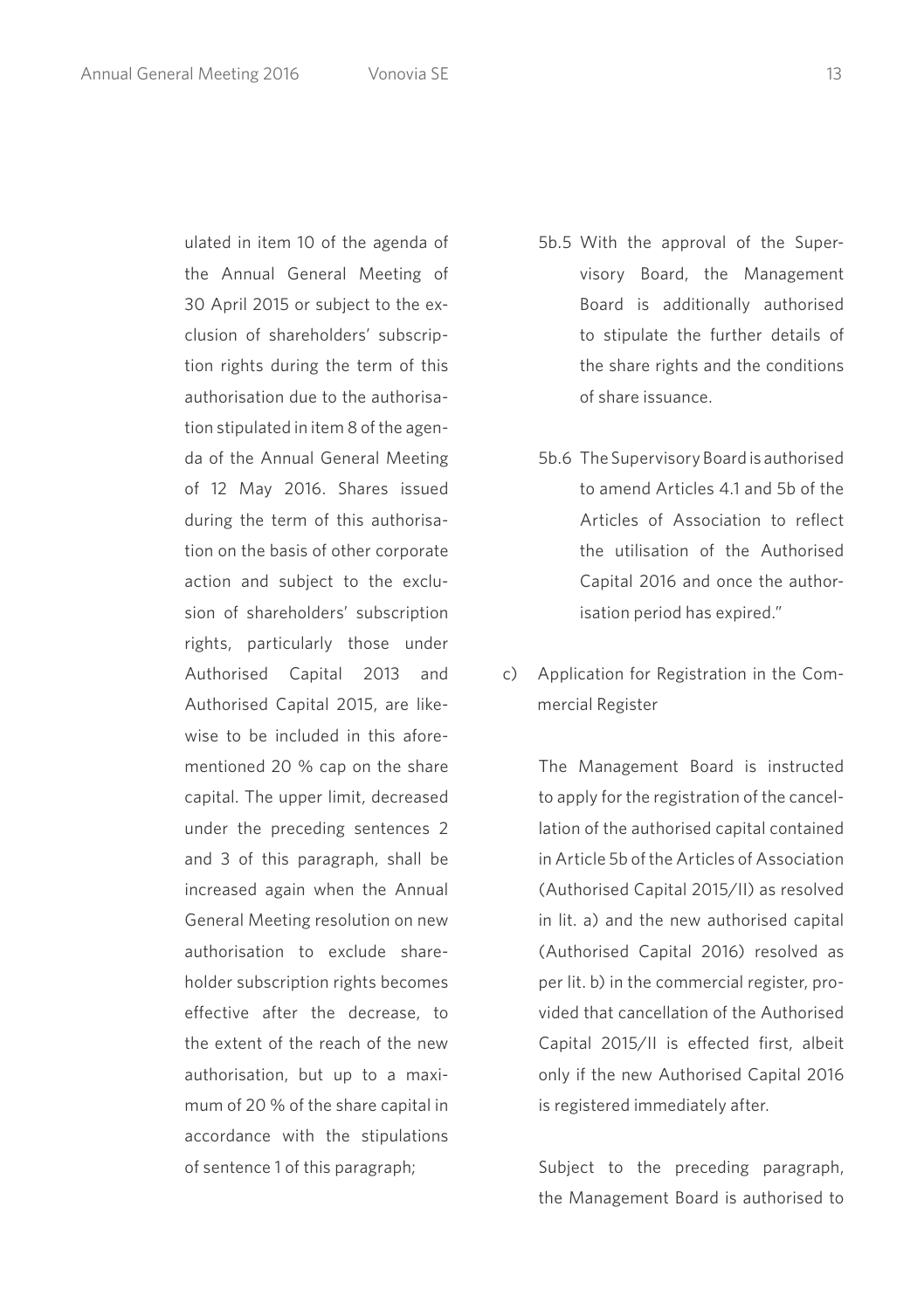apply for the registration of the Authorised Capital 2016 in the commercial register irrespective of the Annual General Meeting's other resolutions.

**8. Resolution regarding the Cancellation of the existing Authorisation to issue Convertible Bonds, Warrant Bonds, Profit Participation Rights and/or Participating Bonds (or Combinations thereof) and of the Conditional Capital 2015 as well as regarding the Granting of a new Authorisation to issue Convertible Bonds, Warrant Bonds, Profit Participation Rights and/or Participating Bonds (or Combinations thereof) with the Option of Excluding Subscription Rights, regarding the Creation of a Conditional Capital 2016 and the corresponding Amendment of Article 6 of the Articles of Association**

 With the approval of the Supervisory Board, the Management Board was authorised by resolution of the Annual General Meeting of 30 April 2015 to grant the bond creditors/ holders conversion or option rights, warrant or convertible bonds option bonds, profit participation rights and/or participating bonds or combinations thereof (hereinafter collectively "**2015 Bonds**") on one or several occasions up to 29 April 2020, up to an aggregate nominal amount of EUR 5,311,000,000.00

and to grant the holders or creditors option or conversion rights for shares in the company with a proportionate amount of up to EUR 177,053,114.00 of the share capital. The Conditional Capital 2015 of EUR 177,053,114.00 was created to satisfy the 2015 Bonds (Article 6 para. 2 of the Articles of Association); this sum has remained unchanged up to the day on which the invitations to this Annual General Meeting were published.

 To maintain the company's comprehensive ability to issue convertible bonds, warrant bonds, profit participation rights and/or participating bonds (or combinations thereof) subject to the exclusion of subscription rights as and when necessary, the existing authorisation and the existing conditional capital (Conditional Capital 2015) are to be cancelled, to be replaced by a new authorisation and new conditional capital (Conditional Capital 2016).

 The Management Board and Supervisory Board therefore propose that the following be approved: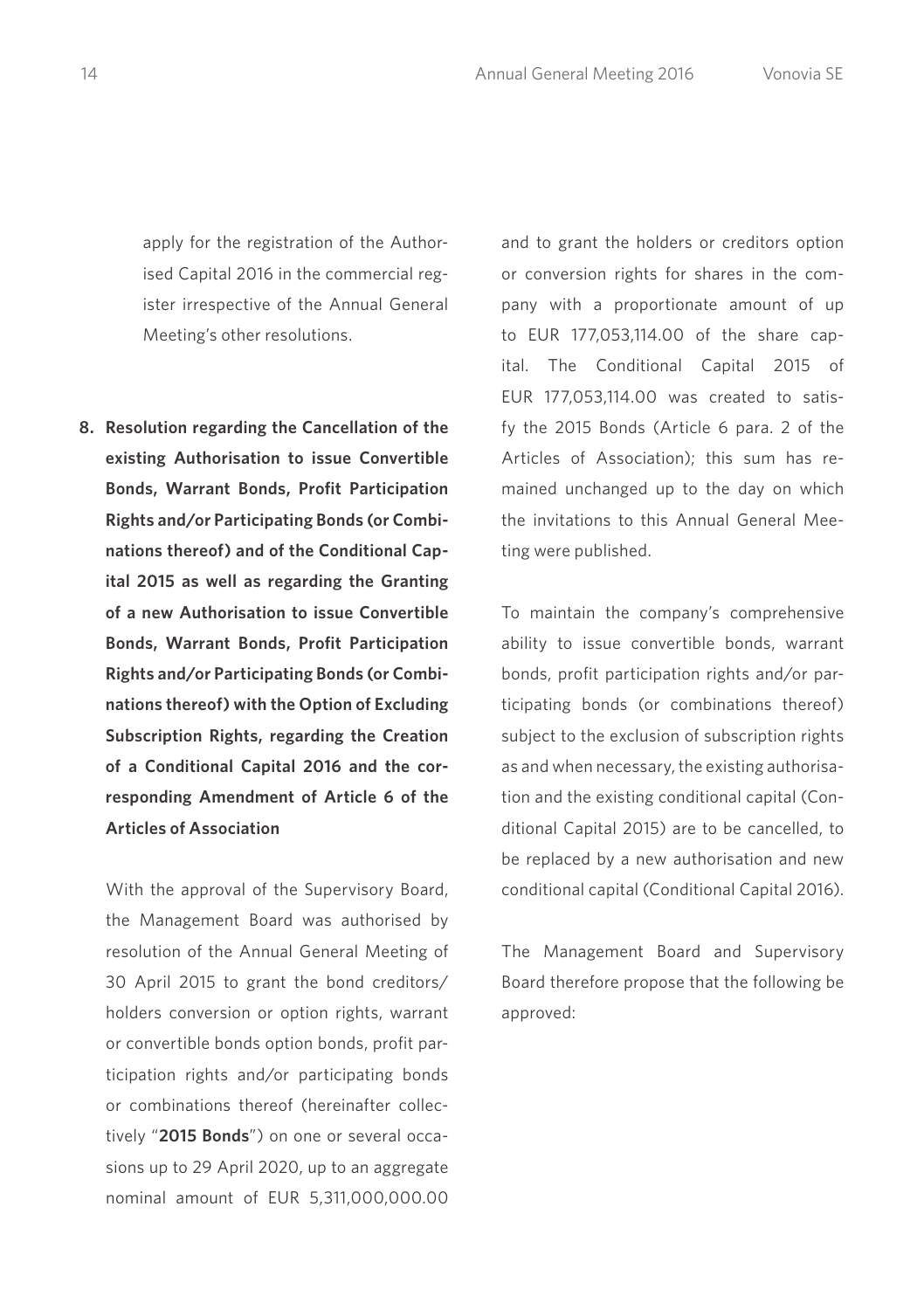2015

 a) Cancellation of the unused Authorisation dated 30 April 2015 and corresponding Cancellation of the Conditional Capital

 The Management Board's authorisation to issue convertible bonds, warrant bonds, profit participation rights and/or participating bonds or combinations thereof dated 30 April 2015 shall be cancelled when the amendment of the Articles of Association proposed in lit. d) of item 8 below comes into effect. When the amendment to the Articles of Association proposed below in lit. d) of this, item 8, is incorporated, the resolution of the Annual General Meeting dated 30 April 2015, regarding the creation of the Conditional Capital 2015 of EUR 177,053,114.00 pursuant to Article 6 of the Articles of Association shall be cancelled.

- b) Authorisation to issue Convertible Bonds, Warrant Bonds, Profit Participation Rights and/or Participating Bonds (or combinations thereof) and to exclude Subscription Rights
	- aa) Nominal Amount, Authorisation Period, Number of Shares

 With the approval of the Supervisory Board, the Management Board is authorised to issue bearer or registered convertible bonds, warrant bonds, profit participation rights and/or participating bonds (or combinations thereof) (hereinafter collectively "**bonds**") on one or several occasions up to 11 May 2021, with a total nominal amount of up to EUR 6,990,009,360.00 with or without a limited maturity period and to grant the bond creditors/holders conversion or option rights for shares in the company with a proportionate amount of up to EUR 233,000,312.00 of the share capital subject to the more detailed conditions of the warrant or convertible bond or profit participation rights in question (hereinafter "**conditions**"). These conditions may also include mandatory conversions at the end of the time to maturity or at other points in time, including the obligation to exercise the conversion or option right. Bonds may also be issued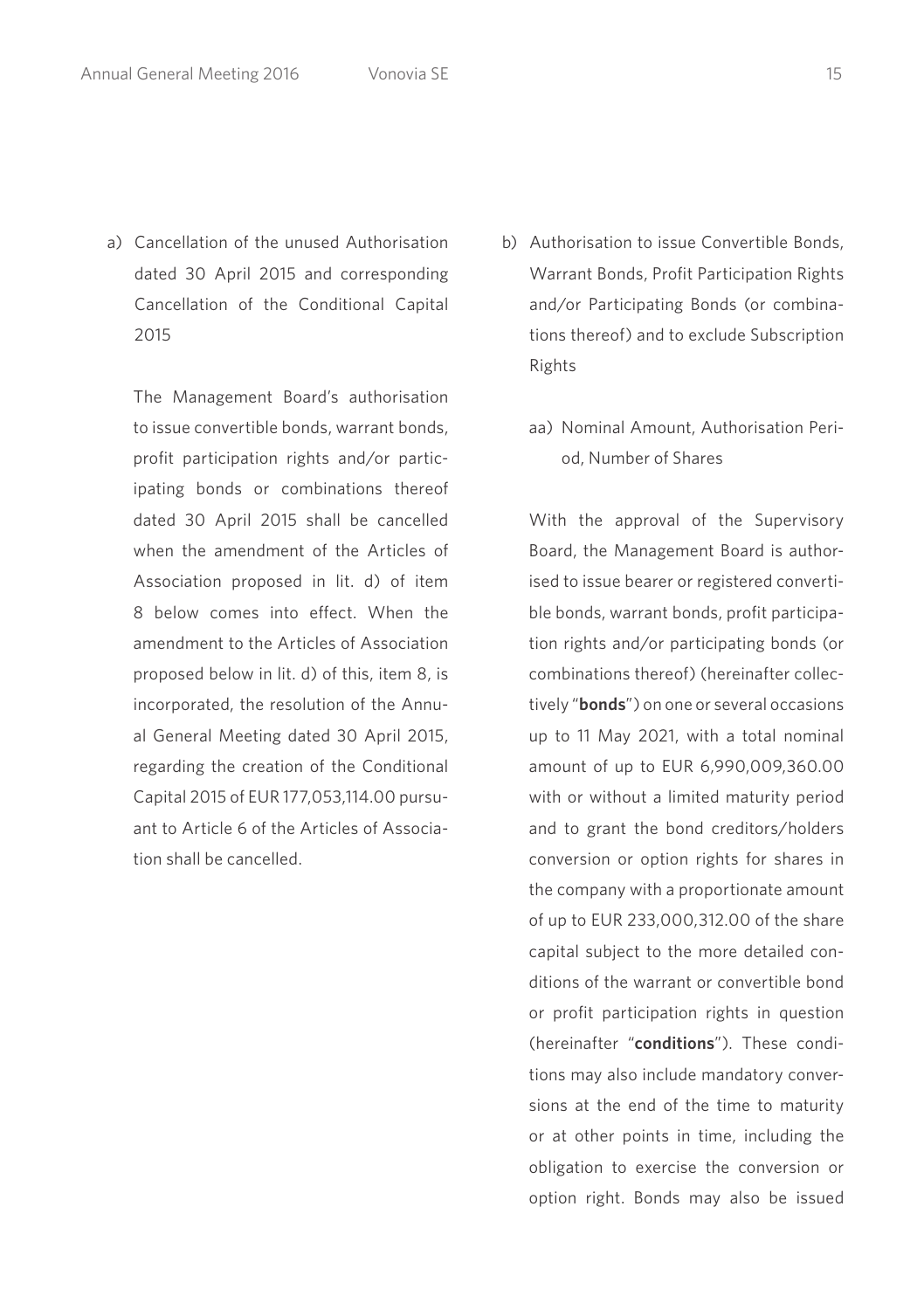entirely or partially against contributions in kind.

 Bonds may be issued in euros or in the legal currency of an OECD country, subject to limitation to the corresponding value in euros. Bonds may also be issued by companies which are dependent on the company or in which the company has a direct or indirect majority shareholding; in this case, the Management Board is authorised to take on the guarantee for the bonds in lieu of the dependent company or company in which the company has a majority shareholding and to grant the creditors of such bonds, conversion and option rights on company shares, with these possibly also containing the obligation to exercise the conversion or option rights. When bonds are issued, these can be/generally are divided into partial bonds bearing identical rights.

 bb) Granting of Subscription Rights, Exclusion of Subscription Rights

 The shareholders must in principle be granted subscription rights to the bonds. The bonds may also be assumed by one or several credit institution(s) or one or several enterprise(s) operating pursuant to Section 53 para. 1 sent. 1 or Section

53b para. 1 sent 1 or para. 7 of the German Banking Act (Kreditwesengesetz) with the obligation to indirectly offer them to the shareholders within the meaning of Section 186 para. 5 AktG for subscription (known as an indirect subscription right). The Management Board is, however, authorised to exclude shareholders' subscription rights to the bonds with the approval of the Supervisory Board:

- (1) to exclude fractional amounts from the subscription right;
- (2) insofar as is necessary, to grant the holders of bonds already issued or to be issued by the company, by a dependent company or by a company in which the company directly or indirectly has a majority shareholding a subscription right in the same volume as said holders would be entitled to upon exercising their option or conversion rights or fulfilling their conversion or option obligations as shareholders;
- (3) insofar as the bonds are issued with conversion or option rights or obligations against a cash contribution and the issue price does not significantly undercut the value of the partial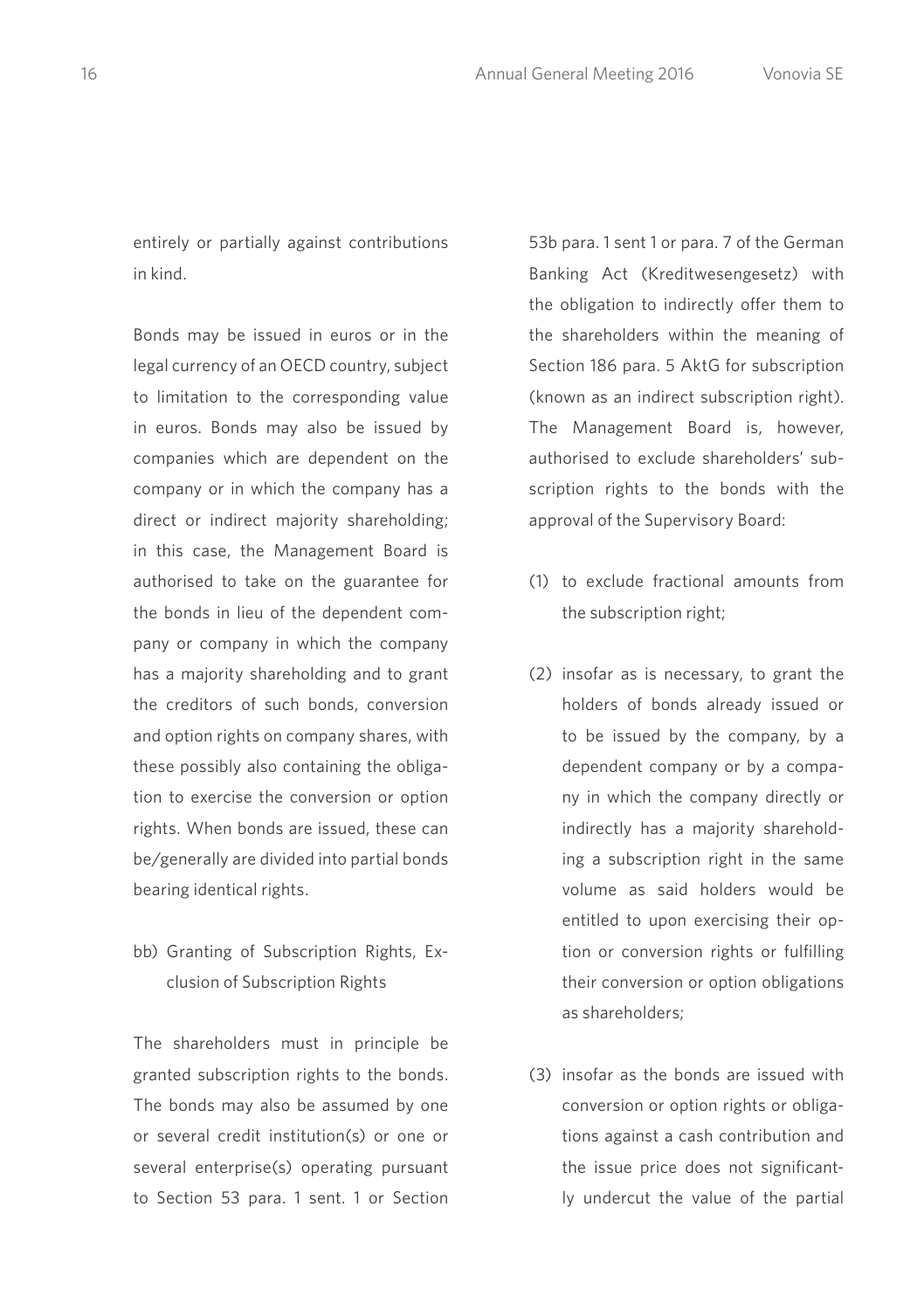bonds within the meaning of Section 221 para. 4 sent. 2 and Section 186 para. 3 sent. 4 AktG as calculated on the basis of recognised valuation techniques. However, this authorisation to exclude subscription rights only applies to bonds with rights to shares to which no more than 10 % of the share capital is apportioned, either at the time at which this authorisation becomes effective or at the time at which it is exercised. The sale of the company's own treasury shares is to be included in this 10 % cap on the share capital, provided they are sold during the term of this authorisation subject to the exclusion of subscription rights pursuant to Section 71 para. 1 no. 8 sent. 5 halfsentence 2 in conjunction with Section 186 para. 3 sent. 4 AktG. Furthermore, those shares issued from authorised capital pursuant to Section 203 para. 2 sent. 1 in conjunction with Section 186 para. 3 sent. 4 AktG during the term of this authorisation and subject to the exclusion of shareholders' subscription rights are likewise to be included in this cap of 10 % of the share capital. The upper limit, decreased under the preceding sentences 3 and 4 of this paragraph, shall be increased again

pursuant to or in line with Section 186 para. 3 sent 4 AktG when the Annual General Meeting resolution on new authorisation to exclude shareholder subscription rights becomes effective after the decrease, to the extent of the reach of the new authorisation, but up to a maximum of 10 % of the share capital in accordance with the stipulations of sentence 1 of this paragraph;

 (4) in the event that they are issued against contributions in kind, insofar as the value of the contribution in kind is commensurate to the fair value of the bonds to be calculated pursuant to lit. a), bb), (3) above.

 The above authorisations to exclude subscription rights in the event of capital increases against cash and/or in kind contributions are limited to an amount not exceeding 20 % of the share capital, either at the time at which this authorisation becomes effective or at the time at which it is exercised. The above 20 % cap is also to include treasury shares sold during the term of this authorisation subject to the exclusion of subscription rights and any shares issued to satisfy bonds, insofar as the bonds were issued subject to the exclusion of shareholders' subscription rights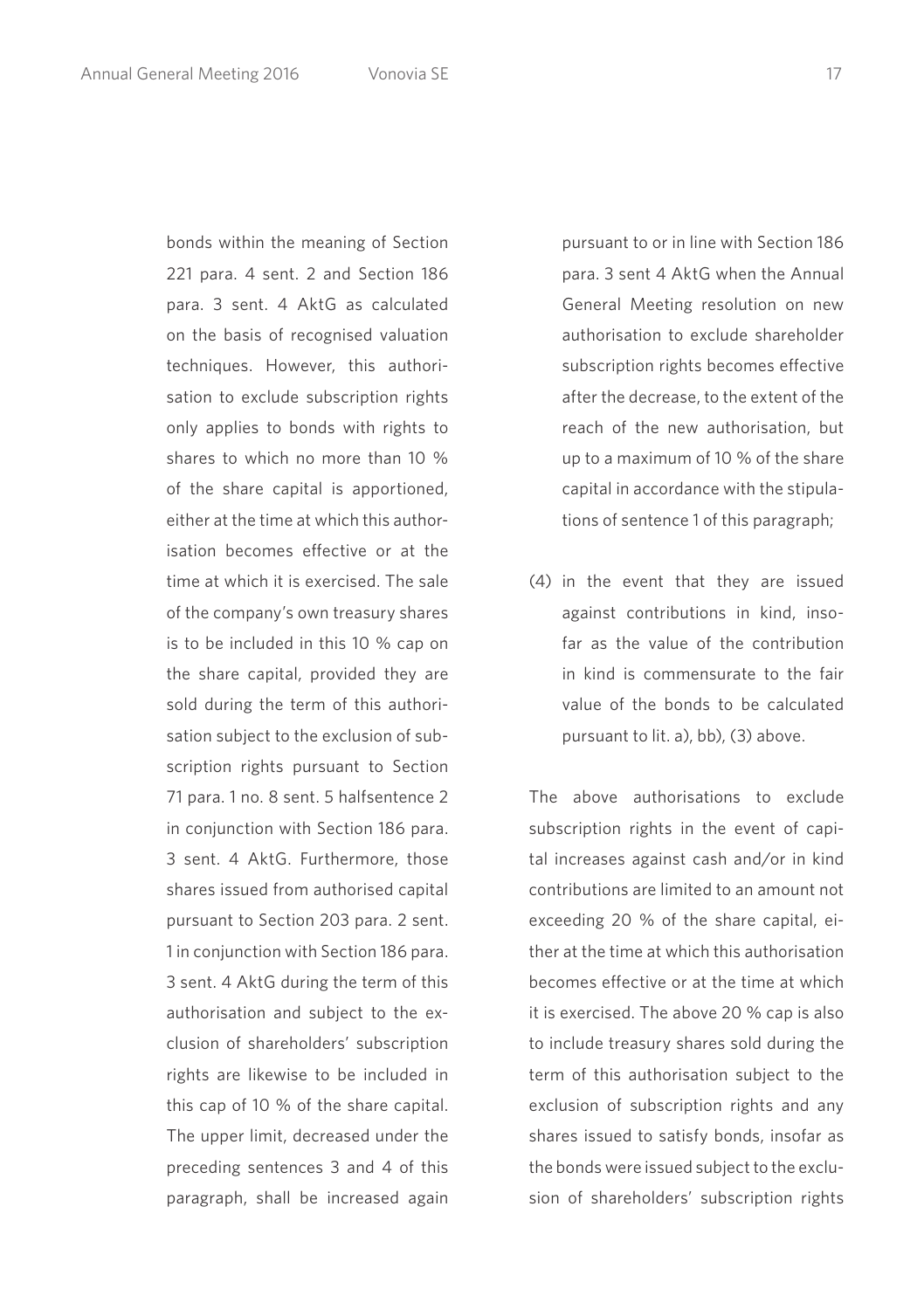during the term of this authorisation due to the authorisation stipulated in item 9 of the agenda of the Annual General Meeting of 30 April 2015 or subject to the exclusion of shareholders' subscription rights during the term of this authorisation due to the authorisation stipulated in item 7 of the agenda of the Annual General Meeting of 12 May 2016. In addition, shares issued during the term of this authorisation on the basis of other corporate action and subject to the exclusion of shareholders' subscription rights, particularly those under Authorised Capital 2013 and Authorised Capital 2015, are likewise to be included in this 20 % cap on the share capital. The upper limit, decreased under the preceding sentences 2 and 3 of this paragraph, shall be increased again when the Annual General Meeting resolution on new authorisation to exclude shareholder subscription rights becomes effective after the decrease, to the extent of the reach of the new authorisation, but up to a maximum of 20 % of the share capital in accordance with the stipulations of sentence 1 of this paragraph;

## cc) Conversion Rights and Option Rights

 If bonds with conversion rights are issued, the creditors may, subject to the conditions, convert their bonds into company shares. The conversion ratio is calculated by dividing the nominal amount of a partial bond by the stipulated conversion price for a company share. The conversion ratio can also be calculated by dividing the issue price of a partial bond, which is below its nominal amount, by the stipulated conversion price for a company share. The conversion ratio may be rounded to a whole number; an additional cash payment may also be stipulated. The conditions may also provide for fractional amounts being combined and/or settled in cash. The conditions may also allow for a variable conversion ratio. The proportion of the share capital attributable to the shares received per partial bond may not exceed the nominal amount of each partial bond.

 If warrant bonds are issued, one or more warrants are attached to each partial bond, which entitle the holder to receive company shares subject to the detailed conditions to be determined by the Management Board. The option conditions also allow for the option price being paid either wholly or in part by the transfer of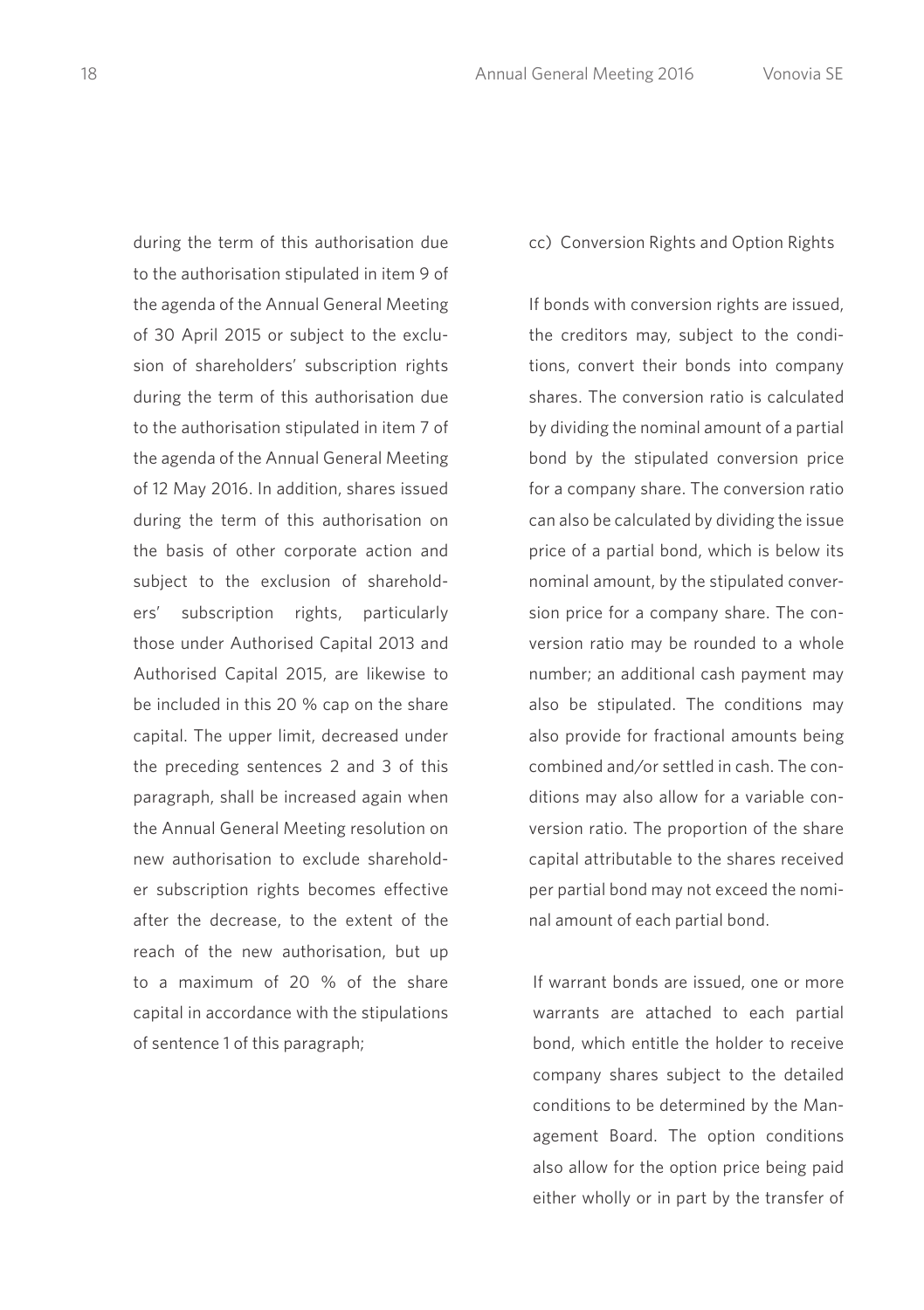partial bonds. The subscription ratio is calculated by dividing the nominal amount of a partial bond by the option price for a company share. The subscription ratio may be rounded to a whole number; an additional cash payment may also be stipulated. The conditions may also provide for fractional amounts being combined and/or settled in cash. The conditions may also allow for a variable subscription ratio. The proportion of the share capital attributable to the shares received per partial bond may not exceed the nominal amount of each partial bond.

## dd) Conversion and Option Obligations

 The bond conditions may also include a conversion or option obligation at the end of the time to maturity or at some other point in time (both also "final maturity date") or may afford the company the right to grant bond holders company shares as a full or partial replacement for the payment of the sum due upon final maturity. In such cases, the conversion or option price for a share can equal the arithmetic mean of the share's closing prices in XETRA trading (or a comparable successor system) on the Frankfurt Stock Exchange on the ten (10) consecutive trading days prior to or following the final maturity date, even if this is below the minimum price stipulated below in lit. b) ee).

 The proportion of the share capital attributable to the shares issued per partial bond upon final maturity may not exceed the nominal amount of each partial bond. Section 9 para. 1 in conjunction with Section 199 para. 2 AktG is to be observed.

## ee) Conversion or Option Price

 With the exception of instances involving an option or conversion obligation, the conversion or option price to be determined for a share must equate either to at least 80 % of the arithmetic mean of the share's closing prices in XETRA trading (or a comparable successor system) on the ten (10) trading days in Frankfurt am Main prior to the day on which the Management Board makes its definitive decision regarding the issuing of bonds or regarding the company's acceptance or allocation in relation to the issuing of bonds or – in the event that subscription rights are granted – to at least 80 % of the arithmetic mean of the share's closing prices in XETRA trading (or a comparable successor system) in the course of (i) the days on which the subscription rights are traded on the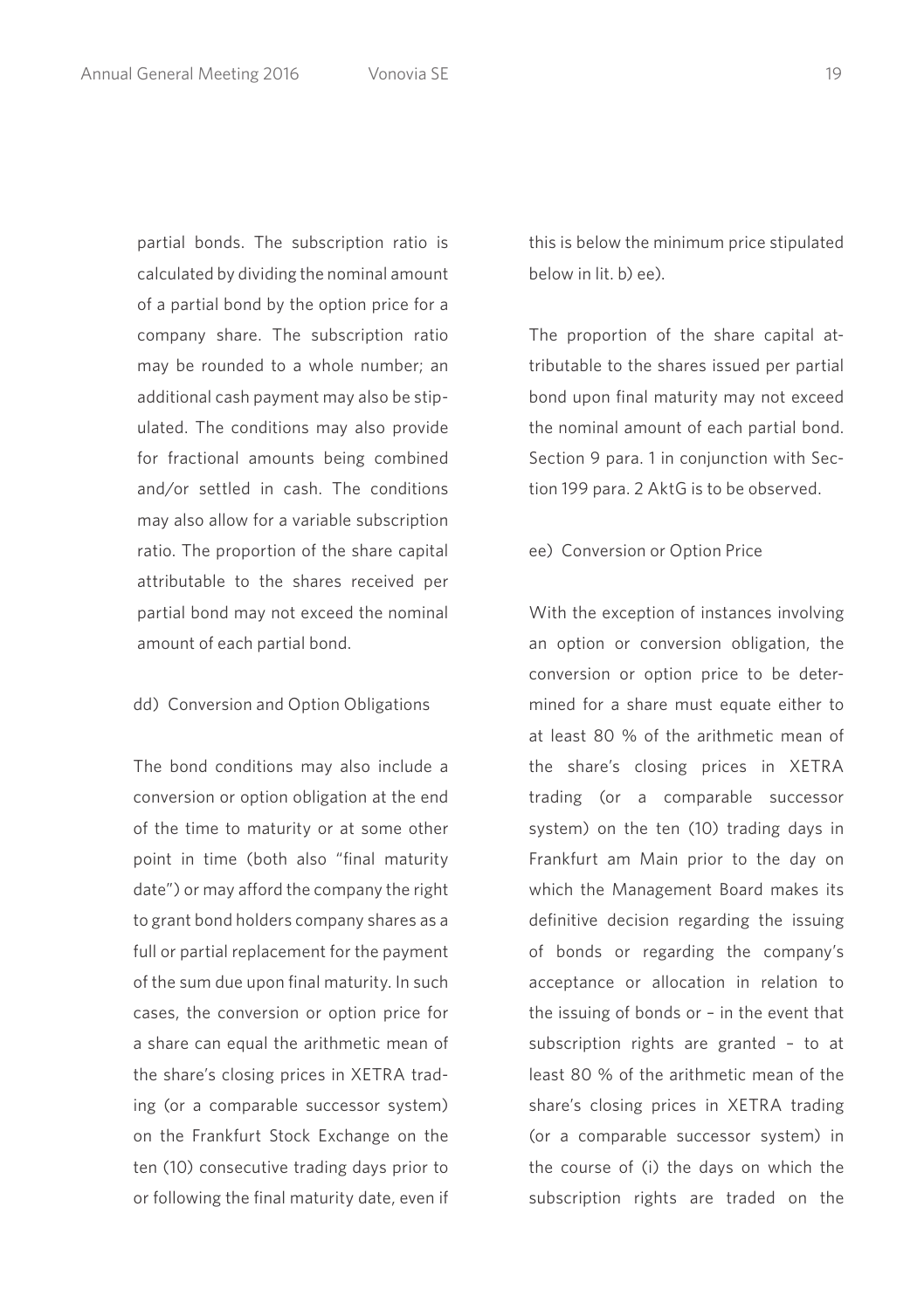Frankfurt Stock Exchange, with the exception of the final two days of subscription rights trading, or (ii) the days from the start of the subscription period up to the point in time at which the subscription price is definitively determined. Section 9 para. 1 and Section 199 AktG remain unaffected.

 In the case of bonds involving conversion or option rights or obligations, notwithstanding Section 9 para. 1 AktG, the conversion or option price may be reduced by virtue of an anti-dilution provision following more detailed specification of the conditions if the company increases the share capital during the conversion or option period while granting its shareholders subscription rights or if the company issues other bonds or grants or guarantees any other option rights without granting the holders of bonds with conversion or option rights or obligations subscription rights in the same volume as said holders would be entitled to upon exercising their conversion or option rights or fulfilling their conversion or option obligations. Subject to the details of the conditions of the bonds, the option or conversion price may also be reduced by virtue of a cash payment when exercising the option or conversion right or fulfilling the conversion

or option obligations. The conditions may also allow for a value-preserving amendment to the conversion or option price in relation to other measures which may lead to the dilution of the value of the conversion or option rights (e.g. including the payment of a dividend). In any case, the proportion of the share capital attributable to the shares received per partial bond may not exceed the nominal amount of each partial bond.

#### ff) Other possible Configurations

 The conditions may stipulate that, in the event of conversion or the exercising of an option or in the event that the option and conversion obligations are fulfilled, the company may choose to also grant other treasury shares, shares from the company's authorised capital or other consideration. The conditions may additionally stipulate that, in the event of conversion or the exercising of an option or in the event that the option and conversion obligations are fulfilled, instead of granting company shares, the company may pay the bond holders the equivalent sum in cash or may grant them the listed shares of another company.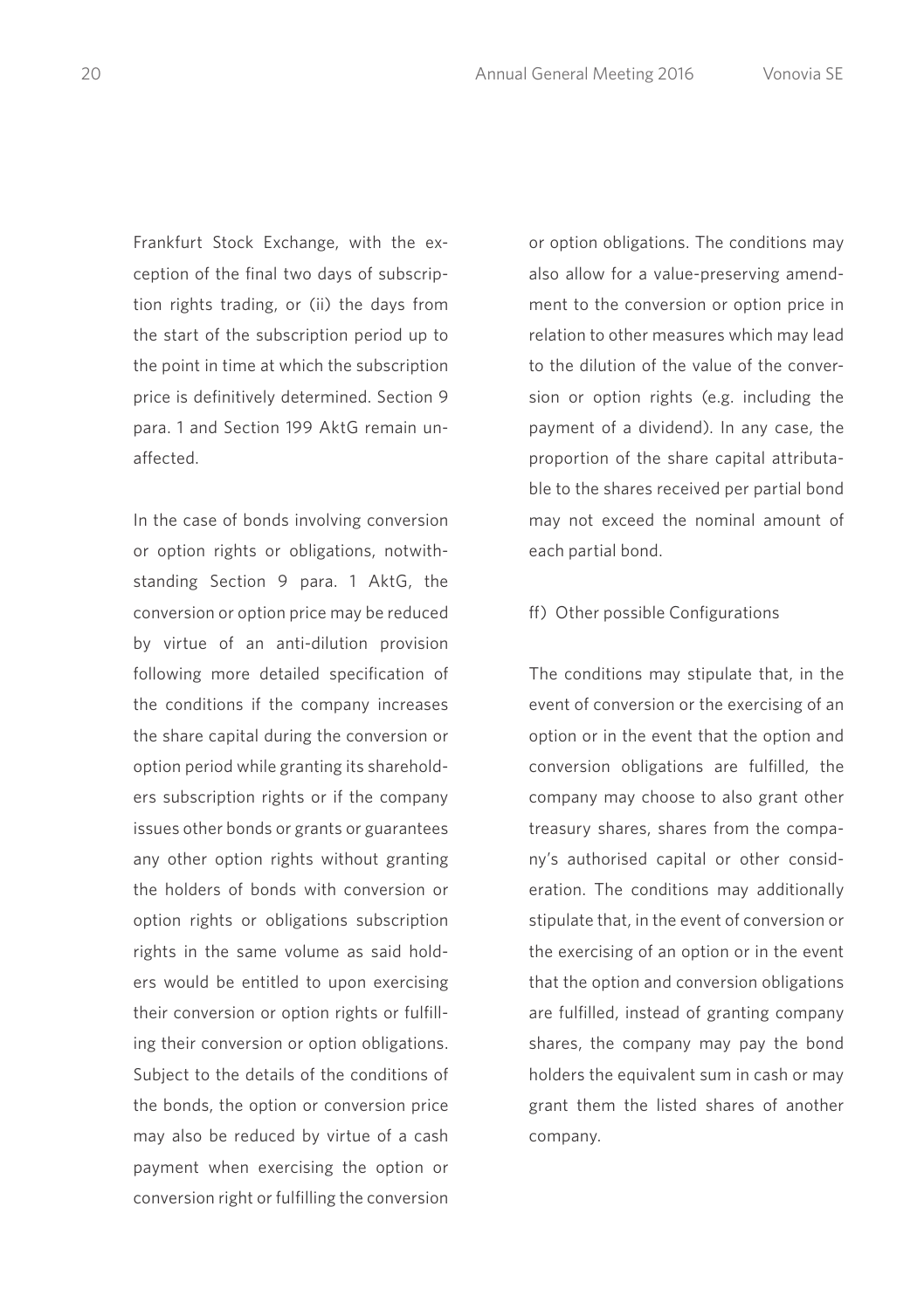On the other hand, the conditions may grant the company the right to grant the bond holders company shares or the listed shares of another company as a full or partial replacement for the payment of the sum due upon final maturity of the bonds.

 The bond conditions may also stipulate that the number of shares received upon exercising the conversion or option rights or upon fulfilling the conversion or option obligations is variable and/or that the conversion or option price may be amended during the time to maturity within a range stipulated by the Management Board dependent on the share price developments or as a result of anti-dilution provisions.

 gg) Authorisation to stipulate additional Bond Conditions

 The Management Board is authorised to stipulate the additional details of the issuance and structure of the bonds, in particular the interest rate, issue price, time to maturity and denomination, conversion or option price and conversion or option period, or to do so in consultation with the management bodies of the dependent company or company in which the company directly or indirectly has a majority shareholding issuing the bonds.

## c) Authorised Capital 2016

 Conditional capital is created in order to satisfy the convertible bonds, warrant bonds, profit participation rights and/ or participating bonds (or combinations thereof) (hereinafter collectively "**bonds**") issuable pursuant to the issue authorisation approved by the Annual General Meeting under item 8 on 12 May 2016.

 The share capital is conditionally increased by up to EUR 233,000,312.00 through the issuance of up 233,000,312 new no-par-value registered shares with dividend rights (Conditional Capital 2016).

 The conditional capital increase shall only be effected insofar as the holders/ creditors of bonds issued or guaranteed by the company, by an independent company or by a company in which the company directly or indirectly has a majority shareholding by virtue of the aforementioned authorisation resolution of the Annual General Meeting exercise their conversion or option rights or fulfil the conversion or option obligations inherent to such bonds, or insofar as the company grants company shares as a replacement for the payment of the sum due and insofar as the conversion or option rights or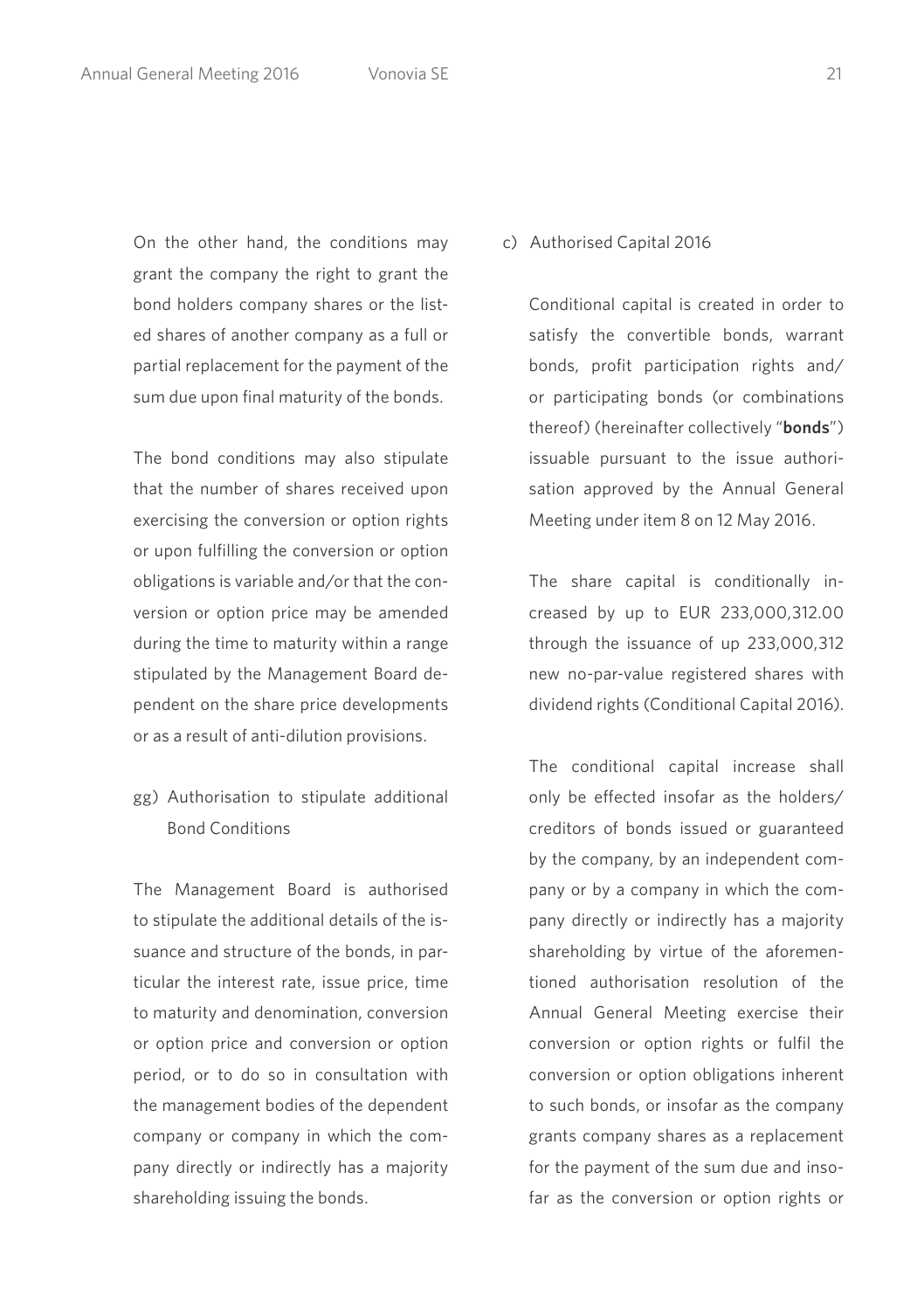obligations are not satisfied by treasury shares, shares from authorised capital or other consideration.

 The new shares are issued at the conversion or option price to be determined subject to the aforementioned authorisation.

 The new shares bear dividend rights from the beginning of the financial year in which they are created due to the exercising of conversion or option rights, the fulfilling of conversion or option obligations or their granting in replacement of the payment of the sum due and continue to do so in the financial years that follow; by way of derogation, with the approval of the Supervisory Board and insofar as is legally permissible, the Management Board may stipulate that the new shares shall bear dividend rights from the beginning of the financial year for which no resolution of the Annual General Meeting regarding the appropriation of the net profit had been passed at the time at which the conversion or option rights were exercised, the conversion or option obligations were fulfilled or the shares were granted in replacement of the sum due.

 With the approval of the Supervisory Board, the Management Board is authorised to stipulate the further details of effecting the conditional capital increase.

 The Supervisory Board is authorised to amend Articles 4.1 and 6.2 of the Articles of Association to reflect the utilisation of the conditional capital after all the option and conversion periods have expired.

d) Amendment to the Articles of Association

 Article 6 (Conditional Capital 2016) of the Articles of Association shall be amended as follows:

"Article 6 Conditional capital

- 6.1 Conditional capital is created in order to satisfy the convertible bonds, warrant bonds, profit participation rights and/or participating bonds (or combinations thereof) (hereinafter collectively "**bonds**") issuable pursuant to the issue authorisation approved by the Annual General Meeting under item 8 on 12 May 2016.
- 6.2 The share capital is conditionally increased by up to 233,000,312.00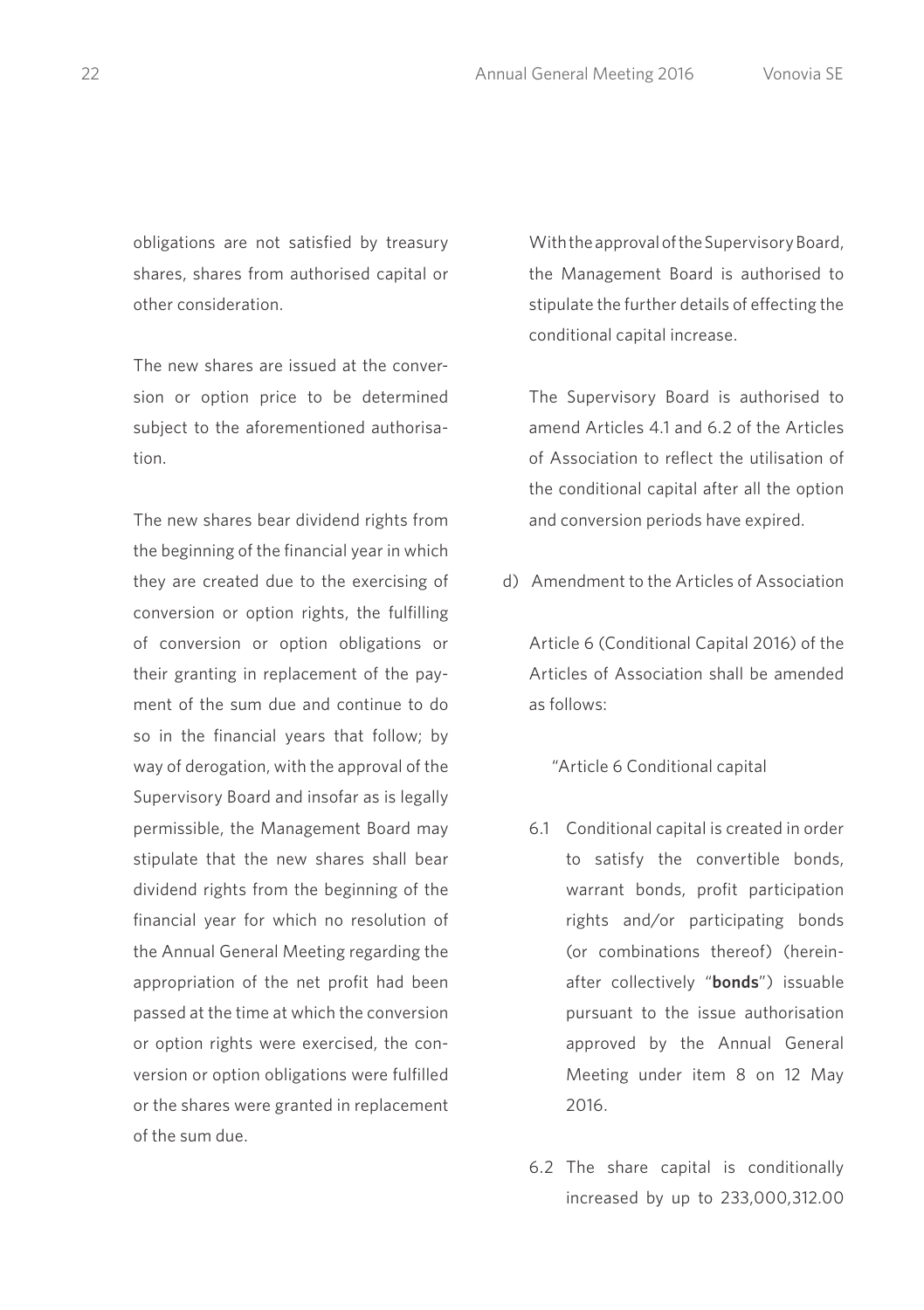through the issuance of up 233,000,312 new no-par-value registered shares with dividend rights (Conditional Capital 2016).

- 6.3 The conditional capital increase shall only be effected insofar as the holders/creditors of bonds issued or guaranteed by the company, by an independent company or by a company in which the company directly or indirectly has a majority shareholding by virtue of the aforementioned authorisation resolution of the Annual General Meeting exercise their conversion or option rights or fulfil the conversion or option obligations inherent to such bonds, or insofar as the company grants company shares as a replacement for the payment of the sum due and insofar as the conversion or option rights or obligations are not satisfied by treasury shares, shares from authorised capital or other consideration.
- 6.4 The new shares are issued at the conversion or option price to be determined subject to the aforementioned authorisation approved by the Annual General Meeting.
- 6.5 The new shares bear dividend rights from the beginning of the financial year in which they are created due to the exercising of conversion or option rights, the fulfilling of conversion or option obligations or their granting in replacement of the payment of the sum due and continue to do so in the financial years that follow; by way of derogation, with the approval of the Supervisory Board and insofar as is legally permissible, the Management Board may stipulate that the new shares shall bear dividend rights from the beginning of the financial year for which no resolution of the Annual General Meeting regarding the appropriation of the net profit had been passed at the time at which the conversion or option rights were exercised, the conversion or option obligations were fulfilled or the shares were granted in replacement of the sum due.
- 6.6 With the approval of the Supervisory Board, the Management Board is authorised to stipulate the further details of effecting the conditional capital increase.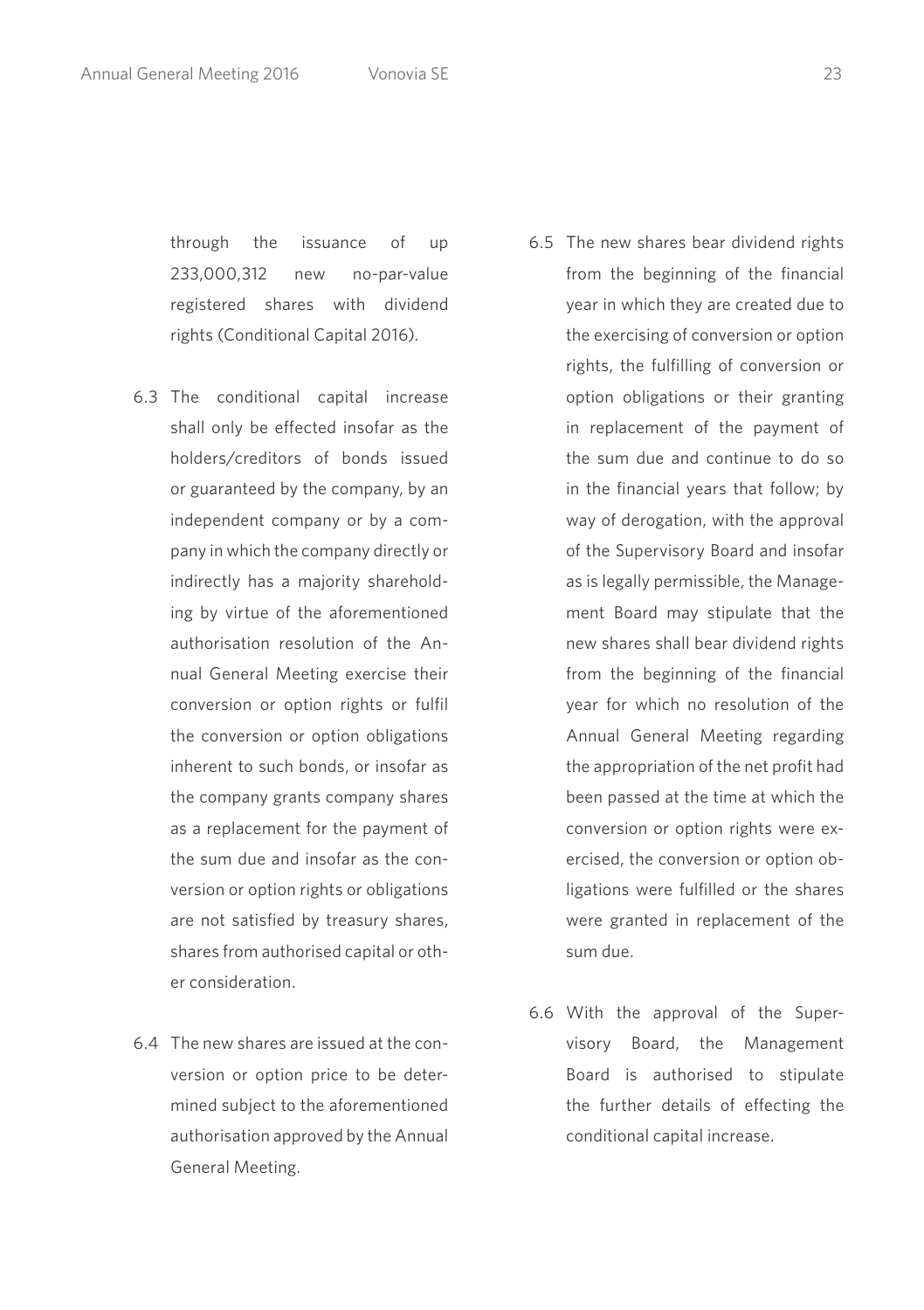- 6.7 The Supervisory Board is authorised to amend Articles 4.1 and 6.2 of the Articles of Association to reflect the utilisation of the conditional capital and once all the option and conversion periods have expired."
- e) Application for Registration in the Commercial Register

 The Management Board is instructed to apply for the registration of the cancellation of the Conditional Capital 2015 contained in Article 6 of the Articles of Association as resolved in lit. a) and the new Conditional Capital 2016 resolved as per lit. d) in the commercial register, provided that cancellation of the Conditional Capital 2015 is effected first, albeit only if the new Conditional Capital 2016 is registered immediately after.

 The Management Board is authorised to apply for the registration of the cancellation of the Conditional Capital 2015 agreed in Article 6 of the Articles of Association and the new Conditional Capital 2016 resolved as per d) in the commercial register irrespective of the Annual General Meeting's other resolutions.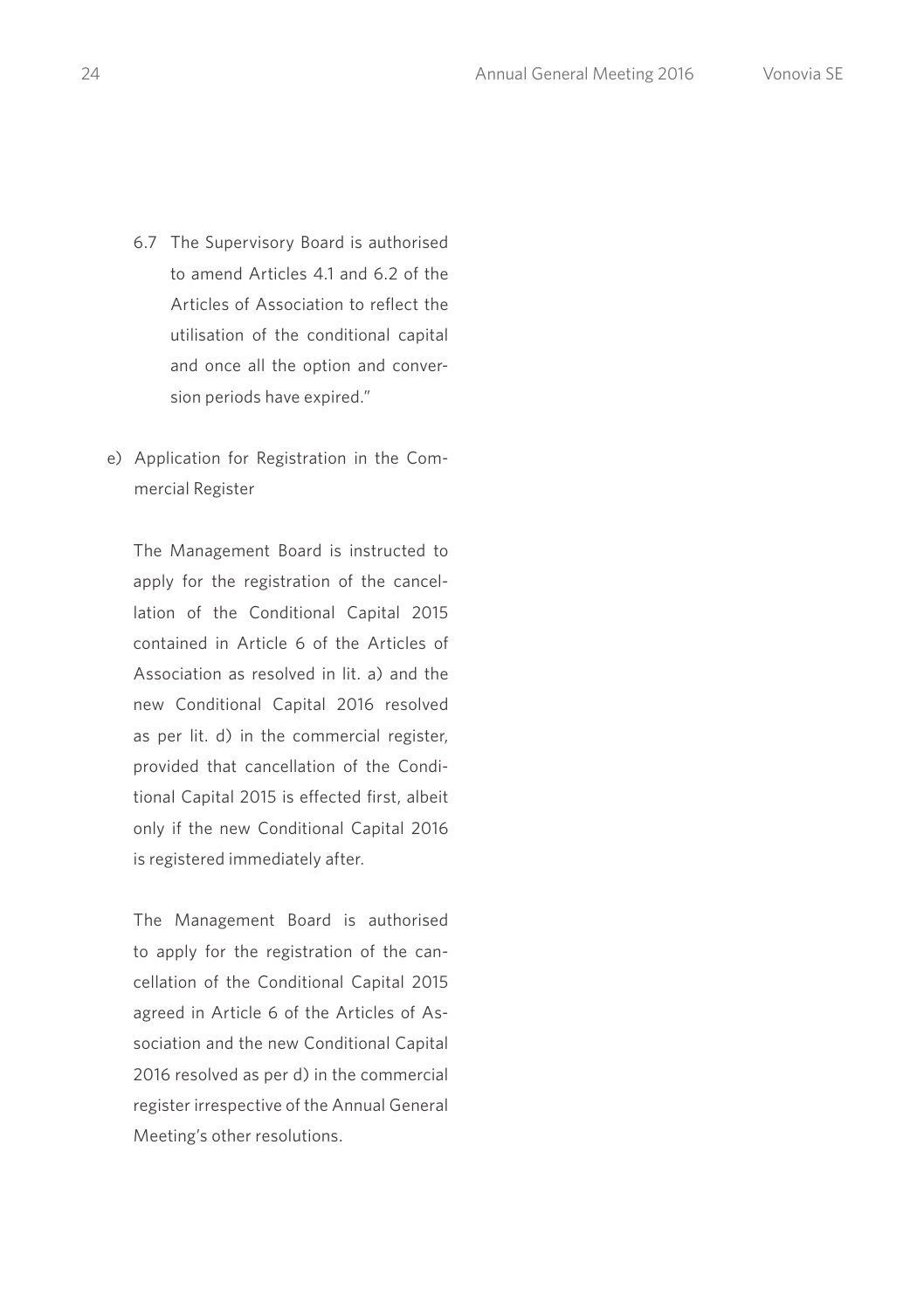For each of items 7 and 8, the Management Board has written a report on the reasons for authorisation excluding shareholder subscription rights. These reports are enclosed with this invitation to the Annual General Meeting as Annex.

## II. Management Board Report III. Further Details on the Invitation

 The relevant provisions for stock corporations which have their main place of business in Germany, in particular those of the HGB and AktG, apply to Vonovia SE on the basis of the principles on conflicts of law of Art. 5, Art. 9 para. 1 lit. c) ii), Art. 53 and Art. 61 of Regulation (EC) No. 2157/2001 of the Council of 8 October 2001 on the Statute for a European company (SE) (SE Regulation), insofar as special provisions under the SE Regulation do not state otherwise.

## **1. Total Number of Shares and Voting Rights on the date on which the General Meeting is convened**

 On the date on which the General Meeting is convened, the company's share capital totalled EUR 466,000,624.00 and is divided into 466,000,624 no-par-value shares. Each share corresponds to one vote in the Annual General Meeting. The total number of shares granting eligibility to attend the General Meeting and the right to vote in the General Meeting is therefore 466,000,624. On the date on which the General Meeting is convened, the company does not hold any of its own shares.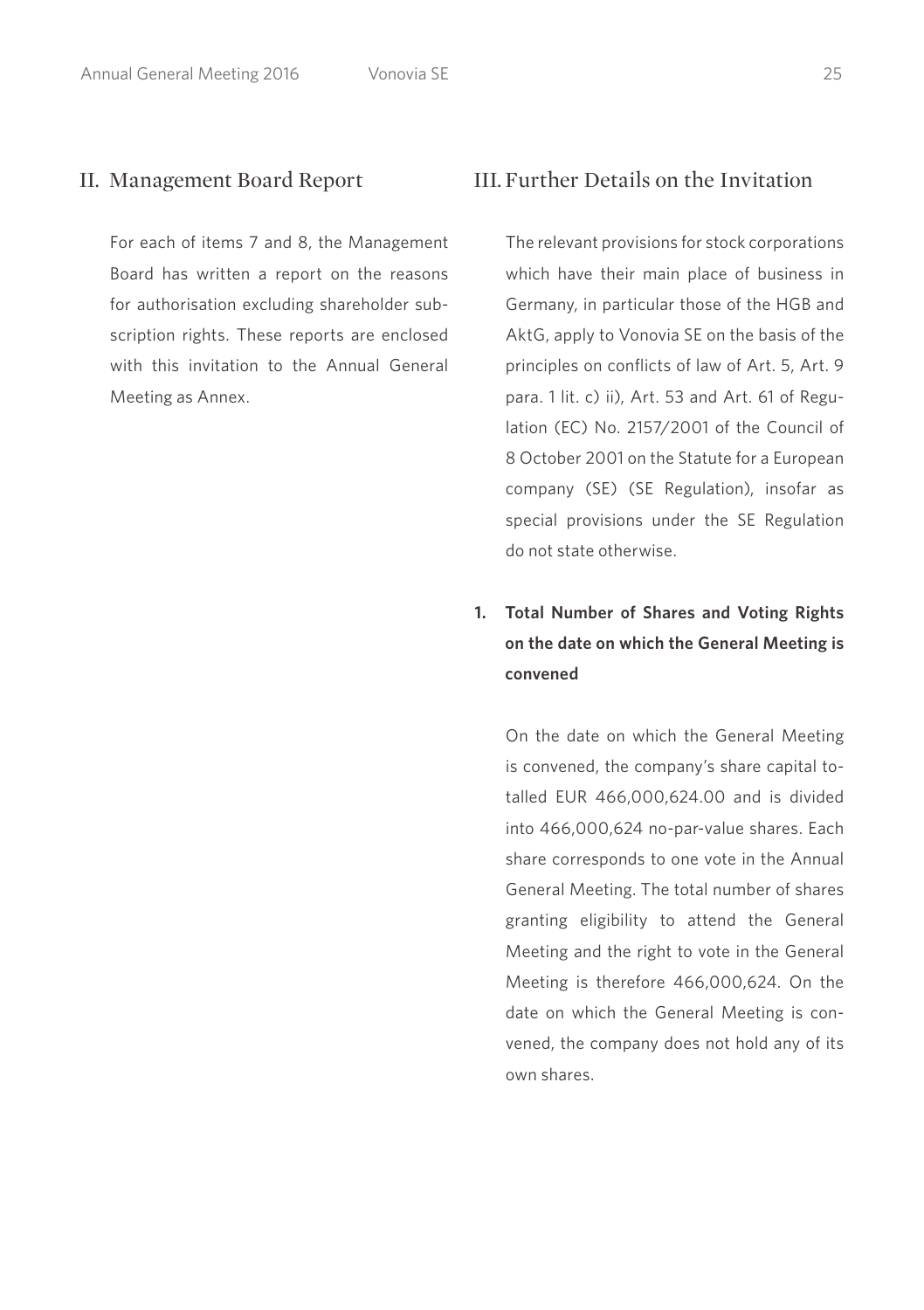## **2. Conditions for Attending the General Meeting and for Exercising Voting Rights**

 In accordance with Article 15.1 of the company's Articles of Association, only those shareholders who have registered with the company in good time and who are listed in the share register for the registered shares may attend the General Meeting – in person or by proxy – and exercise their voting rights. The company must receive registrations by **Thursday, 5 May 2016 at 24:00** (CEST) at one of the following addresses

 postal address: Vonovia SE c/o HCE Haubrok AG Landshuter Allee 10 80637 Munich

#### or

 fax number: +49 (0) 89 210 27 288

#### or

 email address: anmeldung@hce.de

 in text form (Section 126b German Civil Code) in either German or English.

 With regard to the company, pursuant to Section 67 para. 2 sent. 1 AktG, only persons listed in the share register are deemed to be shareholders. The shareholding entered in the share register at **24:00** (CEST) **on Thursday, 5 May 2016** (known as the Technical Record Date) is relevant for the eligibility to attend and the exercise of voting rights, including the number of voting rights to which a person eligible to attend the General Meeting is entitled. Applications for the transfer of ownership in the share register that are received by the company in the period from Friday, 6 May 2016 at 00:00 hours (CEST) to Thursday, 12 May 2016 at 24:00 (CEST) inclusively, shall only be processed and taken into consideration following the Annual General Meeting on 12 May 2016.

 Registration for the General Meeting does not mean that trading in the shares is blocked. Shareholders may dispose of their shares at their discretion also after registration for the General Meeting.

 Banks and shareholder associations and all other persons, institutions, companies or associations treated as equivalent to these pursuant to Section 135 para. 8 and Section 135 para. 10 in conjunction with Section 125 para. 5 AktG may exercise the voting rights in respect of shares not belonging to them but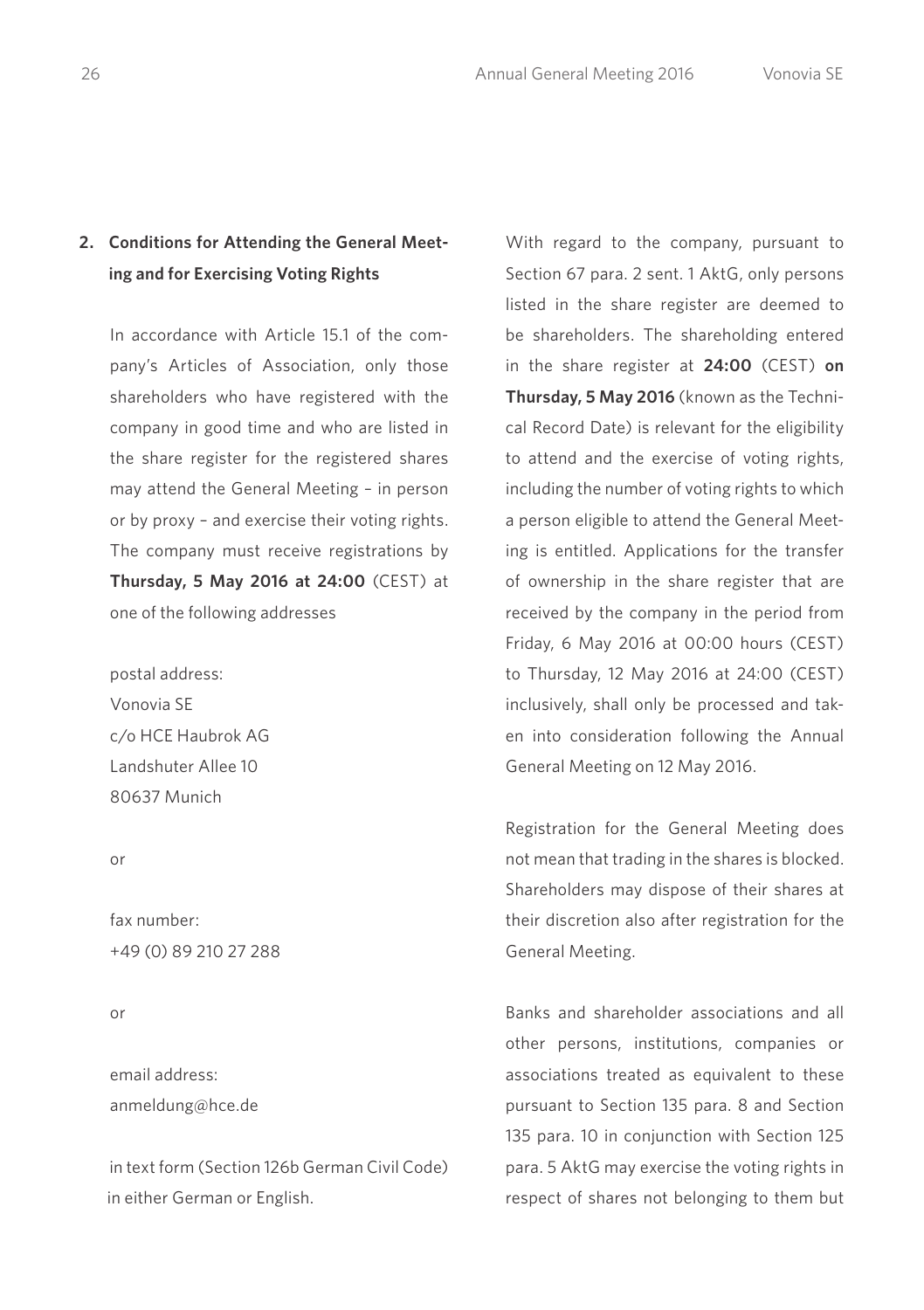for which they are registered as holders in the share register only on the basis of an authorisation granted by the shareholder. Details regarding this authorisation can be found in Section 135 AktG.

 Further details regarding the registration process can be found in the registration documents sent to the shareholders and on the Company's website at http://investoren. vonovia.de/agm.

## **3. Process of Voting by Proxy**

 Shareholders may also appoint a proxy such as a bank, a shareholder association or some other third party, after granting of a power of attorney, to exercise their voting rights at the General Meeting. Shareholders who are represented by a proxy must also register in good time and be listed in the share register as outlined above.

 If neither a bank nor a shareholder association nor persons, institutions, companies or associations treated as equivalent pursuant to Section 135 para. 8 and Section 135 para. 10 in conjunction with Section 125 para. 5 AktG are appointed as proxies, the granting of the power of attorney, its revocation and the evidence of the authorisation provided to the company must be in text form.

 No text form is required if banks, shareholder associations or persons, institutions, companies or associations treated as equivalent pursuant to Section 135 para. 8 and Section 135 para. 10 in conjunction with Section 125 para. 5 AktG are appointed as proxies. However, a verifiable record of the relevant power of attorney must be kept by the proxy in such case. Further details can be found in the statutory provisions, in particular Section 135 AktG. We therefore ask shareholders who wish to appoint a bank, a shareholder association or persons, institutions, companies or associations treated as equivalent pursuant to Section 135 para. 8 and Section 135 para. 10 in conjunction with Section 125 para. 5 AktG as proxy to agree the form of the power of attorney with the relevant person to be appointed as proxy.

 If a shareholder appoints more than one person as proxy, the company may reject one or more of said persons.

 Shareholders wishing to appoint a proxy may send the evidence of the authorisation in text form to one of the addresses listed in item 2 above (postal address, fax number or email address). In addition, a form of proxy is available for download on the company website at http://investoren.vonovia.de/agm. Shareholders can alternatively grant power of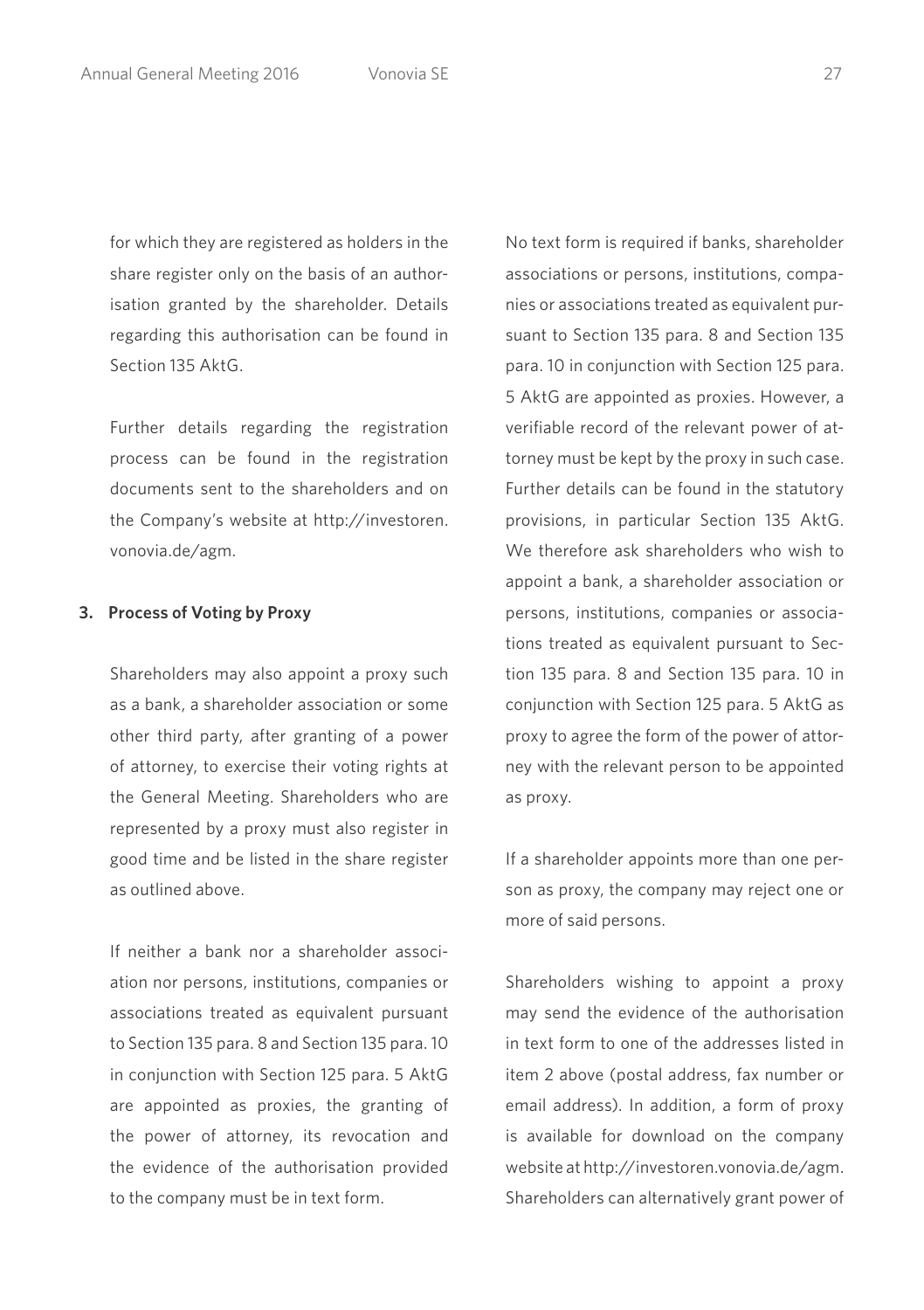attorney online by using the service provided at the Internet address listed above.

 This evidence may also be presented at the entry and exit point to the General Meeting on the day of the General Meeting. Further details regarding the proxy appointment process can be found on the Company's website at http://investoren.vonovia.de/agm.

## **Process of Voting by Proxies designated by the Company**

 In addition, as a service to its shareholders, the company has appointed Ms Claudia Schneckenburger and Ms Sabrina Romes, both of HCE Haubrok AG, Munich, Germany, as the company proxies, to whom shareholders can likewise grant authority to exercise their voting rights.

 The company proxies are obliged to vote in accordance with their instructions; they may not exercise the voting rights at their own discretion. Please note that the company proxies may only exercise voting rights with regard to the items of the agenda for which the shareholders issue clear instructions and that the company proxies may neither receive instructions for motions before nor during the General Meeting. The company proxies may likewise not be requested to speak, to lodge

objections to General Meeting resolutions or to raise questions or file motions.

 Such power of attorney with instructions for the company proxies may be granted ahead of the General Meeting by means of the form of proxy provided with the registration form. In addition, a form of proxy is available for download on the company website at http://investoren.vonovia.de/ agm. Shareholders can alternatively grant power of attorney online by using the service provided at the Internet address listed above.

 The proxy and instructions issued to the company proxies must be received by them by **Wednesday, 11 May 2016 at 24:00** (CEST); they require written form. The power of attorney and the instructions to the proxies designated by the Company must be submitted by post, fax or electronically (by email) as follows:

 postal address: Vonovia SE c/o HCE Haubrok AG Landshuter Allee 10 80637 Munich

or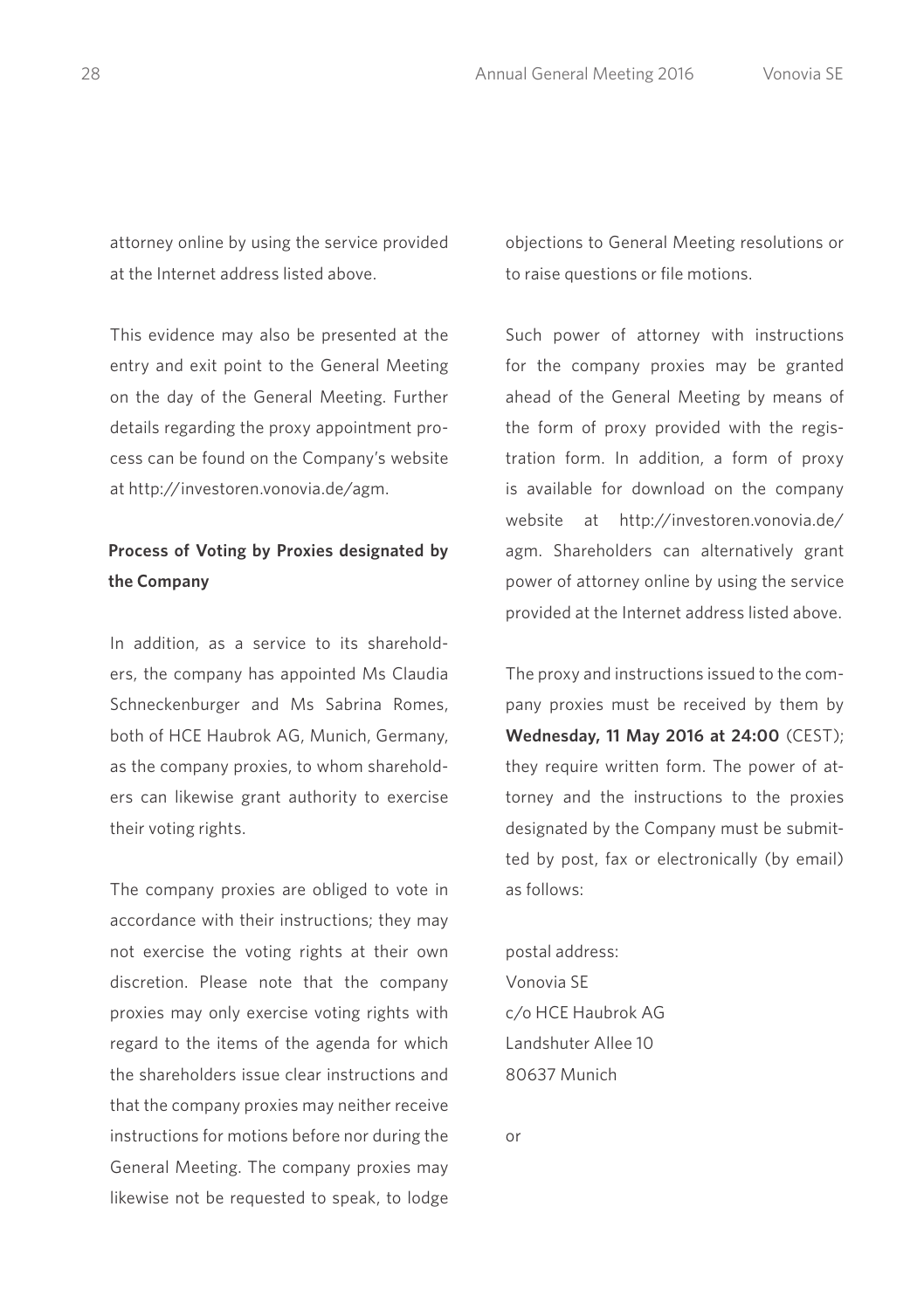fax number: +49 (0) 89 210 27 288

or

 email address: vollmacht@hce.de

or

 online at http://investoren.vonovia.de/agm

 In all of these cases, the time of receipt of the power of attorney and of the instructions, the amendment or the revocation by the company is decisive.

 On the day of the General Meeting, powers of attorney and instructions to the company proxies can be issued, amended or revoked in writing at the entry and exit points to the General Meeting.

 If an individual vote is taken on an item on the agenda without any notification of such vote prior to the General Meeting, the instruction granted in relation to said item of the agenda shall apply accordingly to each item of the individual vote.

 A shareholder or an authorised third party attending the General Meeting in person constitutes the automatic revocation of the power of attorney and instructions issued to the company proxies.

## **4. Voting by Postal Ballot**

 Shareholders may vote by postal ballot without attending the General Meeting. When exercising voting rights by postal ballot, the following conditions must be observed:

 Postal votes may be submitted, amended or revoked by either contacting the company in text form at one of the addresses listed above for registrations or directly online by using the Internet services at http://investoren. vonovia.de/agm by **24:00** (CEST) **on Wednesday, 11 May 2016**. In all of these cases, the time of receipt of the postal vote by the company is decisive.

 Please note that postal voting may only be used to vote on motions in relation to which resolution proposals from the Management Board and/or Supervisory Board pursuant to Section 124 para. 3 AktG or from shareholders pursuant to Section 124 para. 1 AktG are published together with this Invitation or later, or which are made public in accordance with Sections 126 and 127 AktG.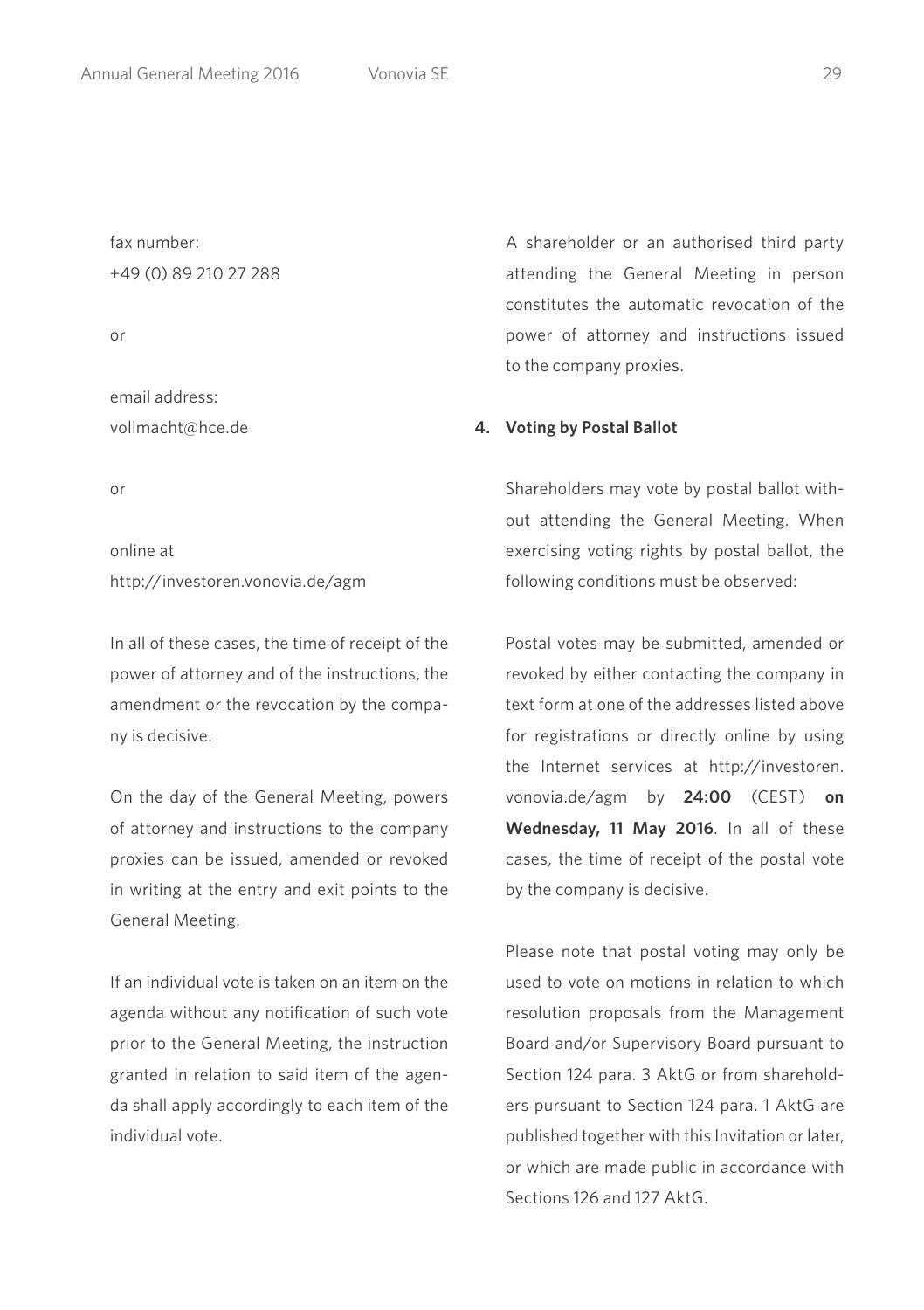Authorised banks and other equivalent per-

sons and institutions (such as shareholder associations) treated as equivalent pursuant to Section 135 para. 8 or para. 10 AktG may also avail themselves of postal voting.

 If an individual vote is taken on an item on the agenda without any notification of such vote prior to the General Meeting, the postal vote cast in relation to said item of the agenda shall apply accordingly to each item of the individual vote.

 A shareholder or an authorised representative attending the General Meeting in person constitutes the automatic revocation of the postal votes already cast.

### **5. Other Shareholders' Rights**

a) Shareholders' Motions to add Items to the Agenda pursuant to Art. 56 sent. 2 and sent. 3 SE Regulation, Section 50 para. 2 of the German SE Implementation Act (SEAG) and Section 122 para. 2 AktG

 One or more shareholders whose shares jointly equate to five per cent of the share capital or to the sum of EUR 500,000.00 (this being equivalent to 500,000 shares) may demand that items be added to the agenda and made public. This quorum is required

for requests to add items to the agenda made by shareholders of a European company (SE) pursuant to Art. 56 sent. 3 SE Regulation in conjunction with Section 50 para. 2 SEAG; Section 50 para. 2 SEAG corresponds to the rules stipulated in Section 122 para. 2 AktG.

 Each new item must be accompanied by a reason or a proposed resolution.

 Such requests to add items to the agenda must be addressed to the Management Board in writing and must be received by the company at least 30 days in advance of the meeting; the date of receipt and the date of the General Meeting are not to be included in this calculation. The deadline for the receipt of such requests is therefore **24:00** (CEST) **on Monday, 11 April 2016**. Requests received subsequently will not be considered.

 We ask that any requests to add items to the agenda be submitted to the following address:

 Vonovia SE - Management Board - Philippstraße 3 44803 Bochum

 Additions to the agenda that are to be published shall be published in the Federal Gazette immediately after receipt. They shall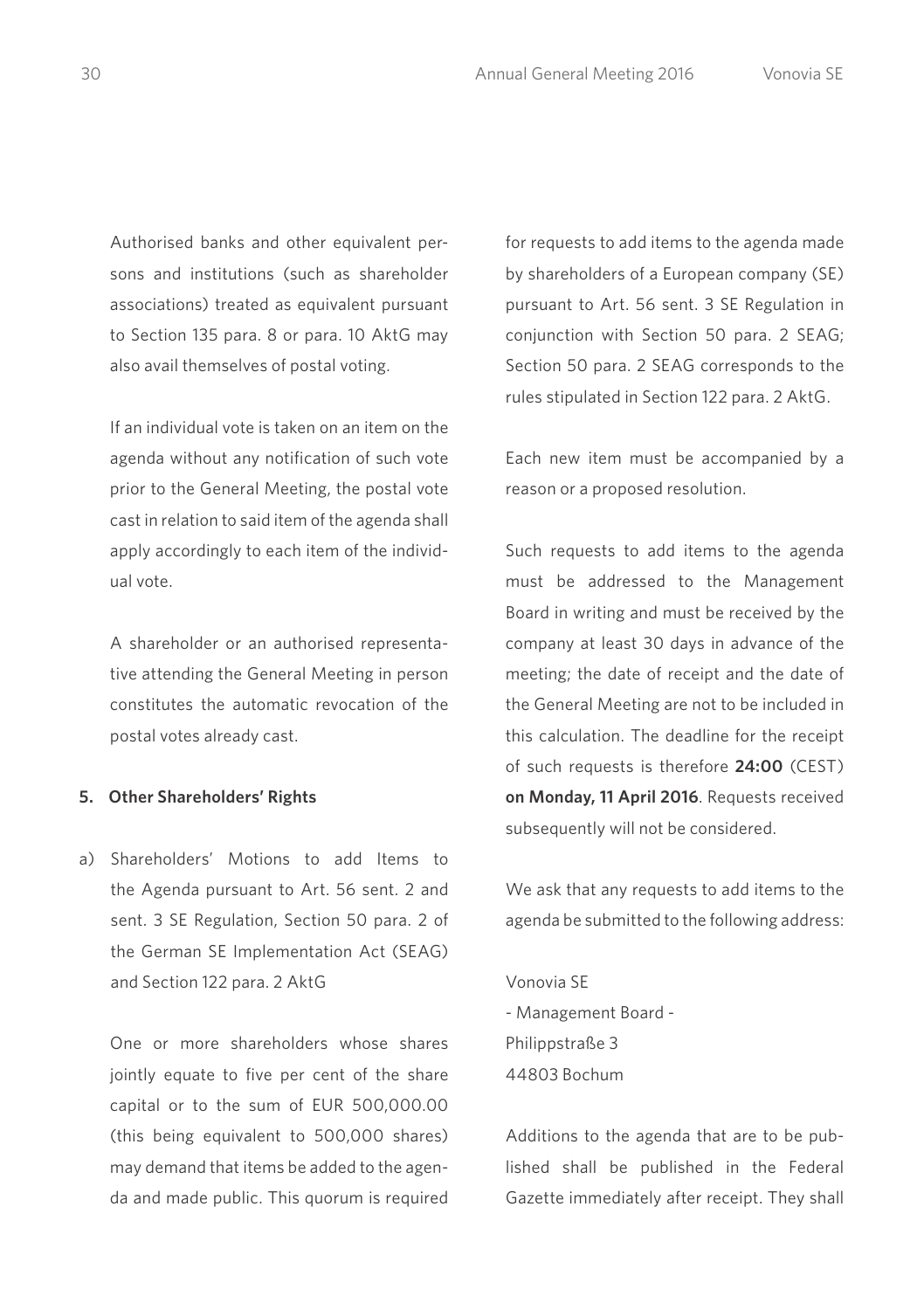also be published on the company's website at http://investoren.vonovia.de/agm and the shareholders shall be notified of them in accordance with Section 125 para. 1 sent. 3 and para. 2 AktG.

b) Shareholders' Countermotions pursuant to Section 126 AktG

 Every shareholder has the right to file a countermotion in the General Meeting in relation to specific items of the agenda to contest proposals made by the Management Board and/ or Supervisory Board.

 Countermotions received by the company at the address below at least 14 days prior to the Annual General Meeting, with the day of receipt and the date of the meeting not being included in this calculation, in other words by **24:00** (CEST) **on Wednesday, 27 April 2016**  at the latest, shall be immediately published on the company's website at http://investoren.vonovia.de/agm together with the shareholder's name, their justification and any statement made by the management (cf. Section 126 para. 1 sent. 3 AktG). Countermotions without justification need not be published.

 Section 126 para. 2 AktG stipulates reasons that might warrant a countermotion and its justification not being published on the Company's website. These are outlined on the Company's website at http://investoren. vonovia.de/agm. A justification is, in particular, not required to be published if its total length is more than 5,000 characters.

 Countermotions must be submitted together with their justifications to the following address only:

 Vonovia SE - Legal Department - Philippstraße 3 44803 Bochum fax number: +49 (0) 234 314 1508 email address: hauptversammlung@vonovia.de

 Countermotions sent to any other address need not be published.

c) Shareholders' Appointment Proposals pursuant to Section 127 AktG

 Every shareholder has the right to make proposals regarding the appointment of the auditors (item 5 of the agenda) and the appointment of members of the Supervisory Board (item 6 of the agenda) during the Annual General Meeting.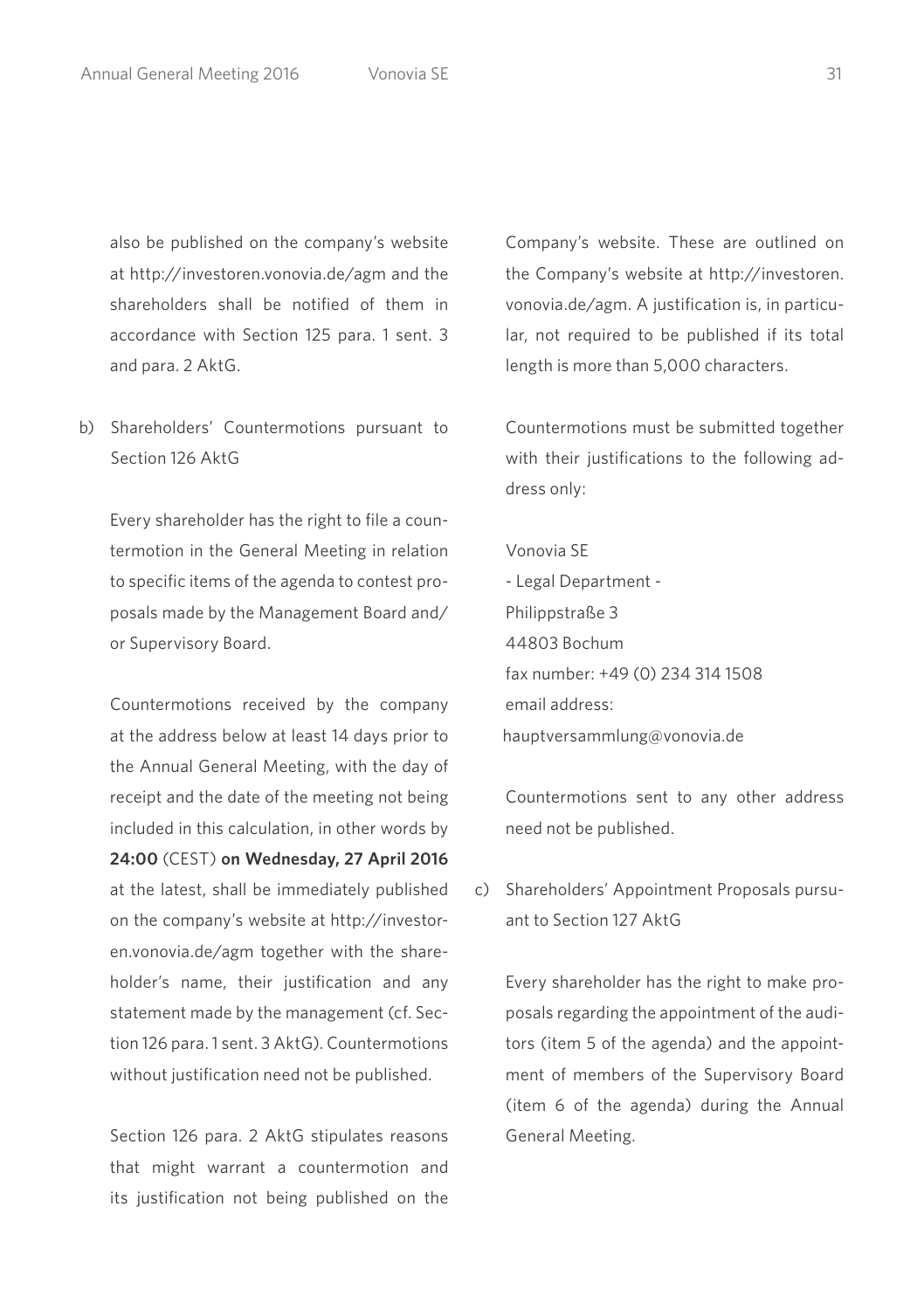Shareholders' appointment proposals received by the company at the address below at least 14 days prior to the Annual General Meeting, with the day of receipt and the date of the meeting not being included in this calculation, in other words by **24:00** (CEST) **on Wednesday, 27 April 2016** at the latest, shall be immediately published on the company's website at http://investoren.vonovia.de/ agm. Shareholders' appointment proposals need not be published if they do not include the name, the profession and the place of residence of the individual being put forward. Appointment proposals need not be justified.

 Other reasons why appointment proposals made by shareholders are not required to be published on the company's website are stipulated in Section 127 sent. 1 AktG in conjunction with Section 126 para. 2 and Section 127 sent. 3 in conjunction with Section 124 para. 3 sent. 4 and Section 125 para. 1 sent. 5 AktG. These are outlined on the company's website at http://investoren.vonovia.de/agm.

 Appointment proposals must be submitted to the following address only:

 Vonovia SE - Legal Department - Philippstraße 3 44803 Bochum fax number: +49 (0) 234 314 1508 email address: hauptversammlung@vonovia.de

 Appointment proposals sent to any other address need not be published.

d) Shareholders' Rights to Information

 Pursuant to Section 131 para. 1 AktG, the Management Board must, upon request, provide each shareholder with information at the General Meeting regarding the company's affairs insofar as such information is necessary for the proper assessment of an item of the agenda. This obligation to provide information on the part of the Management Board applies equally to the company's legal and business relations with an affiliated company, the Group's situation and the companies included in the consolidated financial statements.

 Under certain circumstances outlined in Section 131 para. 3 AktG, the Management Board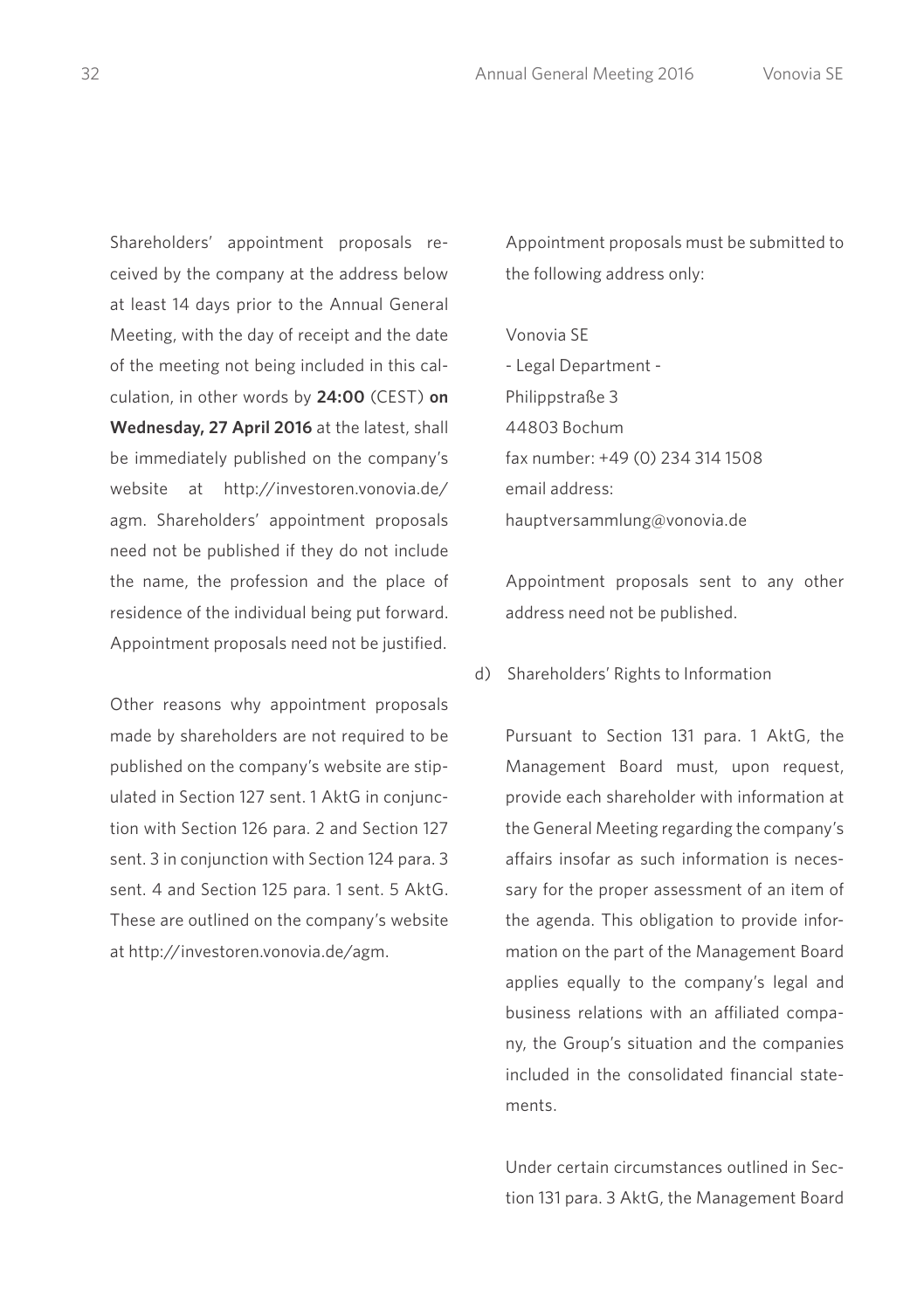may refuse to disclose information. Details regarding the conditions pursuant to which the Management Board is entitled to refuse to disclose information can be found on the company's website at http://investoren. vonovia.de/agm.

e) Further Explanations

 Further explanations on shareholders' rights pursuant to Art. 56 sent. 2 and sent. 3 SE Regulation, Section 50 para. 2 SEAG, Section 122 para. 2, Section 126 para. 1, Section 127 and Section 131 para. 1 AktG are available on the company's website at http://investoren. vonovia.de/agm.

## **6. Publication on the Website/Supplementary Information pursuant to Section 124a AktG**

 Information and documentation pursuant to Section 124a AktG, including the convocation of the Annual General Meeting and the Annual Report 2015, information on the candidates proposed in item 6 of the agenda for election to the Supervisory Board or confirmation, as well as other documents, motions and other information is available on the Internet at http://investoren.vonovia.de/agm as from the date of convocation of the Annual General Meeting.

 All information that is required to be made accessible to the Annual General Meeting by law will be accessible also at the Annual General Meeting on Thursday, 12 May 2016.

 Any shareholders' countermotions, appointment proposals or requests to add items to the agenda subject to mandatory publication and received by the company within the deadlines stated above shall likewise be published on the above-mentioned website.

Düsseldorf/Bochum, March 2016

 Vonovia SE The Management Board

\*\*\*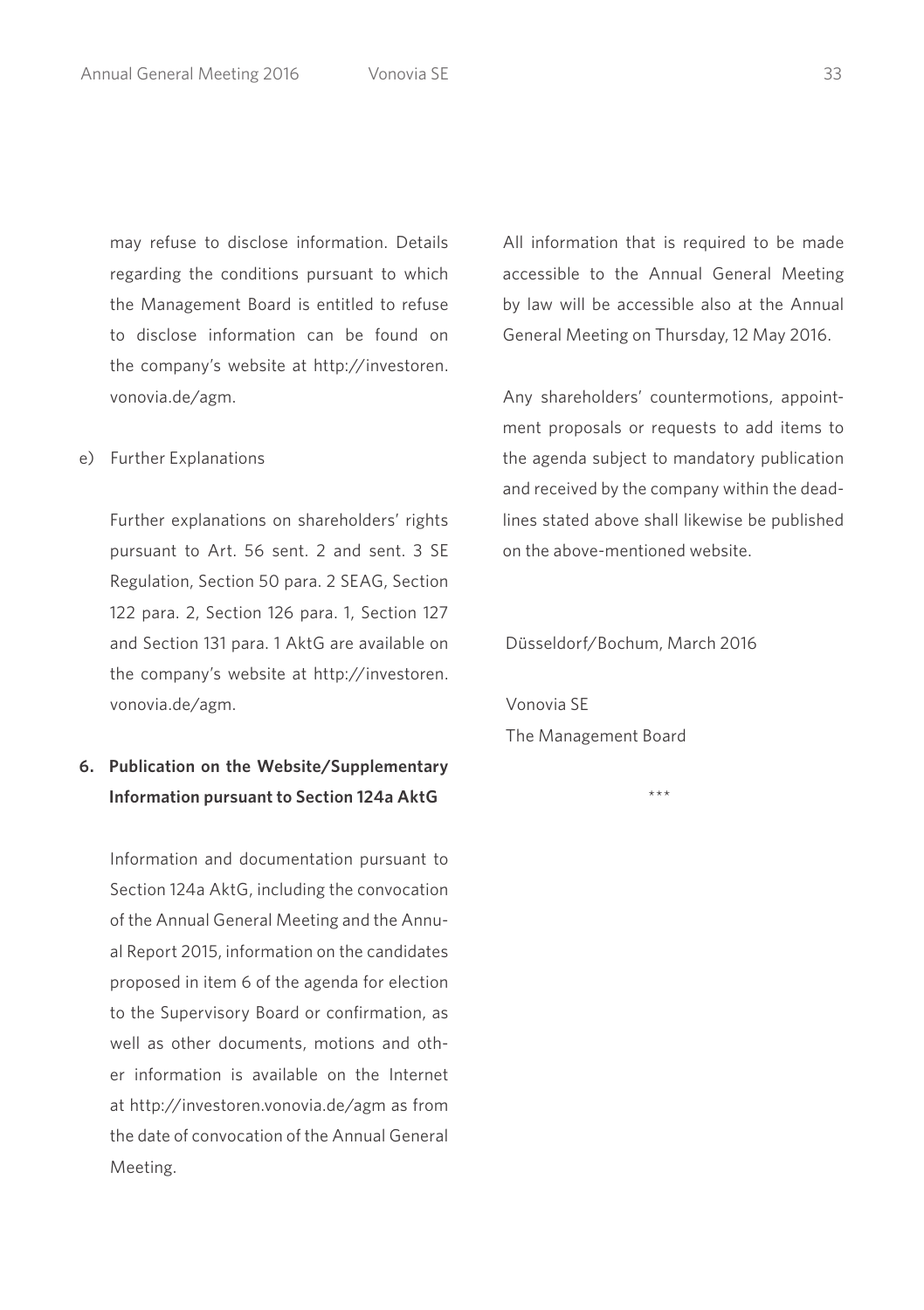#### **Annex**

to the Invitation to the 2016 Annual General Meeting of Vonovia SE on Thursday, 12 May 2016 at 10am (CEST)

### **Vonovia SE**

Düsseldorf

ISIN DE000A1ML7J1 WKN A1ML7L

**Management Board reports on Items 7 and 8 of the Agenda of the Annual General Meeting of Vonovia SE on Thursday, 12 May 2016**

**1. Report by the Management Board on Item 7 (Resolution regarding the Cancellation of the Authorised Capital 2015/II and the existing Article 5b of the Articles of Association and the Creation of an Authorised Capital 2016 with the Possibility of Excluding Shareholders' Subscription Rights and correspondingly Including a new Article 5b in the Articles of Association)**

 Regarding item 7 of the agenda of the Annual General Meeting of 12 May 2016, the Management Board and Supervisory Board propose the cancellation of the remaining Authorised Capital 2015/II in the amount of EUR 12,266,064.00 and that, in addition to the total remaining Authorised Capital of EUR 65,158,718.00 (Authorised Capital 2013 and Authorised Capital 2015), further authorised capital (Authorised Capital 2016) with the authorisation of excluding subscription rights be approved. Pursuant to Section 203 para. 2 sent. 2 of the German Stock Corporation Act (AktG) in conjunction with Section 186 para. 4 sent. 2 AktG, the Management Board gives the following report regarding item 7 of the agenda of the Annual General Meeting on the reasons for authorising the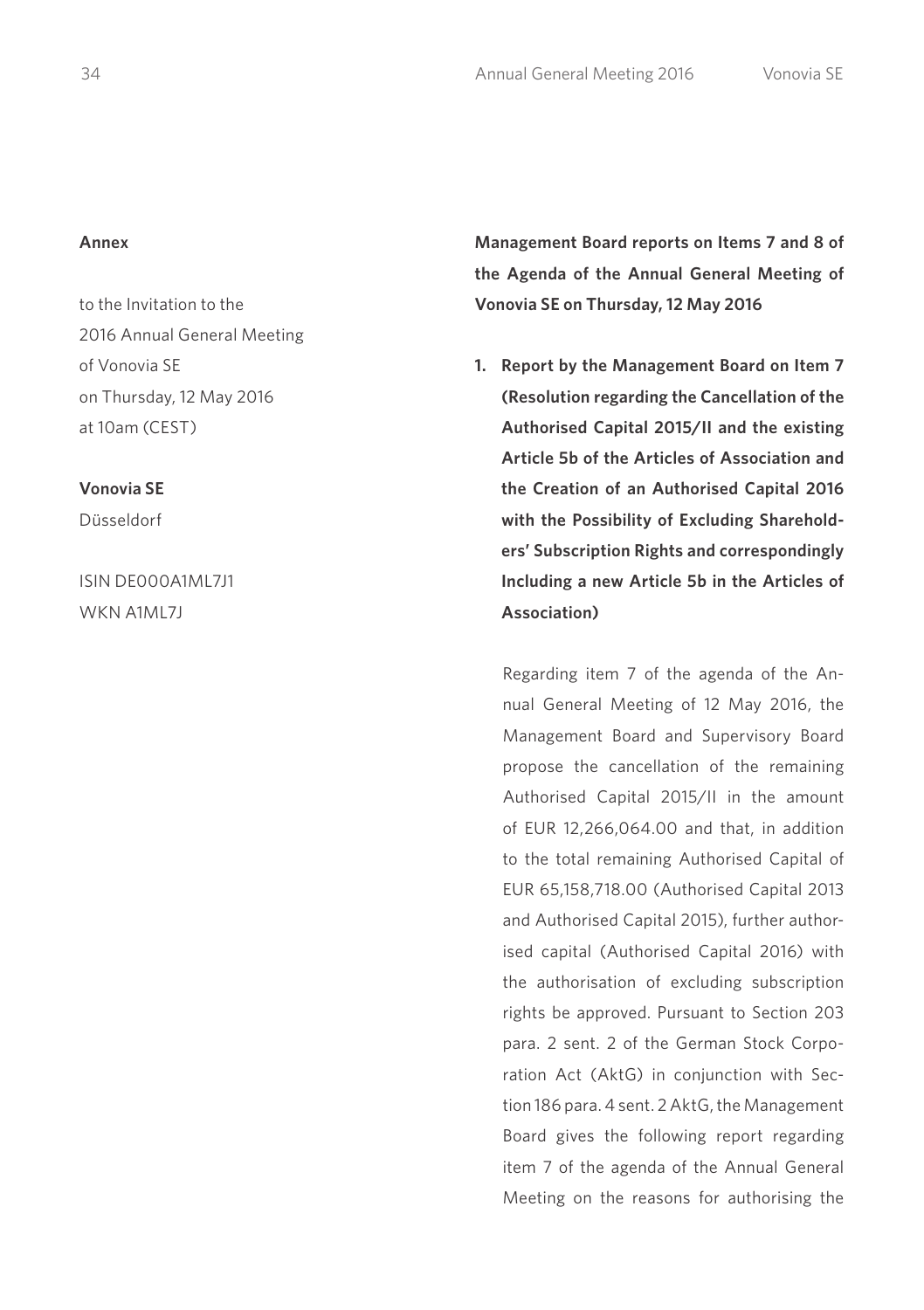exclusion of shareholders' subscription rights with the issuance of new shares

 With the approval of the Supervisory Board, the Management Board made partial use of the authorisation granted by the Extraordinary General Meeting on 30 June 2013 to increase the company's share capital by up to EUR 111,111,111.00 in the period up to 29 June 2018 by issuing up to 111,111,111 new no-par-value registered shares against cash and/or in kind contributions on one or several occasions (Authorised Capital 2013), increasing the share capital by a total of EUR 109,210,321.00 by means of the capital increases carried out in March and October 2014 as well as in March and May 2015.

 Furthermore, with the approval of the Supervisory Board, the Management Board made partial use of the authorisation granted by the Annual General Meeting on 30 April 2015 to increase the company's share capital by up to EUR 170,796,534.00 in the period up to 29 April 2020 by issuing up to 170,796,534 new no-par-value registered shares against cash and/or in kind contributions on one or several occasions (Authorised Capital 2015), increasing the share capital by a total of EUR 107,538,606.00 by means of the cash capital increase with indirect subscription

rights for the shareholders carried out in July 2015.

 To date, the Management Board has not used the authorisation granted to it by the Extraordinary General Meeting (Article 5b of the Articles of Association) on 30 November 2015, for reason of the takeover being considered of Deutsche Wohnen AG, to increase the company's share capital by up to EUR 12,266,064.00 in the period up to 30 November 2016 with the consent of the Supervisory Board by issuing up to 12,266,064 new no-par-value registered shares against cash and/or in kind contributions on one or several occasions (Authorised Capital 2015/II).

 Germany's residential property market is characterised by stiff competition for attractive residential property portfolios. The company is therefore dependent on being able to flexibly increase its own funds quickly and comprehensively. Therefore, new additional authorised capital in addition to the remaining Authorised Capital 2013 and the remaining Authorised Capital 2015 is to be approved and the Articles of Association shall be amended accordingly. Authorised Capital 2015/II is to be cancelled.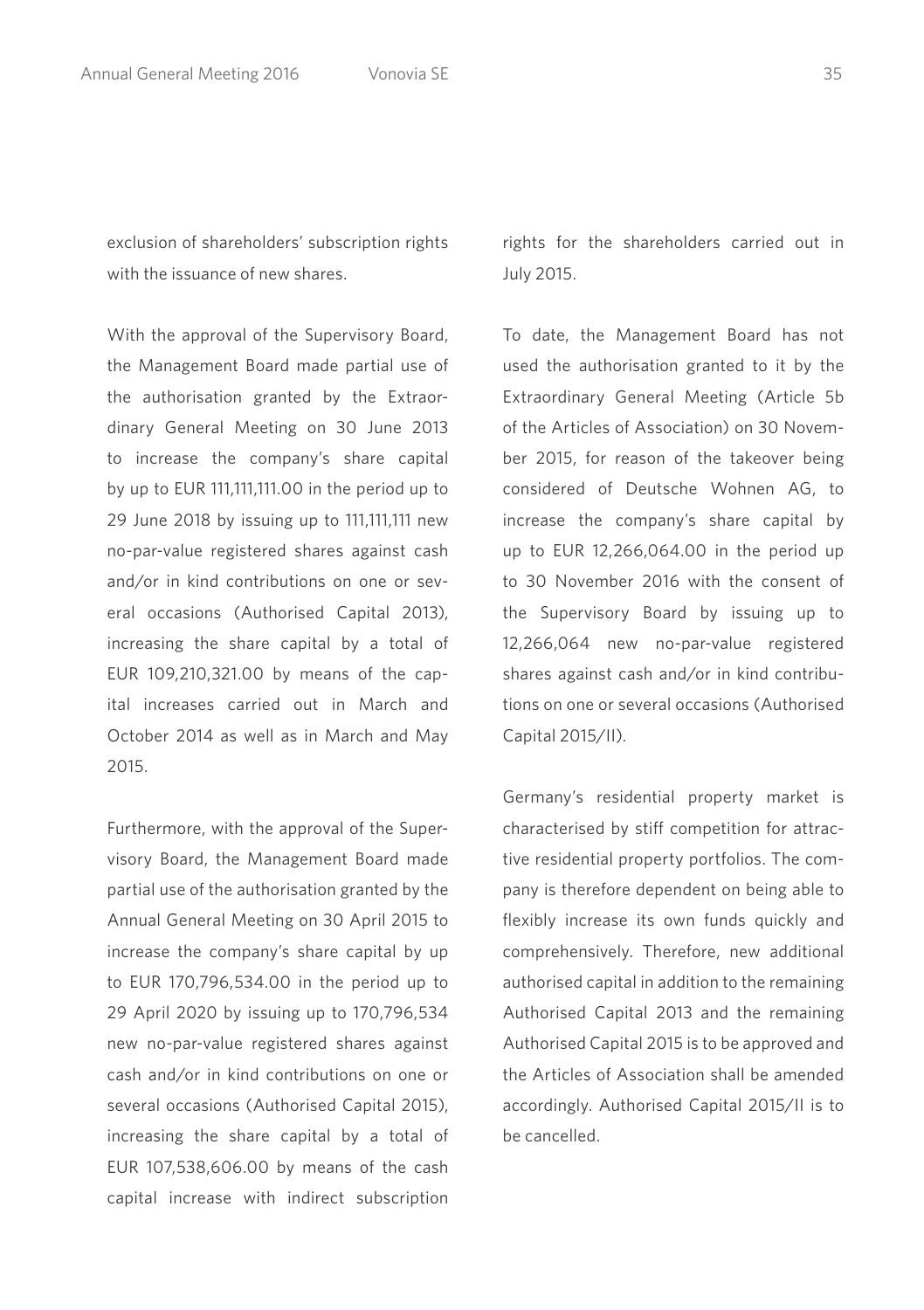The new authorised capital (Authorised Capital 2016) proposed in item 7 of the agenda of the Annual General Meeting of 12 May 2016, is designed to enable the Management Board, with the approval of the Supervisory Board, to increase the company's share capital by up to EUR 167,841,594.00 in the period up to 11 May 2021, by issuing up to 167,841,594 new no-par-value registered shares against cash and/or in kind contributions on one or several occasions. The volume of the new Authorised Capital 2016 is therefore approximately 36.02 % of the company's current share capital. Together with the remaining Authorised Capital 2013 and the Authorised Capital 2015 and in accordance with the legally stipulated maximum amount permissible, the authorised capital at the Management Board's disposal would therefore equate to 50 % of the company's current share capital.

 The purpose of the Authorised Capital 2016 is to enable the company to continue to raise the capital required for the further development of the company at short notice by issuing new shares and to give it the flexibility to benefit from a favourable market environment at short notice in order to cover its future financing requirements. As the decisions regarding covering future capital requirements generally need to be made at short notice, it is important that the company is not dependent on the

rhythm of the annual general meetings or on the long notification period for convening an extraordinary general meeting. The legislator has accommodated these circumstances with the instrument of "authorised capital".

 When using the Authorised Capital 2016 in order to issue shares in return for cash contributions, the shareholders are in principle entitled to a subscription right (Section 203 para. 1 sent. 1 in conjunction with Section 186 para. 1 AktG), with an indirect subscription right within the meaning of Section 186 para. 5 AktG also sufficient. The issuance of shares coupled with the granting of such an indirect subscription right is, by law, not to be classified as the exclusion of subscription rights as the shareholders are awarded the same subscription rights as with a direct subscription. For technical reasons, just one or more banks or one or more undertakings operating pursuant to Section 53 para. 1 sent. 1 or Section 53b para. 1 sent. 1 or para. 7 of the German Banking Act (KWG) will be involved in the handling thereof.

 Nonetheless, with the approval of the Supervisory Board, the Management Board shall be authorised to exclude subscription rights under certain circumstances.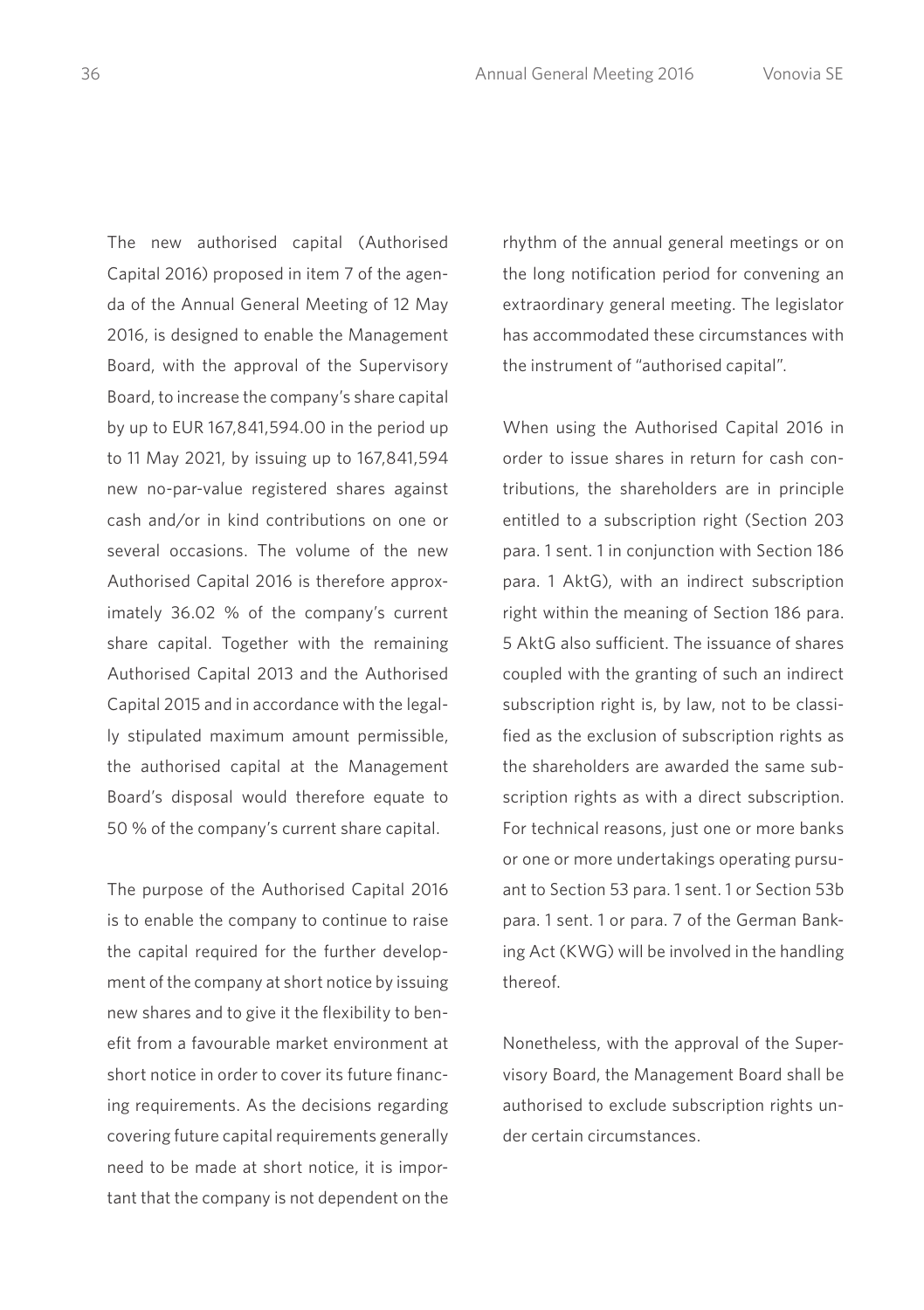- (i) With the approval of the Supervisory Board, the Management Board shall be authorised to exclude subscription rights for fractional amounts. The purpose of this subscription rights exclusion is to facilitate an issuance fundamentally involving shareholder subscription rights, as it results in a subscription ratio which is technically feasible. The value of each shareholder's fractional amount is generally low and as such their potential dilutive effect is also deemed to be low. In contrast, the cost of an issue without such an exclusion is considerably greater. The exclusion therefore makes the issue more practicable and easier to implement. New shares for which shareholders' subscription rights are excluded as they are fractional amounts are put to the best possible use for the company by being sold on the stock exchange or by other means. The Management Board and Supervisory Board consider the potential exclusion of subscription rights for these reasons to be objectively justified and, weighed against the interests of the shareholders, to also be appropriate.
- (ii) Furthermore, the Management Board shall be authorised, with the approval of the Supervisory Board, to exclude subscription rights insofar as is neces-

sary to grant the holders/creditors of convertible bonds, warrant bonds, profit participation rights and/or participating bonds (or combinations thereof) (hereinafter collectively "bonds") subscription rights to new shares. The issue conditions of bonds with conversion or option rights or obligations regularly include an anti-dilution provision that grants the holders/creditors subscription rights to new shares issued in subsequent share issuances and on the basis of other specific measures. They are thus treated as if they were already shareholders. For bonds to feature such an anti-dilution measure, shareholders' subscription rights for these shares have to be excluded. This serves to implement the issuance of the bonds and is therefore in the interests of the shareholders regarding an optimum financial structure for the company. Further, the exclusion of subscription rights for the holders/creditors of bonds has the advantage that, in the event that the authorisation is exercised, the option or conversion price does not have to be reduced for the holders/creditors of existing bonds in accordance with the corresponding bond conditions. This allows for a great inflow of funds and is therefore in the interests of the company and its shareholders.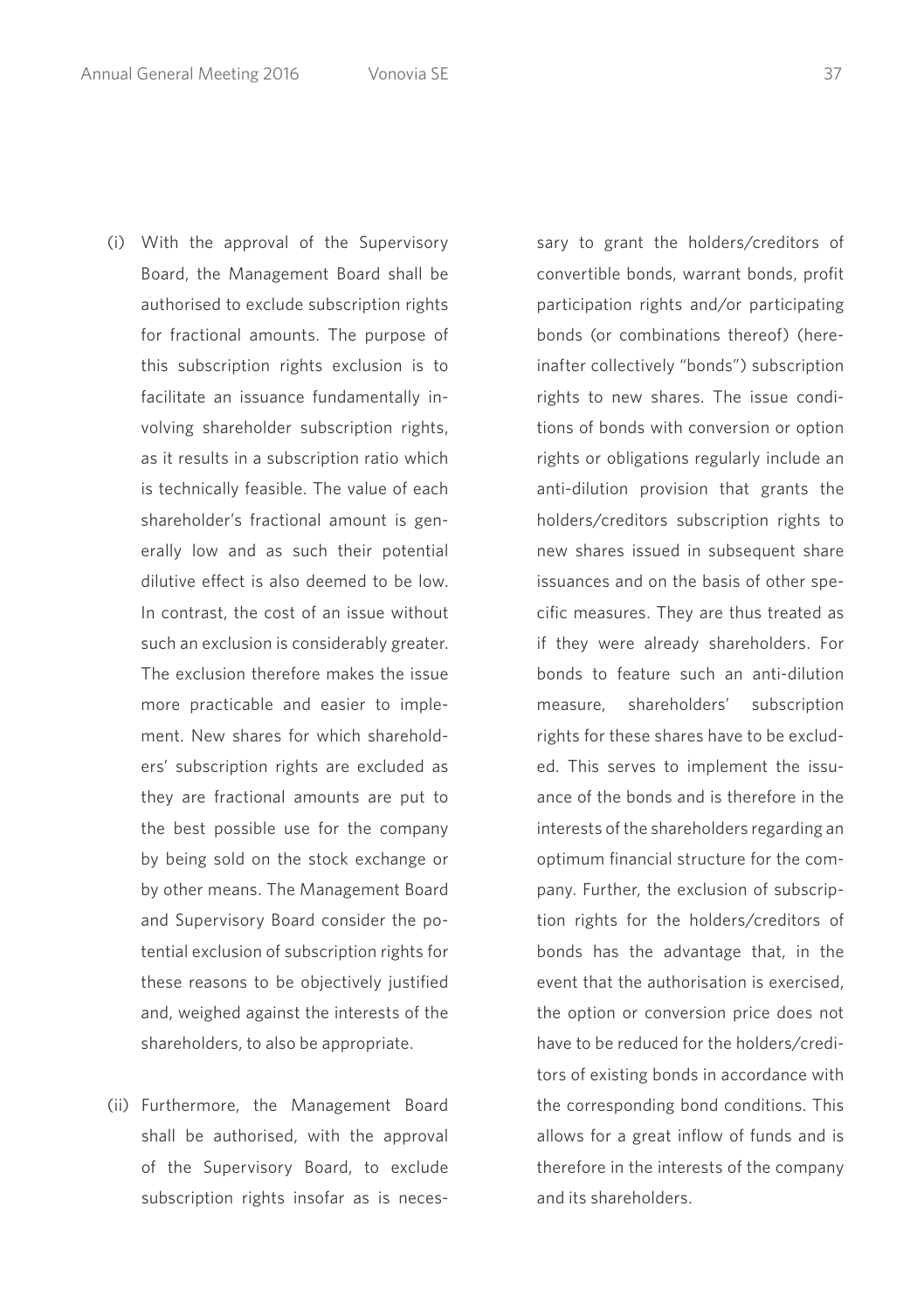(iii) Subscription rights may additionally be excluded in the case of cash capital increases provided that the shares are issued at a price that does not significantly undercut the stock market price and such a capital increase does not exceed 10 % of the share capital (simplified exclusion of subscription rights pursuant to Section 186 para. 3 sent. 4 AktG). The authorisation enables the company to react flexibly to favourable capital market situations and to issue new shares very quickly, i.e. without meeting the requirement of a two week subscription offer period. The exclusion of subscription rights enables the Company to act quickly and to place shares close to the stock market price, i.e. without the general discount required in connection with subscription right issuances. This creates the parameters for achieving the highest possible disposal amount and for the greatest possible strengthening of the company's equity. The authorisation of the simplified exclusion of subscription rights is objectively justified not only by the fact that a greater cash inflow can often be achieved as a result.

 Such a capital increase must not exceed 10 % of the share capital in existence neither at the time the authorisation

becomes effective nor at the time it will be exercised. The resolution proposal also provides for a deduction clause. The company's treasury shares that are sold during the term of this authorisation subject to the exclusion of shareholders' subscription rights pursuant to Section 71 para. 1 no. 8 sent. 5 halfsentence 2 in conjunction with Section 186 para. 3 sent. 4 AktG are to be included in the 10 % cap on the share capital that concerns this exclusion of subscription rights. Any shares already issued or to be issued to satisfy bonds with conversion or option rights or obligations are also to be included in this 10 % cap on the share capital, insofar as these bonds were issued during the term of this authorisation subject to the exclusion of subscription rights pursuant to Section 186 para. 3 sent. 4 AktG. Shares issued during the term of this authorisation pursuant to Section 186 para. 3 sent. 4 AktG on the basis of other corporate action and subject to the exclusion of shareholders' subscription rights, particularly those under Authorised Capital 2013 and Authorised Capital 2015, are likewise to be included in this 10 % cap on the share capital. This inclusion is effected in line with the shareholders' interests that their investments be diluted as little as possible. The upper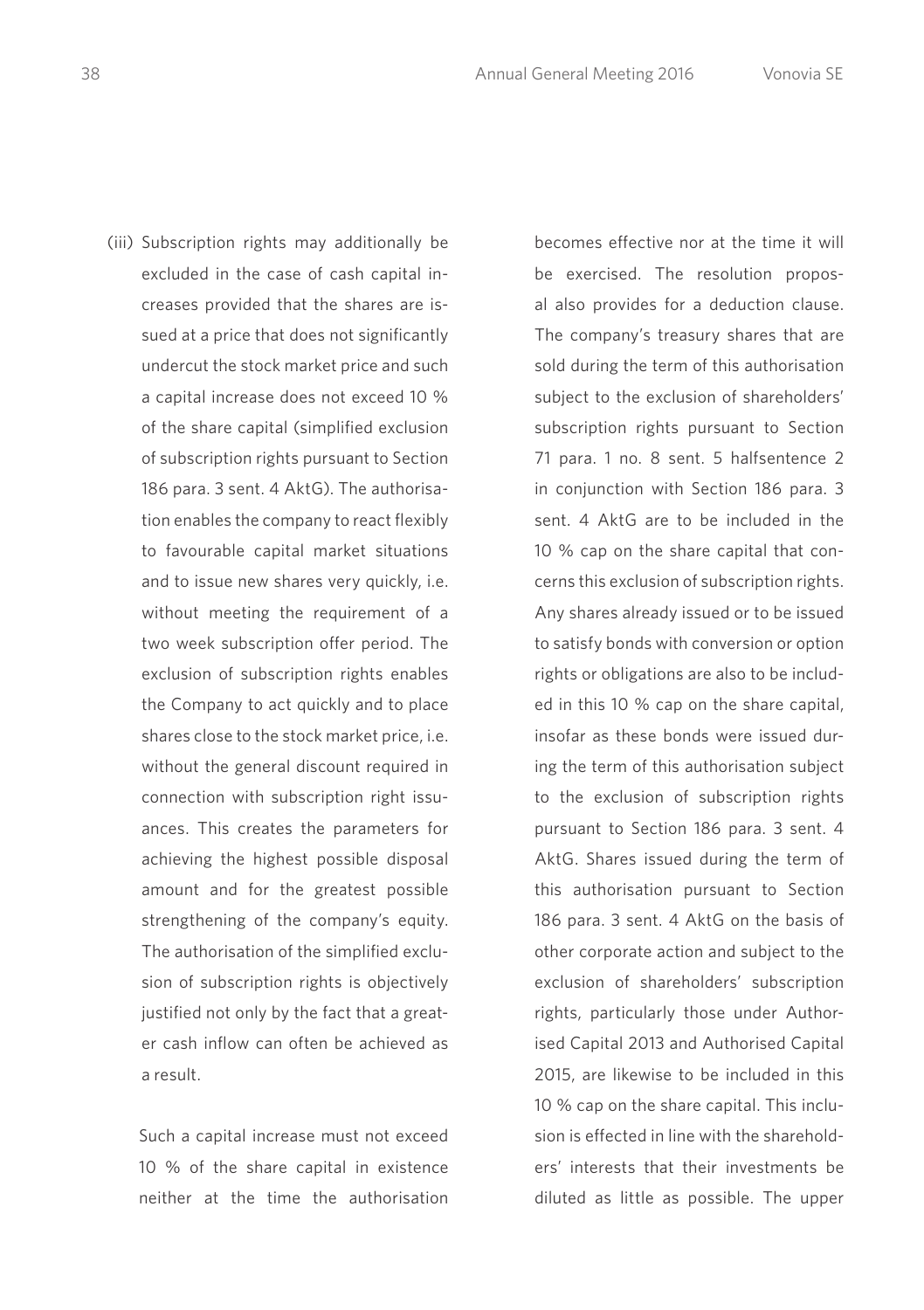limit, decreased under the preceding inclusion clause, shall be increased again pursuant to or in line with Section 186 para. 3 sent. 4 AktG when the Annual General Meeting resolution on new authorisation to exclude shareholder subscription rights becomes effective after the decrease, to the extent of the new authorisation, but up to a maximum of 10 % of the share capital in accordance with the stipulations of sentence 1 of this paragraph. This is because in this case (or cases), the Annual General Meeting again has the opportunity to decide on the simplified exclusion of subscription rights, meaning that the reason for inclusion had ceased to apply. When the new authorisation on the simplified exclusion of subscription rights comes into force, the ban regarding the authorisation for issuing the bonds without shareholder subscription rights that came into being by means of the use of the authorisation for issuing of new shares or for issuing bonds or by means of the sale of the company's own shares will namely be cancelled. On the basis of the identical majority requirements for such a resolution, the renewed authorisation for the simplified exclusion of subscription rights will at the same time also contain – insofar as the statutory requirements are observed –

a confirmation regarding the authorisation resolution on the creation of the Authorised Capital 2016. In the event of authorisation for excluding subscription rights in direct or analogous application of Section 186 para. 3 sent. 4 AktG being used again, inclusion shall occur again.

 The simplified exclusion of subscription rights is conditional to the issue price for the new shares not being significantly below the stock market price. Subject to specific circumstances in individual cases, any reduction compared with the current stock market price or a volume-weighted stock market price over an appropriate number of trading days prior to the definitive determination of the issue price may not exceed approximately 5 % of the stock market price in question. This takes into account the shareholders' need for protection from a dilution of the value of their investments. Determining an issue price close to the stock market price ensures that the value of subscription rights for the new shares would, in practical terms, be very low. The shareholders have the opportunity to maintain their relative investments by effecting additional stock market purchases.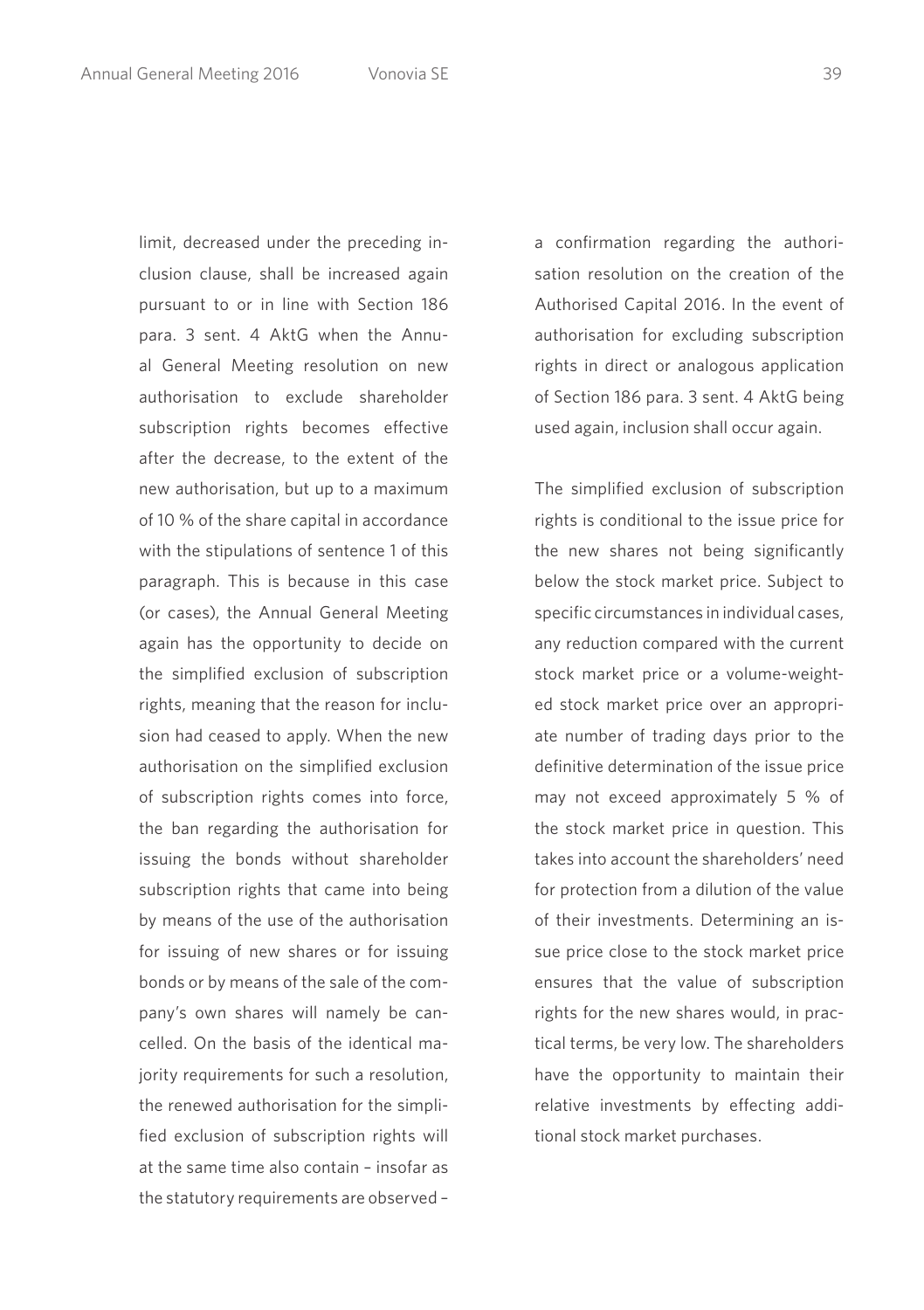(iv) Subscription rights may also be excluded in the event of capital increases against contributions in kind. The company should remain able to acquire in particular – but not only – companies, parts of companies, shareholdings in companies (this may also be implemented by way of a merger or other transformation law measures) and other assets (including receivables), properties and property portfolios relating to an intended acquisition or to respond to offers of acquisitions or mergers in order to strengthen its competitiveness and to boost its profitability and its enterprise value. The exclusion of subscription rights should also serve to satisfy convertible bonds and/or warrant bonds or combinations thereof issued against contributions in kind. Practice has shown that shareholders in attractive acquisition properties are to some extent very interested in acquiring the company's (voting) shares as a consideration, for example in order to maintain a certain degree of influence over the contribution in kind. From the point of view of an optimum financing structure, another argument in favour of offering a consideration not only as cash payments, but also or exclusively in the form of shares is that, based on the degree to which new shares can be used as an acquisition curren-

cy, the company's liquidity is protected, borrowing is avoided and the buyer(s) participate in future price development opportunities. This improves the company's competitive position in the event of acquisitions.

 The option of using company shares as an acquisition currency gives the company the necessary scope to exploit such acquisition opportunities quickly and flexibly and enables it to acquire even large units in exchange for the granting of shares. Under certain circumstances, it should also be possible to acquire commodities (in particular property portfolios or shares in property companies) in exchange for shares. In both instances, shareholders' subscription rights must be excluded. As such acquisitions frequently have to happen at short notice, it is important that they are not, as a rule, subject to the approval of the Annual General Meeting, which only convenes once a year. Authorised capital is needed which the Management Board can avail itself of quickly with the approval of the Supervisory Board.

 The same applies to satisfying conversion and option rights or obligations relating to bonds likewise issued for the purpose of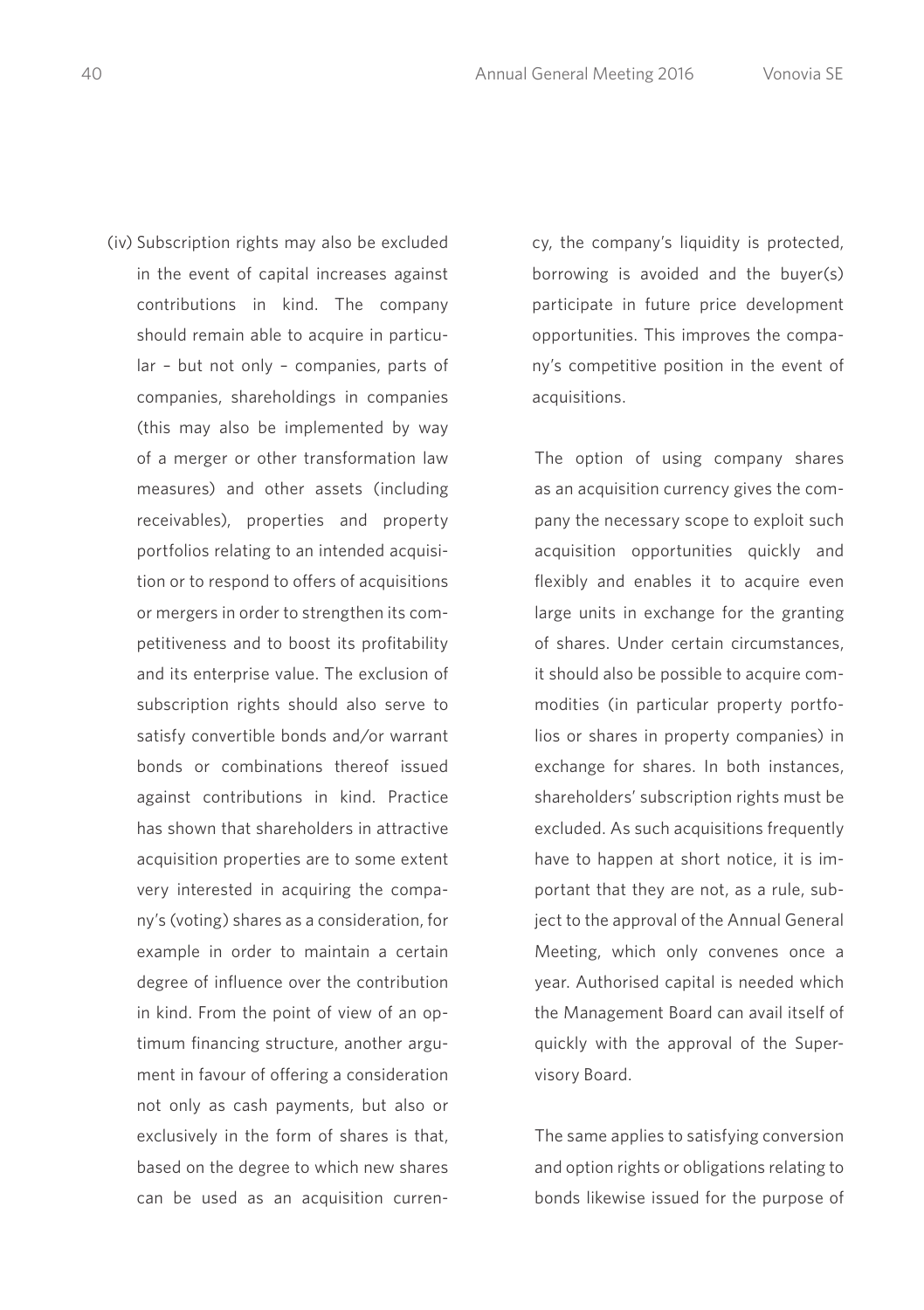acquiring companies, parts of companies, shareholdings in companies and other assets and subject to the exclusion of shareholders' subscription rights on the basis of the authorisation granted pursuant to item 8 of the agenda of the Annual General Meeting on 12 May 2016. The shares are issued against contributions in kind, either in the form of the bond being contributed or in the form of consideration in kind relating to the bond. This leads to an increase in the company's flexibility while satisfying the conversion or option rights or obligations. Offering bonds in lieu of or in addition to granting shares or cash payments can represent an attractive alternative that increases the company's competitive chances in acquisitions due to their additional flexibility. The shareholders are protected by the subscription rights to which they are entitled when bonds with conversion or option rights or obligations are issued.

 The instances in which subscription rights for bonds with conversion rights and obligations may be excluded are outlined in the report relating to item 8 of the agenda of the Annual General Meeting on 12 May 2016. If the opportunity presents itself to merge with other companies or to acquire companies, parts of companies, shareholdings in companies or other assets, the Management Board shall, in each case, carefully consider whether it should exercise its authority to effect a capital increase by granting new shares. This includes, in particular, determining the valuation ratio of the company and the acquired company investment or other assets and determining the new shares issue price and the other share issue conditions. The Management Board shall only use the authorised capital if it believes the merger or the acquisition of a company or a share in a company or the investment acquisition in exchange for the granting of new shares is in the best interests of the company and its shareholders. The Supervisory Board shall only grant its necessary approval if it has reached the same conclusion.

 (v) In addition, subscription rights can be excluded in relation to the issue of 2,500,000 new no-par-value registered shares to issue shares to the employees of the company or of affiliated companies within the meaning of Section 15 AktG to the exclusion of the members of the company's Management Board and Supervisory Board and the members of the management boards, supervisory boards and other bodies of affiliated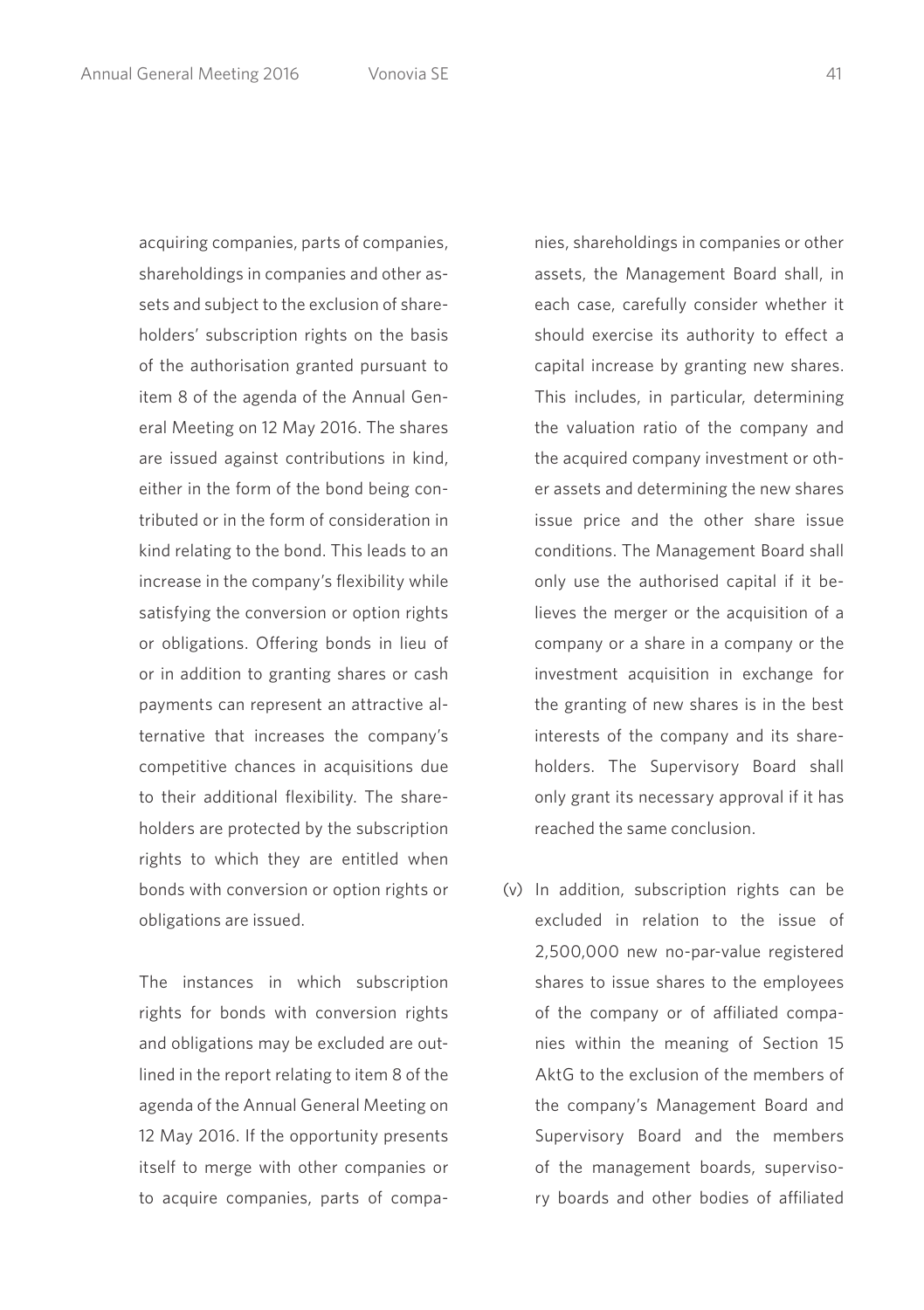companies. This gives the company the opportunity to acknowledge the achievements of its employees and of the employees of its affiliated companies within the meaning of Section 15 AktG by issuing shares, and to thus allow the employees to participate in the company's success. This is also in the interests of the shareholders. Only if shareholders' subscription rights are excluded the company can issue shares to its employees. In contrast, the shareholders have the opportunity to maintain their share of the company's share capital at all times by effecting additional stock market purchases.

 The above authorisations (i) to (v) to exclude subscription rights in the event of capital increases against cash and/or in kind contributions are limited to an amount not exceeding 20 % of the share capital, either at the time at which this authorisation becomes effective or at the time at which it is exercised. The above 20 % cap is also to include treasury shares sold during the term of this authorisation subject to the exclusion of subscription rights and any shares issued to satisfy bonds, insofar as the bonds were issued subject to the exclusion of shareholders' subscription rights during the term of this authorisation due to the authorisation stipulated in item 10 of the agenda of the Annual General Meeting of 30 April 2015 or subject to the exclusion of shareholders' subscription rights during the term of this authorisation due to the authorisation stipulated in item 8 of the agenda of the Annual General Meeting of 12 May 2016. Shares issued during the term of this authorisation pursuant to Section 186 para. 3 sent. 4 AktG on the basis of other corporate action and subject to the exclusion of shareholders' subscription rights, particularly those under Authorised Capital 2013 and Authorised Capital 2015, are likewise to be included in this aforementioned 20 % cap on the share capital. This restriction also limits the potential dilution of the voting rights of the shareholders in relation to whom subscription rights have been excluded. The cap, decreased under the preceding inclusion clause, shall be increased again when the Annual General Meeting resolution on new authorisation to exclude shareholder subscription rights becomes effective after the decrease, to the extent of the new authorisation, but up to a maximum of 20 % of the share capital in accordance with the stipulations of sentence 1 of this paragraph. This is because in this case (or cases), the Annual General Meeting again has the opportunity to decide on the simplified exclusion of subscription rights, meaning that the reason for inclusion had ceased to apply. With all of these circumstances having been considered, the authorisation to exclude subscription rights within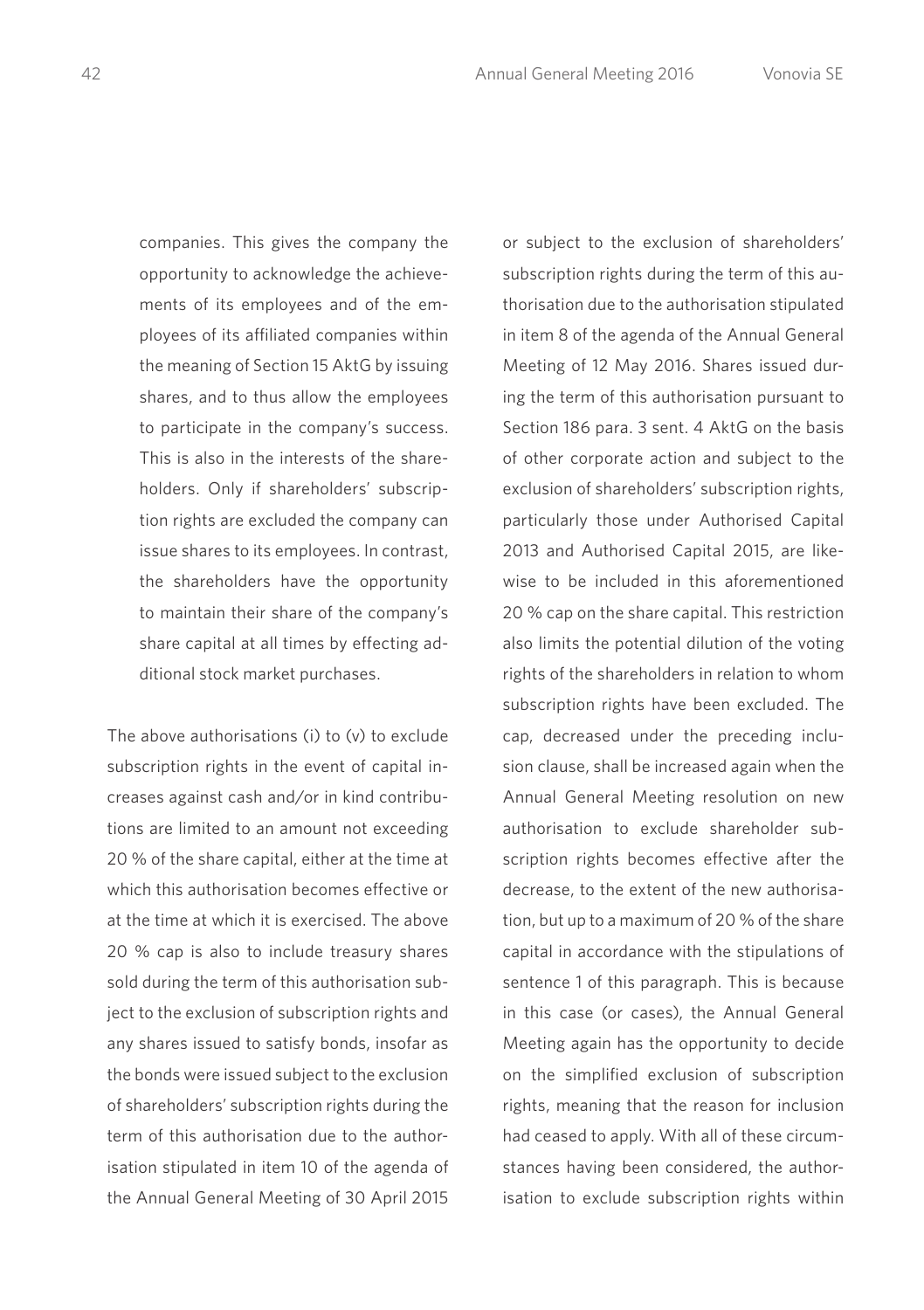the limits outlined is necessary, suitable, appropriate and in the interests of the company.

 Insofar as the Management Board fully exercises one of the aforementioned authorisations to exclude subscription rights in relation to a capital increase from the Authorised Capital 2016 within a single financial year, it shall report on this in the subsequent Annual General Meeting.

**2. Management Board Report regarding Item 8 of the Agenda (Resolution regarding the Cancellation of the existing Authorisation to issue Convertible Bonds, Warrant Bonds, Profit Participation Rights and/or Participating Bonds (or Combinations thereof) and of the Conditional Capital 2015 as well as regarding the Granting of a new Authorisation to issue Convertible Bonds, Warrant Bonds, Profit Participation Rights and/or Participating Bonds (or Combinations thereof) with the Option of Excluding Subscription Rights, regarding the Creation of a Conditional Capital 2016 and the corresponding Amendment of Article 6 of the Articles of Association)**

 With regard to item 8 of the agenda of the Annual General Meeting held on 12 May 2016, the Management Board and Supervisory Board propose that the existing authorisation to issue option rights, warrant or convertible bonds, profit participation rights and participating bonds (or combinations thereof) (hereinafter also referred to collectively as "bonds") and the corresponding Conditional Capital 2015 be cancelled and that a new authorisation be granted and new conditional capital (Conditional Capital 2016) created with the authorisation to exclude subscription rights. Pursuant to Section 221 para. 4 sent. 2 AktG in conjunction with Section 186 para. 4 sent. 2 AktG, the Management Board gives this report regarding item 8 of the agenda of the Annual General Meeting on the reasons for authorising the exclusion of shareholders' subscription rights.

 With the approval of the Supervisory Board, the Management Board was authorised by resolution of the Annual General Meeting of 30 April 2015 to grant the bond creditors/ holders conversion or option rights, warrant or convertible bonds option bonds, profit participation rights and/or participating bonds (or a combination thereof) (hereinafter collectively "2015 authorisation") on one or several occasions up to 29 April 2020, up to an aggregate nominal amount of EUR 5,311,000,000.00 and to grant the holders or creditors option or conversion rights for shares in the company with a proportionate amount of up to EUR 177,053,114.00 of the share capital. The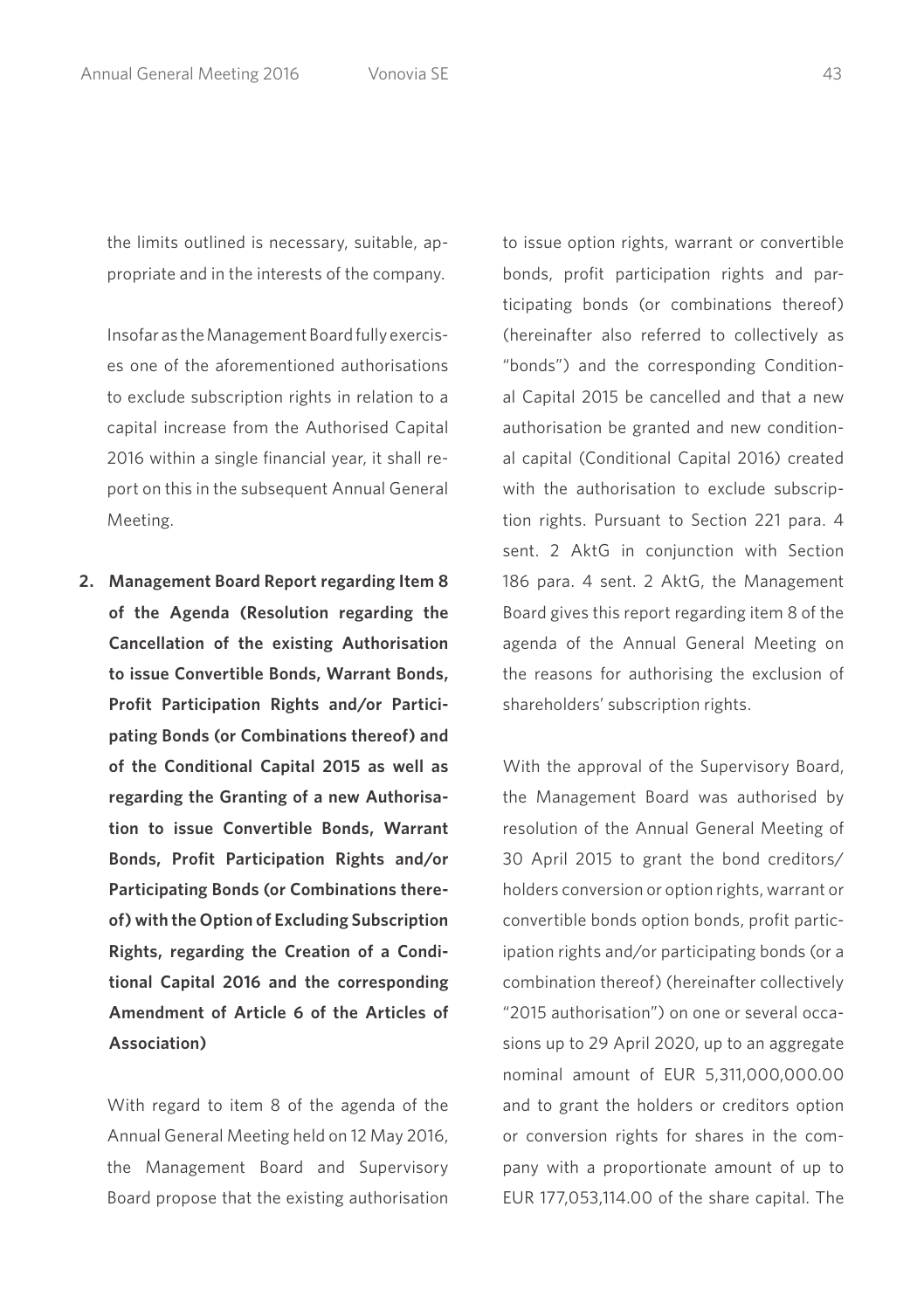conditional capital 2015 of EUR 177,053,114.00 was created to satisfy the 2015 authorisation (Article 6 para. 2 of the Articles of Association); this sum has remained unchanged up to the day on which the invitations to this Annual General Meeting were published.

 Among other things in order to increase flexibility, the Management Board and Supervisory Board consider it to be expedient to cancel the existing 2015 authorisation and the existing Conditional Capital 2015 and to replace them with a new authorisation and new conditional capital (Conditional Capital 2016). To be able to make use of the array of possible market instruments to securitise the conversion and option rights, it is considered to be appropriate to set the permissible issue volume at EUR 6,990,009,360.00 in the authorisation and to issue the authorisation for a term of five years up to 11 May 2021. The Conditional Capital that serves to satisfy the conversion and option rights is to be EUR 233,000,312.00 (this corresponds to 50 % of the company's current share capital). This conditional capital ensures that the issue volume authorisation scope can likewise be used. The number of shares required to satisfy conversion or option rights or obligations or to grant shares in lieu of the cash sum due on a bond with a specific issue volume generally depends on the stock market price of the company's share at the time at which the bond is issued. If sufficient conditional capital is available, the possibility of making full use of the scope of the authorisation for the issue of bonds is guaranteed.

#### *Advantage of such Financing Instruments*

 An appropriate capital base is essential for the company's development. Depending on the market situation, by issuing convertible and warrant bonds, the company can make use of attractive financing options in order to generate low-interest capital inflows for the company. By issuing profit participation rights with conversion or option rights, the rate of return can also be based on, for example, the company's current dividend. The company benefits from the conversion and option premiums generated by the issue. Practice has shown that a number of financial instruments cannot be placed until option and conversion rights are granted.

#### *Conversion or Option Price*

 With the exception of instances involving an option or conversion obligation, the conversion or option price to be determined for a share must equate either to at least 80 % of the arithmetic mean of the share's closing prices in XETRA trading (or a comparable successor system) on the ten (10) trading days in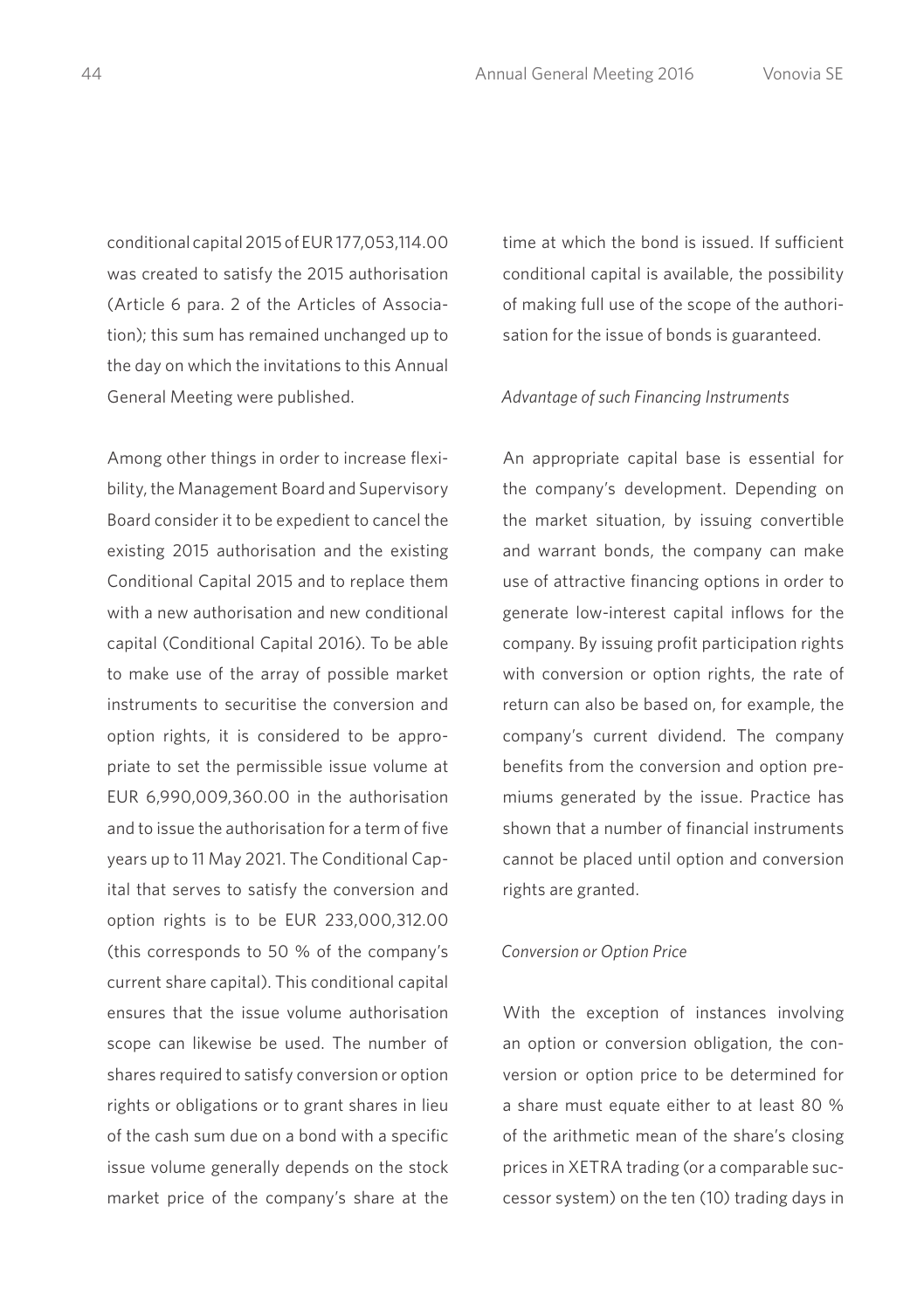Frankfurt am Main prior to the day on which the Management Board makes its definitive decision regarding the issuing of bonds or regarding the company's acceptance or allocation in relation to the issuing of bonds or – in the event that subscription rights are granted – to at least 80 % of the arithmetic mean of the share's closing prices in XETRA trading (or a comparable successor system) in the course of (i) the days on which the subscription rights are traded on the Frankfurt Stock Exchange, with the exception of the final two days of subscription rights trading, or (ii) the days from the start of the subscription period up to the point in time at which the subscription price is definitively determined. Section 9 para. 1 and Section 199 AktG remain unaffected. In the case of bonds involving conversion or option rights or obligations, notwithstanding Section 9 para. 1 and Section 199 AktG, the conversion or option price may be reduced by virtue of an anti-dilution provision following more detailed specification of the conditions if the company increases the share capital during the conversion or option period while granting its shareholders subscription rights or if the company issues other bonds or grants or guarantees any other option rights without granting the holders of bonds with conversion or option rights or obligations subscription rights in the same volume as said holders would be entitled to upon exercising

their conversion or option rights or fulfilling their conversion or option obligations. Subject to the details of the conditions of the bonds, the option or conversion price may also be reduced by virtue of a cash payment when exercising the option or conversion right or fulfilling the conversion or option obligations. The conditions may also allow for a valuepreserving amendment to the conversion or option price in relation to other measures which may lead to the dilution of the value of the conversion or option rights (e.g. including the payment of a dividend). In any case, the proportion of the share capital attributable to the shares received per partial bond may not exceed the nominal amount of each partial bond.

## *Shareholder Subscription Rights and the Exclusion of Subscription Rights*

 The shareholders must in principle be granted subscription rights for the bonds when bonds are issued (Section 221 para. 4 in conjunction with Section 186 para. 1 AktG).

 The Management Board may make use of the possibility to issue bonds to one or several credit institution(s) or one or several enterprise(s) operating pursuant to Section 53 para. 1 sent. 1 or Section 53b para. 1 sent. 1 or para. 7 of the German Banking Act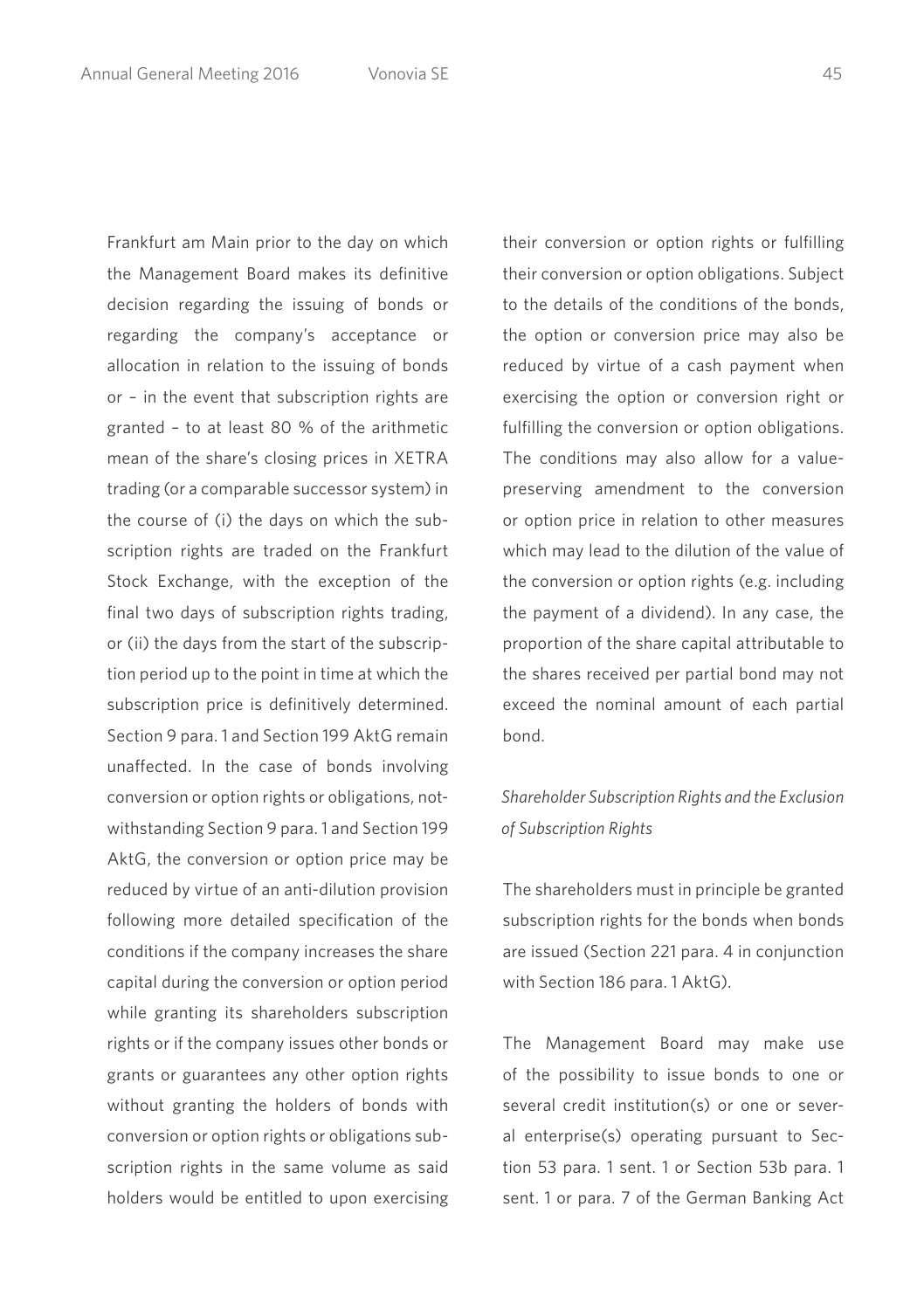(KWG) with the obligation to indirectly offer the bonds to the shareholders for subscription in accordance with their subscription right (known as an indirect subscription right pursuant to Section 186 para. 5 AktG). This does not constitute a limitation of the shareholders' subscription rights as the shareholders are awarded the same subscription rights as with a direct subscription. For technical reasons, just one or more banks will be involved in the handling of this.

 Nonetheless, with the approval of the Supervisory Board, the Management Board may exclude subscription rights under certain circumstances:

 (i) With the approval of the Supervisory Board, the Management Board shall be authorised to exclude subscription rights for fractional amounts. The purpose of this subscription rights exclusion is to facilitate an issuance fundamentally involving shareholder subscription rights, as it results in a subscription ratio which is technically feasible. The value of each shareholder's fractional amount is generally low and as such their potential dilutive effect is also deemed to be low. In contrast, the cost of an issue without such an exclusion is considerably greater. The exclusion therefore makes the issue more practicable and easier to implement. The Management Board and Supervisory Board consider the potential exclusion of subscription rights for these reasons to be objectively justified and, weighed against the interests of the shareholders, to also be appropriate.

- (ii) With the approval of the Supervisory Board, the shareholders' subscription rights shall be excluded in order to grant bond holders/creditors subscription rights in the same volume as said holders would be entitled to upon exercising their conversion or option rights or fulfilling their conversion or option obligations. This allows subscription rights to be granted to holders/creditors of bonds already issued or to be issued as an anti-dilution measure in lieu of a reduction in the option or conversion price. Incorporating such anti-dilution measures into bonds is standard market procedure.
- (iii) The Management Board, in accordance with the application of Section 186 para. 3 sent. 4 AktG, is also authorised with the approval of the Supervisory Board to exclude subscription rights against a cash contribution when issuing bonds if the issue price of the bonds does not significantly undercut their fair value. This can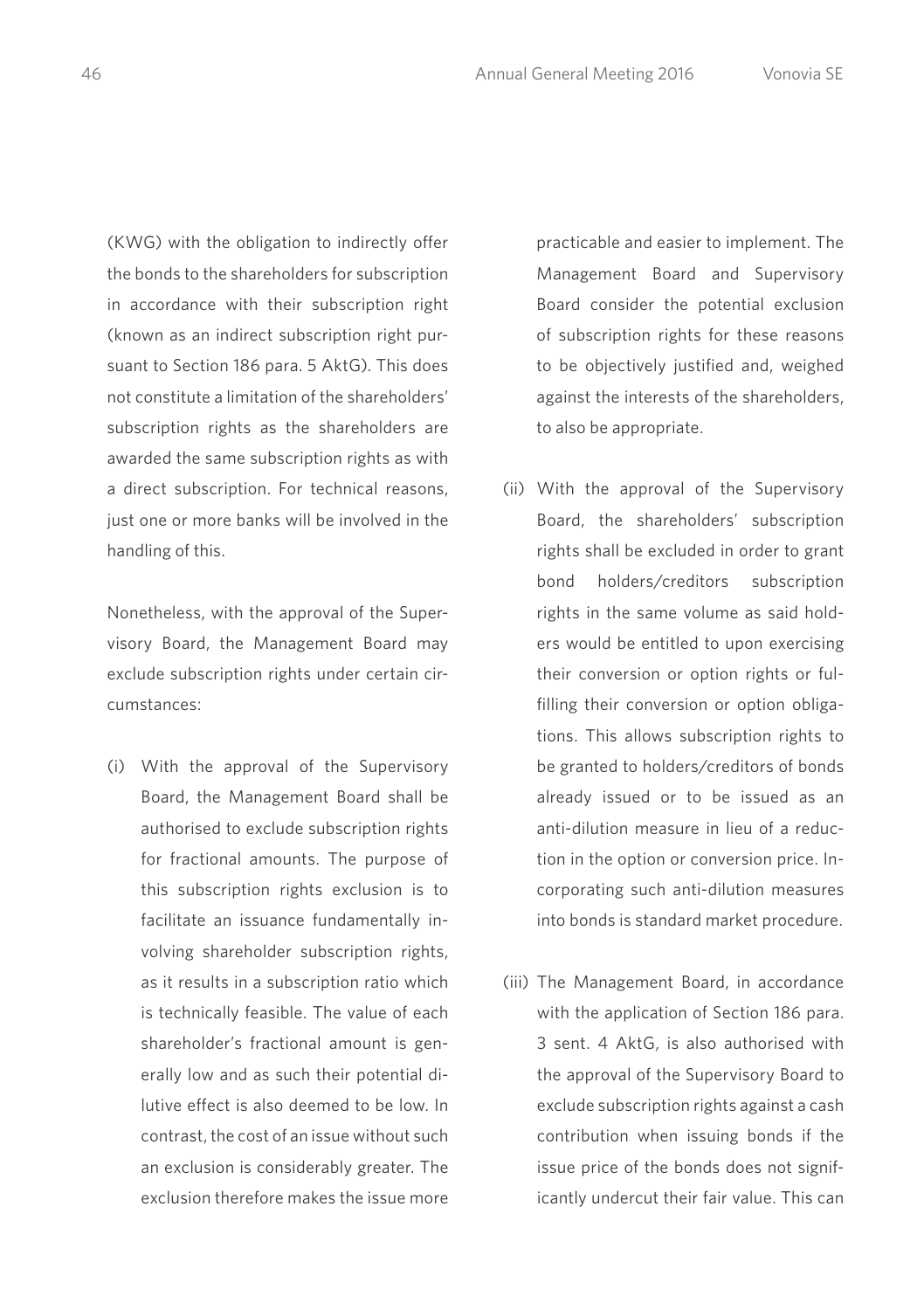be expedient to exploit favourable stock market situations at short notice and to be able to place a bond in the market quickly and flexibly with attractive conditions. As the stock markets can be volatile, achieving as advantageous an issue result as possible is often heavily dependent on whether it is possible to respond to market developments at short notice. Favourable conditions that are as market-based as possible can in principle only be set if the company is not tied to them for an overly long offer period. In the case of subscription right issues, a considerable margin of safety is generally required in order to safeguard the chances of success of the issue for the entire offer period. Section 186 para. 2 AktG does permit the subscription price (and in the case of warrant and convertible bonds, therefore also the bond conditions) to be publicised up to the third last day of the subscription period. However, in view of the volatility of the stock markets, this still results in market risk lasting a number of days, resulting in margins of safety being applied when determining the bond conditions. Furthermore, if subscription rights are granted, placement with third parties is made more difficult/involves additional work due to the uncertainty of their exercise (subscription behaviour). After all, if

subscription rights are granted, the company is unable to react at short notice to changes in the market conditions due to the length of the subscription period, and this can lead to less favourable capital procurement for the company.

 The shareholders' interests are protected by the bonds not being issued significantly below their fair value. The fair value is to be calculated on the basis of recognised valuation principles. When setting the price while taking into account the capital market situation in question, the Management Board will keep the reduction compared with the fair value as low as possible. This results in the accounting par value of the subscription rights being so low that the shareholders are not subject to any significant economic disadvantage as a result of the exclusion of subscription rights.

 The market-oriented setting of the conditions and thus the avoidance of any significant value dilution can also be achieved if the Management Board effects a bookbuild. This process involves the investors being requested to submit purchase orders on the basis of preliminary bond conditions, in the process specifying what they consider to be, for example, the mar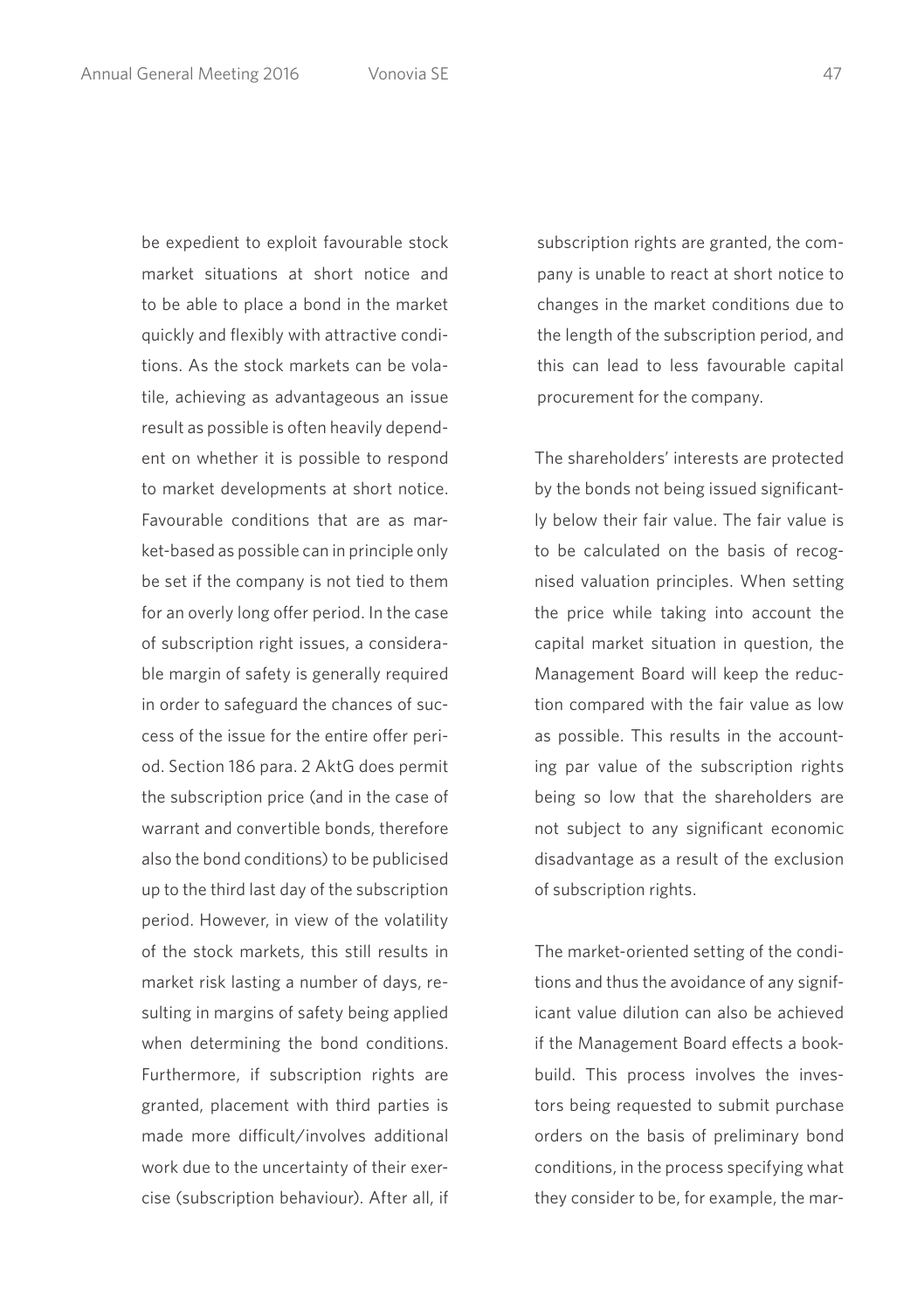ket-oriented interest rate and/or other economic components. At the end of the bookbuilding period, the conditions not yet fixed, such as the interest rate, are set in accordance with supply and demand as determined on the basis of the purchase orders submitted by the investors. In this way, the bonds' total value is determined in a market-based manner. A bookbuild allows the Management Board to ensure that no significant dilution of the value of the shares will be caused by the exclusion of subscription rights.

 The shareholders additionally have the opportunity to maintain their share of the company's share capital by effecting stock market acquisitions at almost identical conditions. This appropriately protects their asset interests. The authorisation to exclude subscription rights pursuant to Section 221 para. 4 sent. 2 in conjunction with Section 186 para. 3 sent. 4 AktG only applies to bonds with rights to shares to which no more than 10 % of the share capital is apportioned, either at the time at which this authorisation becomes effective or at the time at which it is exercised. The sale of the company's own treasury shares is to be included in this cap, provided they are sold during the term of this authorisation subject to the

exclusion of subscription rights pursuant to Section 71 para. 1 no. 8 sent. 5 halfsentence 2 in conjunction with Section 186 para. 3 sent. 4 AktG. Furthermore, those shares issued from authorised capital pursuant to Section 203 para. 2 sent. 1 in conjunction with Section 186 para. 3 sent. 4 AktG during the term of this authorisation and subject to the exclusion of shareholders' subscription rights are likewise to be included in this cap. This inclusion is effected in line with the shareholders' interests that their investments be diluted as little as possible. The upper limit, decreased under the preceding inclusion clause, shall be increased again pursuant to or in line with Section 186 para. 3 sent. 4 AktG when the Annual General Meeting resolution on new authorisation to exclude shareholder subscription rights becomes effective after the decrease, to the extent of the new authorisation, but up to a maximum of 10 % of the share capital in accordance with the stipulations of sentence 1 of the inclusion clause. This is because in this case (or cases), the Annual General Meeting again has the opportunity to decide on the simplified exclusion of subscription rights, meaning that the reason for inclusion had ceased to apply. When the new authorisation on the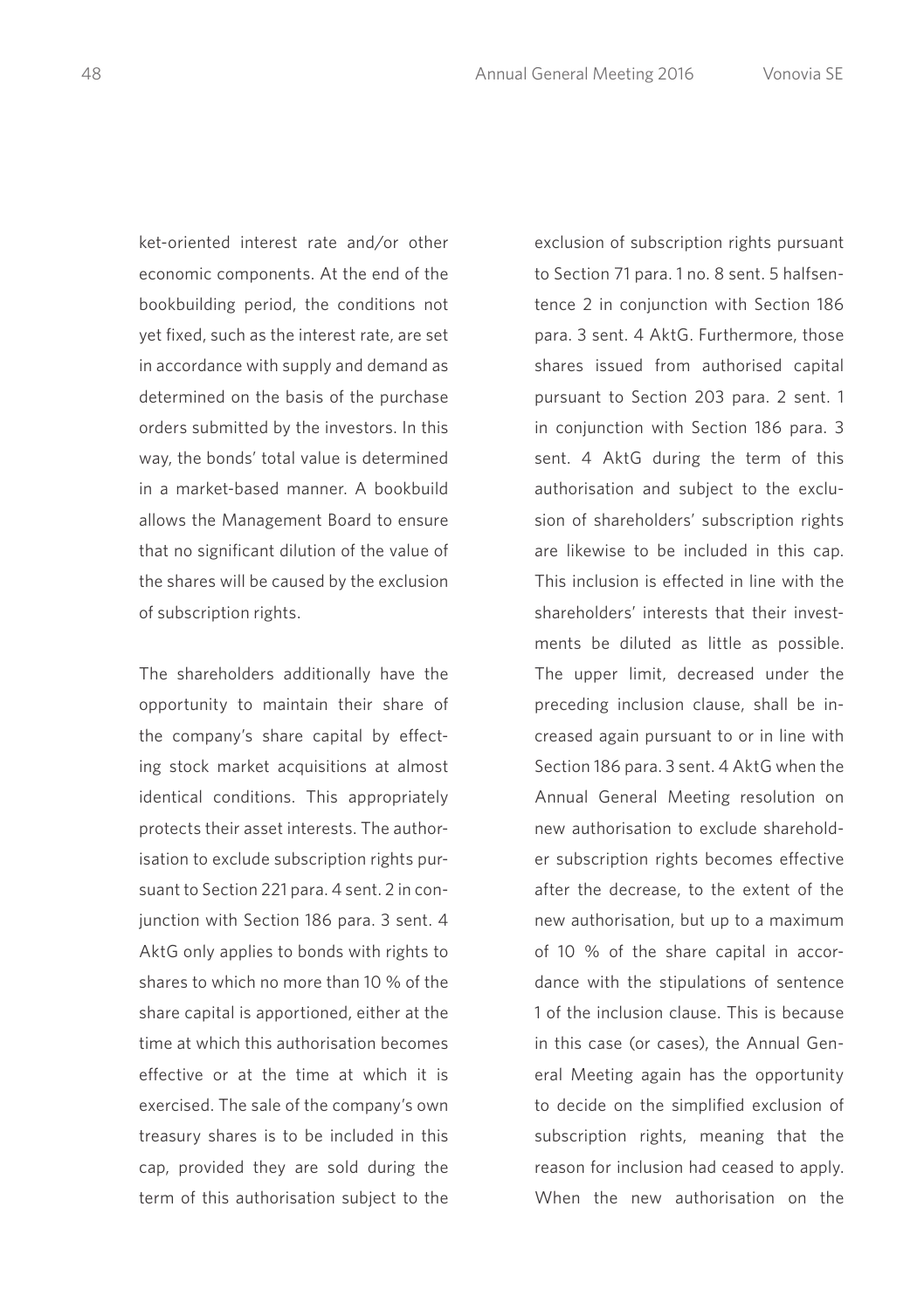simplified exclusion of subscription rights comes into force, the ban regarding the authorisation for issuing the bonds without shareholder subscription rights that came into being by means of the use of the authorisation for issuing of new shares or by means of the sale of the company's own shares will namely be cancelled. On the basis of the identical majority requirements for such a resolution, the renewed authorisation for the simplified exclusion of subscription rights will at the same time also contain – insofar as the statutory requirements are observed – a confirmation regarding the authorisation resolution on the issuing of bonds under item 8 on the agenda of the Annual General Meeting on 12 May 2016 pursuant to Section 221 para. 4 sent. 2 in conjunction with Section 186 para. 3 sent. 4 AktG. In the event of authorisation for excluding subscription rights in direct or analogous application of Section 186 para. 3 sent. 4 AktG being used again, inclusion shall occur again.

 (iv) Bonds may also be issued against contributions in kind insofar as this is in the interests of the company. In this case, the Management Board is authorised, with the approval of the Supervisory Board,

to exclude the shareholders' subscription rights insofar as the value of the contribution in kind is commensurate to the theoretical fair value of the bonds as determined on the basis of recognised valuation principles. This makes it possible to also use bonds as an acquisition currency in suitable isolated cases, e.g. in conjunction with the acquisition of companies, company investments (this may also be implemented by way of a merger or other transformation law measures) or other commodities. Practice has shown that it is frequently necessary in negotiations to provide the consideration not only in cash, but also or exclusively in some other form. The possibility of offering bonds as a consideration results in an advantage in competition for interesting acquisition properties and offers the necessary scope for exploiting opportunities to acquire companies (even large companies), company investments and other commodities that present themselves without impacting heavily on liquidity. This can also be prudent from the point of view of an optimum financing structure. In any case, the Management Board will carefully consider whether to exercise its authorisation to issue bonds with conversion or option rights or obligations against contributions in kind subject to the exclu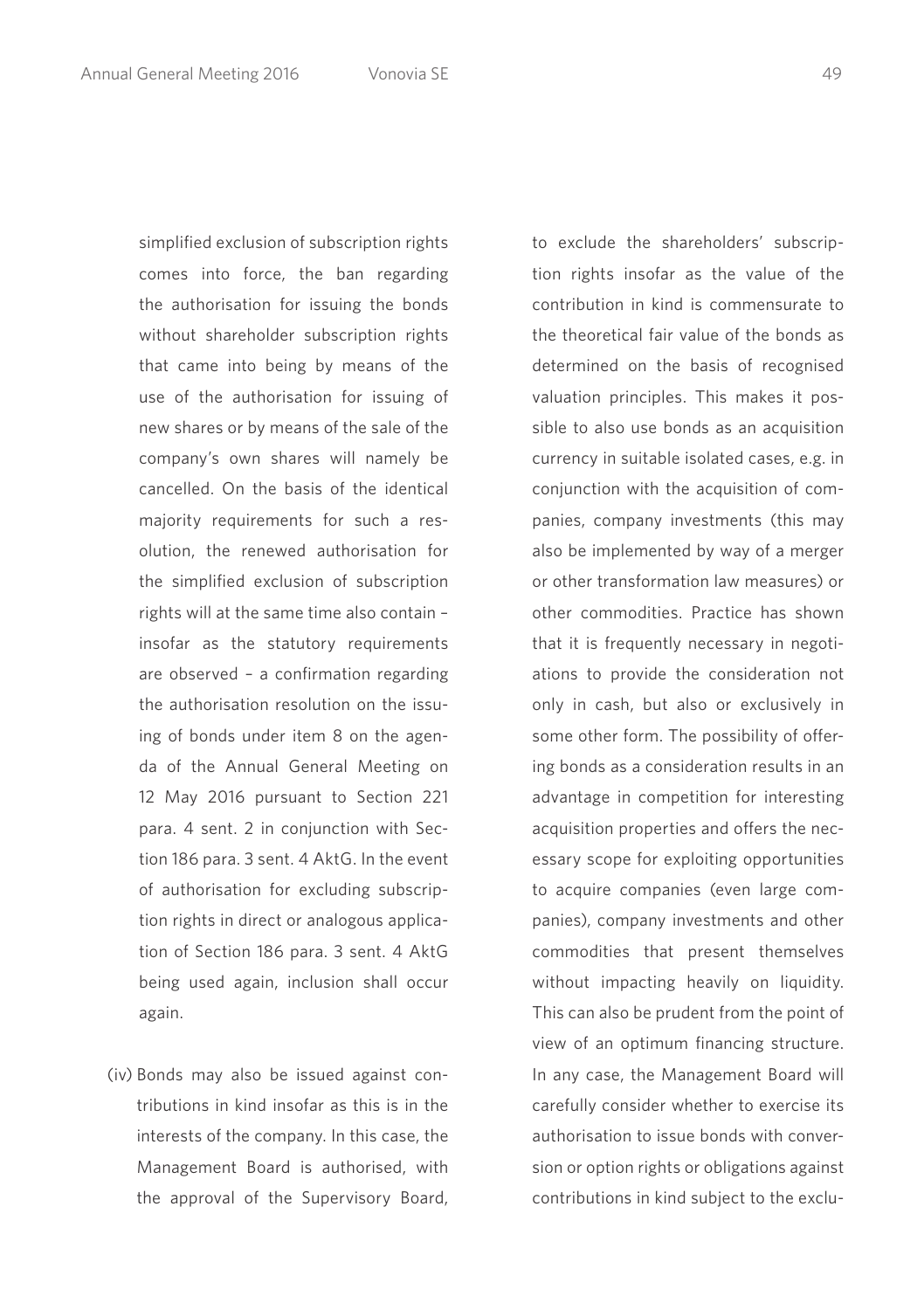sion of subscription rights. It will only do so if this is in the interests of the company and therefore also of the shareholders.

 The authorisations described in (i) to (iv) above to exclude subscription rights in the event of capital increases against cash and/or in kind contributions are limited to an amount not exceeding 20 % of the share capital, either at the time at which this authorisation becomes effective or at the time at which it is exercised. The above 20 % cap is also to include treasury shares sold during the term of this authorisation subject to the exclusion of subscription rights and any shares issued to satisfy bonds, insofar as the bonds were issued subject to the exclusion of shareholders' subscription rights during the term of this authorisation due to the authorisation stipulated in item 9 of the agenda of the Annual General Meeting of 30 April 2015 or during the term of this authorisation due to the authorisation stipulated in item 7 of the agenda of the Annual General Meeting of 12 May 2016 subject to the exclusion of shareholders' subscription rights. Shares issued during the term of this authorisation pursuant to Section 186 para. 3 sent. 4 AktG on the basis of other corporate action and subject to the exclusion of shareholders' subscription rights, particularly those under Authorised Capital 2013 and Authorised Capital 2015, are likewise to be included in this 20 % cap on the share capital. This restriction also limits the potential dilution of the voting rights of the shareholders in relation to whom subscription rights have been excluded. The cap, decreased under the preceding inclusion clause, shall be increased again when the Annual General Meeting resolution on new authorisation to exclude shareholder subscription rights becomes effective after the decrease, to the extent of the new authorisation, but up to a maximum of 20 % of the share capital in accordance with the stipulations of sentence 1 of this paragraph. This is because in this case (or cases), the Annual General Meeting again has the opportunity to decide on the simplified exclusion of subscription rights, meaning that the reason for inclusion had ceased to apply. With all of these circumstances having been considered, the authorisation to exclude subscription rights within the limits outlined is necessary, suitable, appropriate and in the interests of the company.

## *Conditional Capital, other Configuration Options*

 The intended conditional capital serves to fulfil the conversion or option rights or obligations relating to bonds issued for company shares or to grant the creditors/holders of bonds shares in the company in lieu of payment of the cash sum due. The bond terms and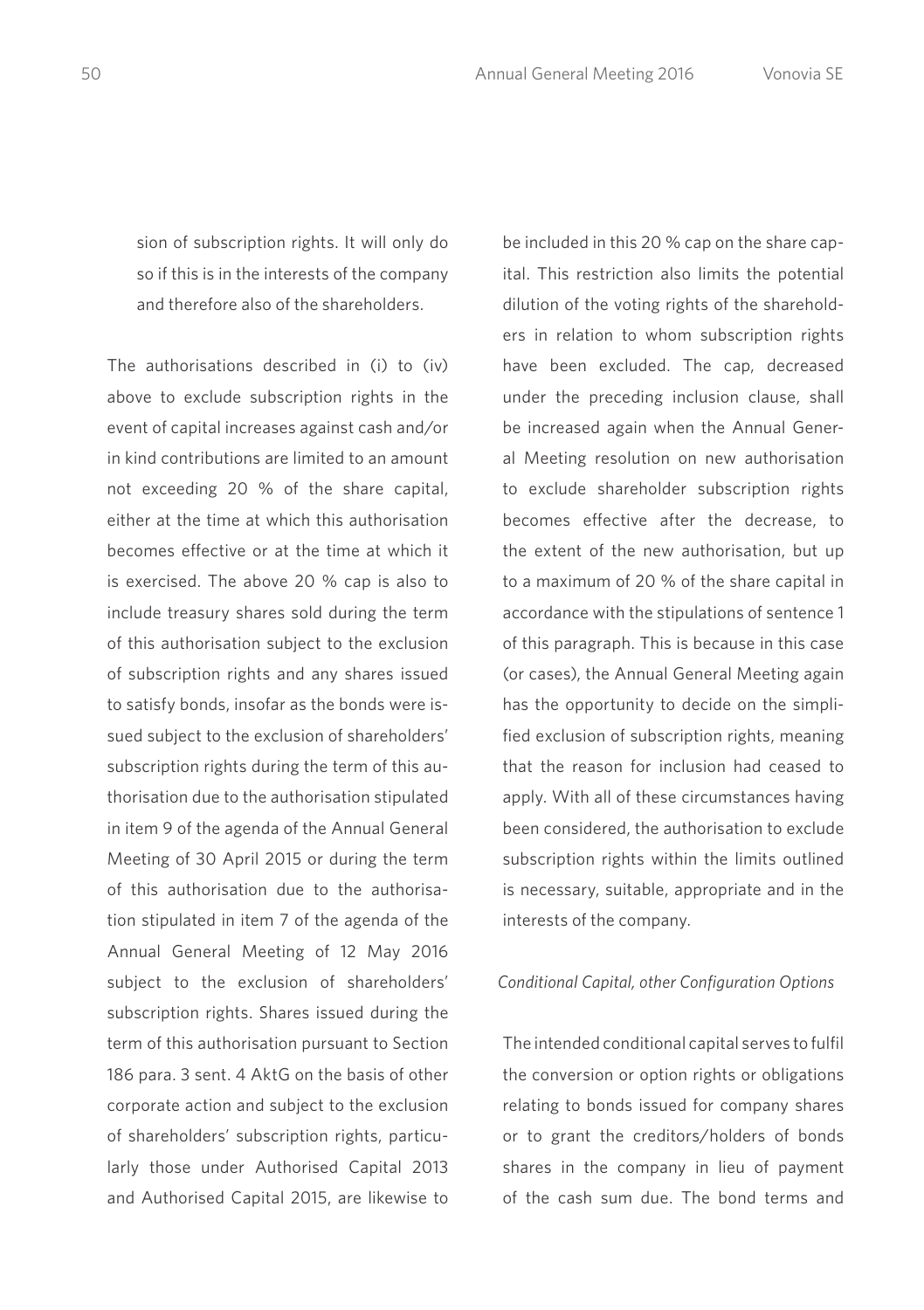conditions could also provide that conversion or option rights or obligations can instead be satisfied by means of the provision of treasury shares or shares from authorised capital or by means of other consideration, such as by means of cash payment or the supply of shares from other listed undertakings. The bond conditions may also stipulate that the number of shares received upon exercising the conversion or option rights or upon fulfilling the conversion or option obligations is variable and/or that the conversion or option price may be amended during the time to maturity within a range stipulated by the Management Board dependent on the share price developments or as a result of antidilution provisions. These configurations enable the company to access financing that is closely linked to the capital markets without actually necessitating capital measures under corporate law. This takes account of the fact that an increase in the share capital may be unwelcome in future when exercising conversion or option rights or satisfying corresponding obligations. That aside, using the option of a cash payout protects the shareholders from a decline in their stake and from a dilution in their value of their shares, since no new shares are issued. In accordance with the details of the conversion or option terms and conditions, the equivalent to be paid in cash here corresponds to the average

closing price in XETRA trading (or a functionally comparable successor system replacing the XETRA system) at the Frankfurt/Main Stock Exchange on the ten to twenty trading days following the announcement of the cash compensation.

 Insofar as the Management Board fully exercises one of the aforementioned authorisations to exclude subscription rights in relation to the issue of bonds within a single financial year, it shall report on this in the subsequent Annual General Meeting.

\* \* \*

 Düsseldorf/Bochum, March 2016 Vonovia SE The Management Board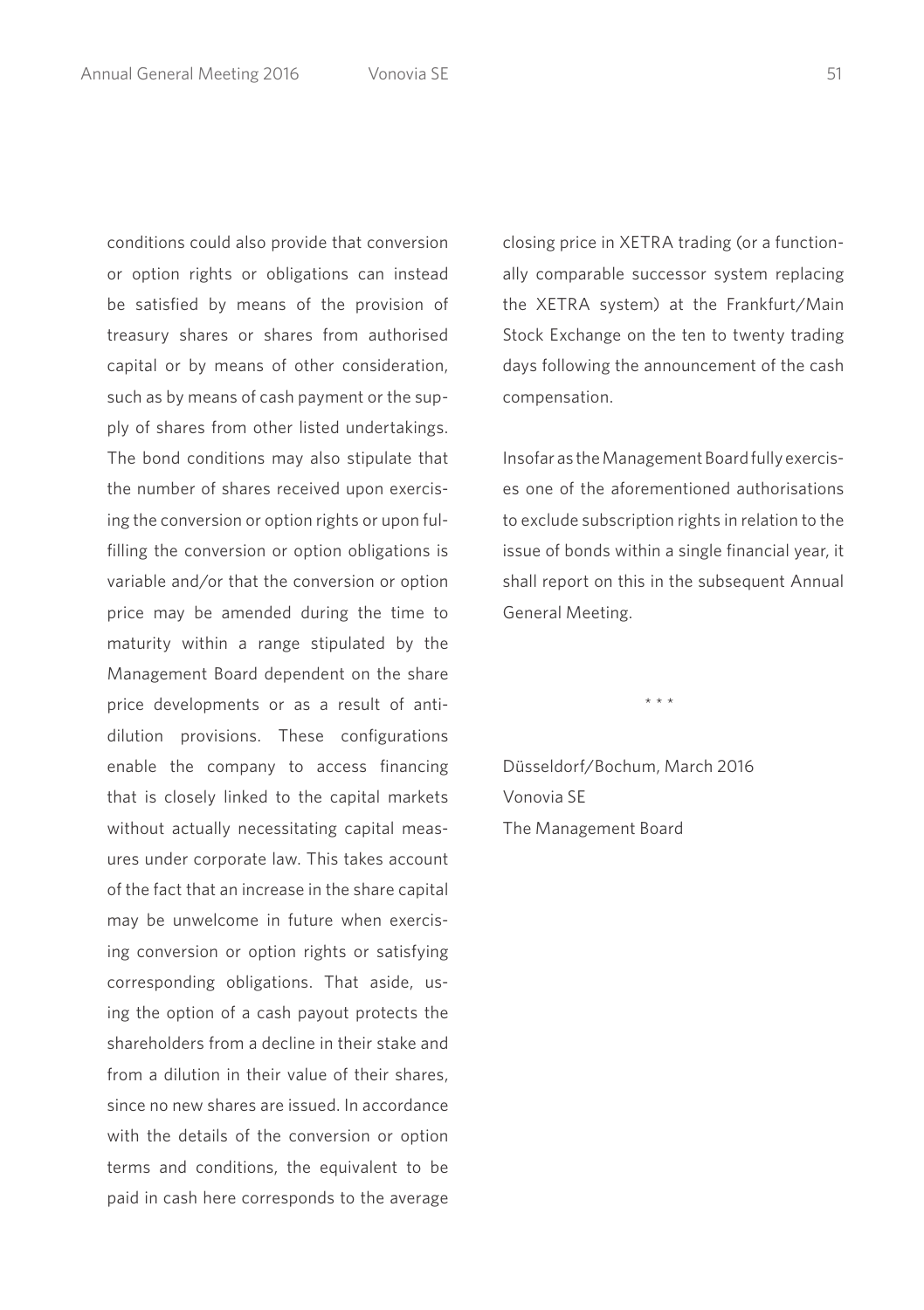## **Directions**

Congress Center Düsseldorf Entrance Stadthalle Rotterdamer Str. 141 40474 Düsseldorf

## **Arrival by public transport**

The CCD Congress Center Düsseldorf is easy and quick to reach by underground and bus. The U78/U79 underground lines and 722 bus will take you quickly and conveniently to the CCD Congress Center Düsseldorf. Take the U78 (from the direction of the city centre) and the U79 (from the direction of the city centre, Kaiserswerth, Wittlaer und Duisburg) to the Messe Ost/Stockumer Kirchstrasse stop. From there it is a roughly 15-minute walk, across Stockumer Kirchstrasse, to the CCD Congress Center Düsseldorf. Alternatively you can take the 722 bus to the last stop CCD Süd/Stadthalle.

## **Arrival by car**

## From Nord/ East

Leave the A44 motorway at the Düsseldorf Stockum junction and follow the information signs CCD Stadthalle.

#### From South/ West

Leave the A44 motorway at the Messe/ Arena junction and follow the information signs CCD Stadthalle.

When you reach the immediate congress centre environs, follow the special signs CCD Stadthalle resp. the parking signs P5.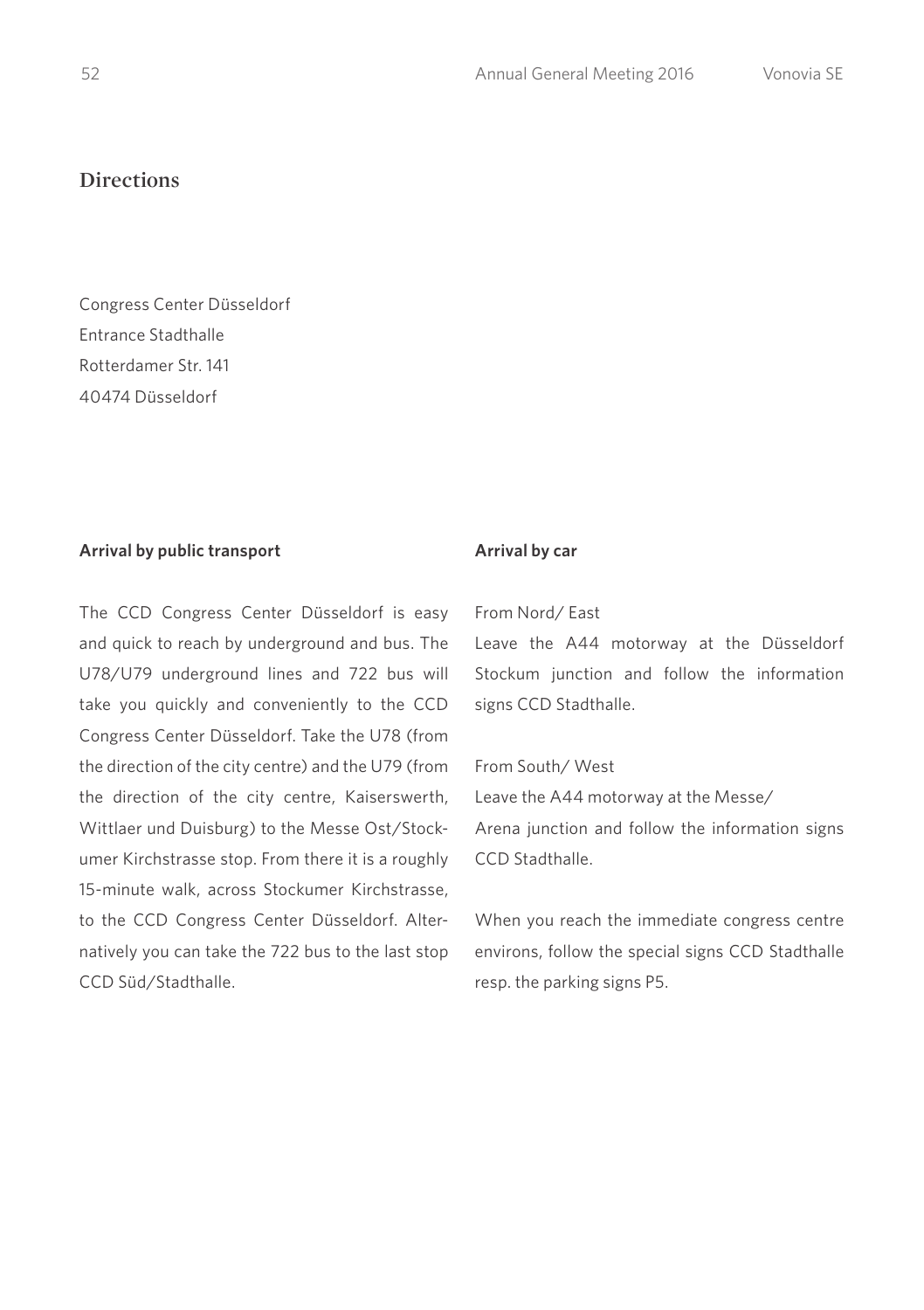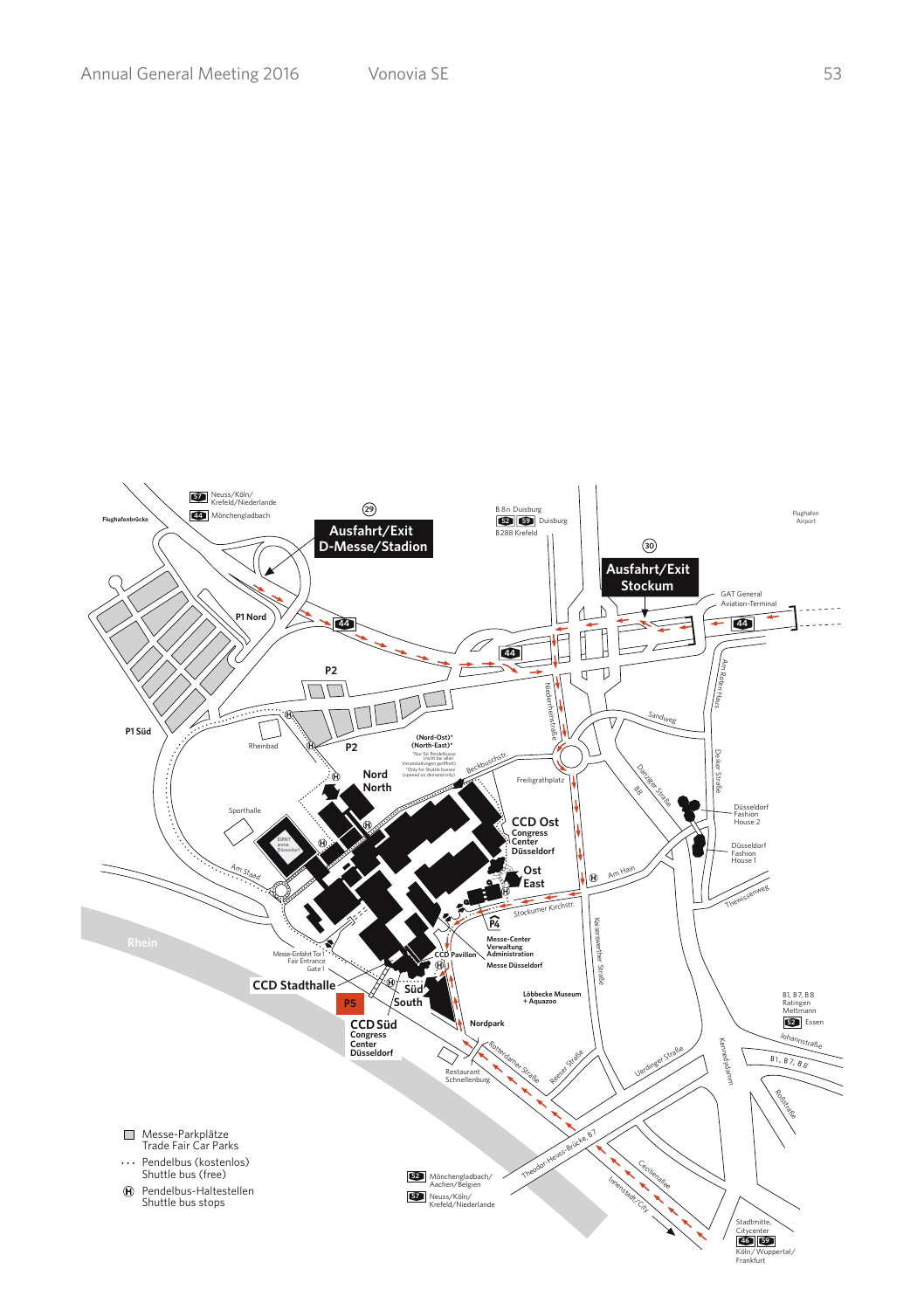**Notes**